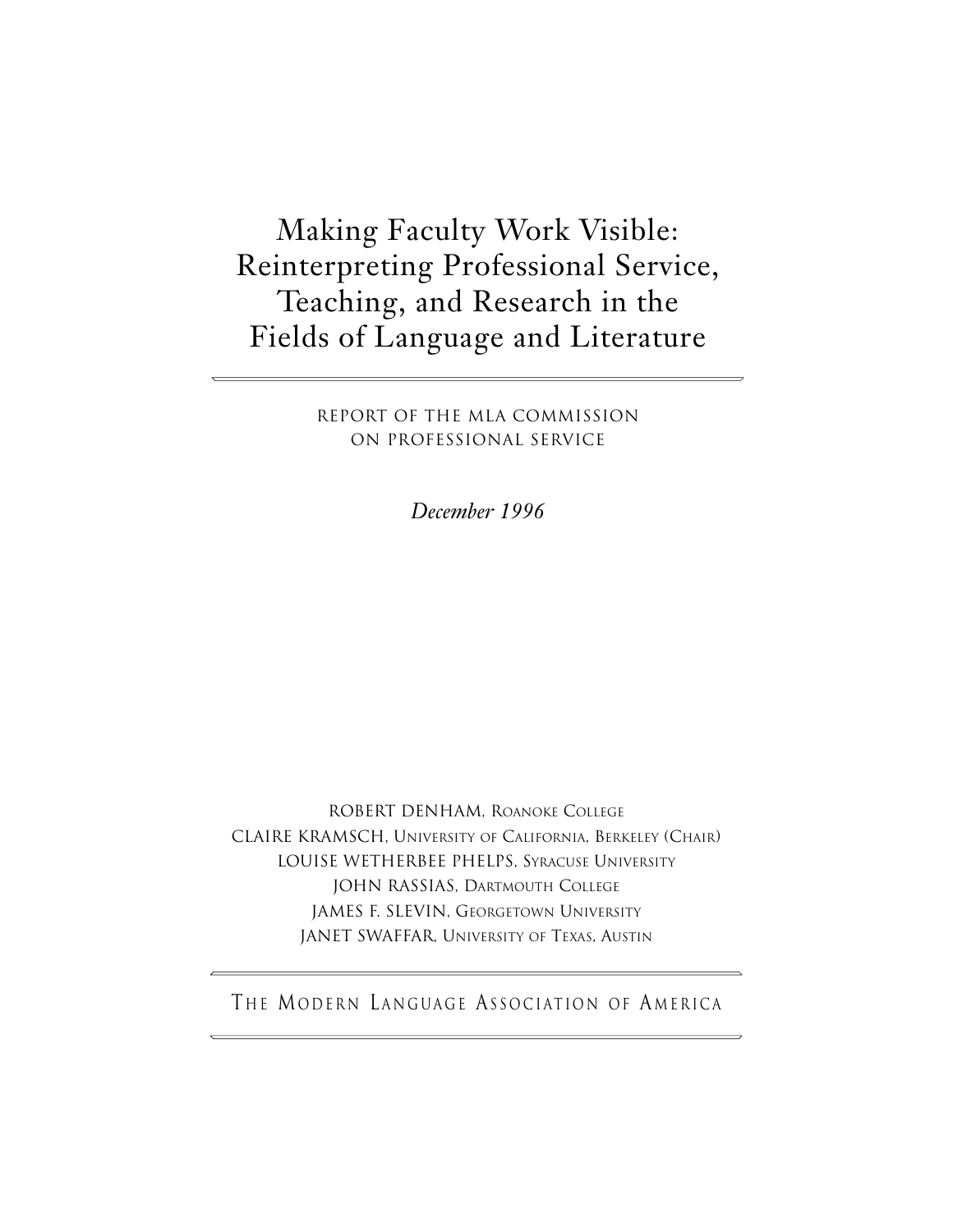Reprinted from *Profession 1996* ©1996 by The Modern Language Association of America All rights reserved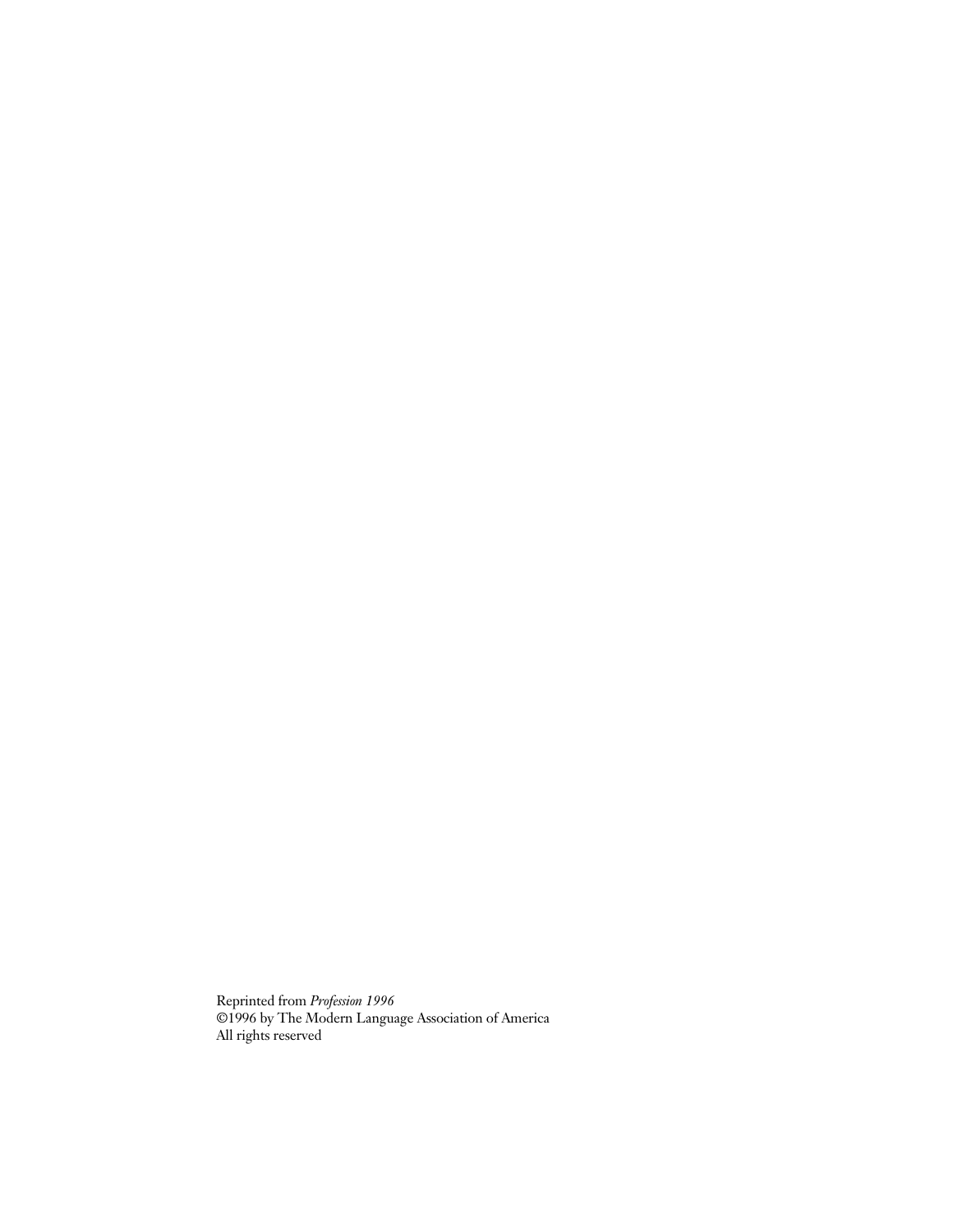*Making Faculty Work Visible: Reinterpreting Professional Service, Teaching, and Research in the Fields of Language and Literature*

### MLA Commission on Professional Service

# EXECUTIVE SUMMARY

### **BACKGROUND**

In May 1992, the MLA Executive Council established the Commission on Professional Service to examine the ways in which faculty work has been defined, evaluated, and rewarded in fields encompassed by the MLA. The formation of this commission was one of several efforts by higher education groups to redefine professional service in higher education and to formulate new guidelines for rewarding it. Over the last few decades, the traditional triad *research*, *teaching*, and *service* has increasingly become a hierarchy, ranked in order of esteem.

The need for a new conception of professional service is a consequence of the expansion and diversification of faculty roles since World War II. The growing emphasis on research and the dramatic expansion of the student population in the 1960s and 1970s increased role conflicts. New economic, social, and demographic conditions, along with technological changes in the production and dissemination of knowledge, exacerbated those conflicts and created severe strains. As a result, the consensus on values in the academic workplace is eroding.

*Members of the MLA Commission on Professional Service: Robert Denham, Roanoke College; Claire Kramsch, University of California, Berkeley (Chair); Louise Wetherbee Phelps, Syracuse University; John Rassias, Dartmouth College; James F. Slevin, Georgetown University; Janet Swaffar, University of Texas, Austin*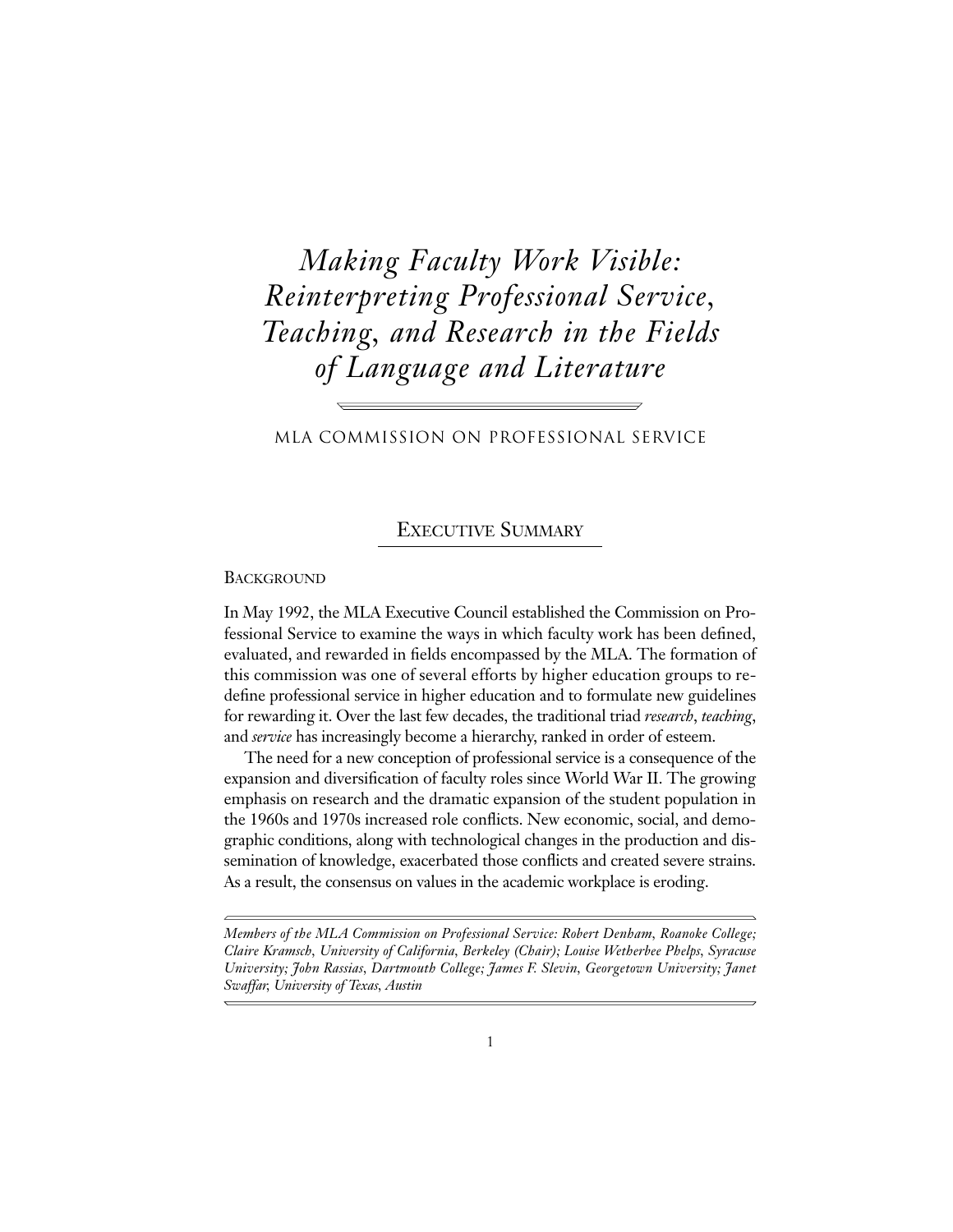### 2 ||| making Faculty Work Visible

# RESULTS OF THE COMMISSION STUDY: REWORDING THE CONVERSATION

- The commission brought to light many unacknowledged or unrewarded faculty roles and activities within the traditional triad. It concluded that the current model hinders appreciation of the range and diversity of faculty work because much is excluded or trivialized by the categories in use.
- These devaluations and omissions are most striking for the service leg of the triad, which encompasses any faculty work that falls outside teaching and research. The present connotations of service rule out a priori the possibility that it has substantive idea content or significance. There is no way to distinguish substantial contributions in this area from perfunctory ones.
- The commission decided that to incorporate, evaluate, and appropriately reward the invisible or undervalued aspects of service, it is necessary to change both the basic organization and the underlying premises of the faculty reward system.
- Therefore, the commission has devised an alternative model that changes the terms of the conversation about faculty rewards. The basic principle of this new model is that the quality, significance, and impact of faculty work are more important than the category to which the work belongs.

# TERMS OF THE NEW CONVERSATION

The new model proposes *intellectual work* and *academic and professional citizenship* as primary components of faculty work. The commission chose these categories because they are fundamental to the academy's mission and well-being. At the same time, the commission recognizes that particular disciplines or special institutional missions may require the inclusion of other dimensions of value relevant to faculty work.

# *Intellectual Work*

Intellectual work comprises faculty members' individual and joint advancement of knowledge and learning in accordance with the academic mission. Such work is not restricted to research and scholarship but is also a component of teaching and service. It should contribute to the knowledge-related enterprises in which a faculty member is engaged as a faculty member and should explicitly invoke ideas and explore their consequences in the world of ideas, the world of action, or both. Significant intellectual work should be an outgrowth of professional expertise rather than of general knowledge or of skills that most educated, intelligent people possess. It must have a public dimension that is amenable to assessment, evaluation, and modification by a critically informed group of peers. Excellence in intellectual work is characterized by such quali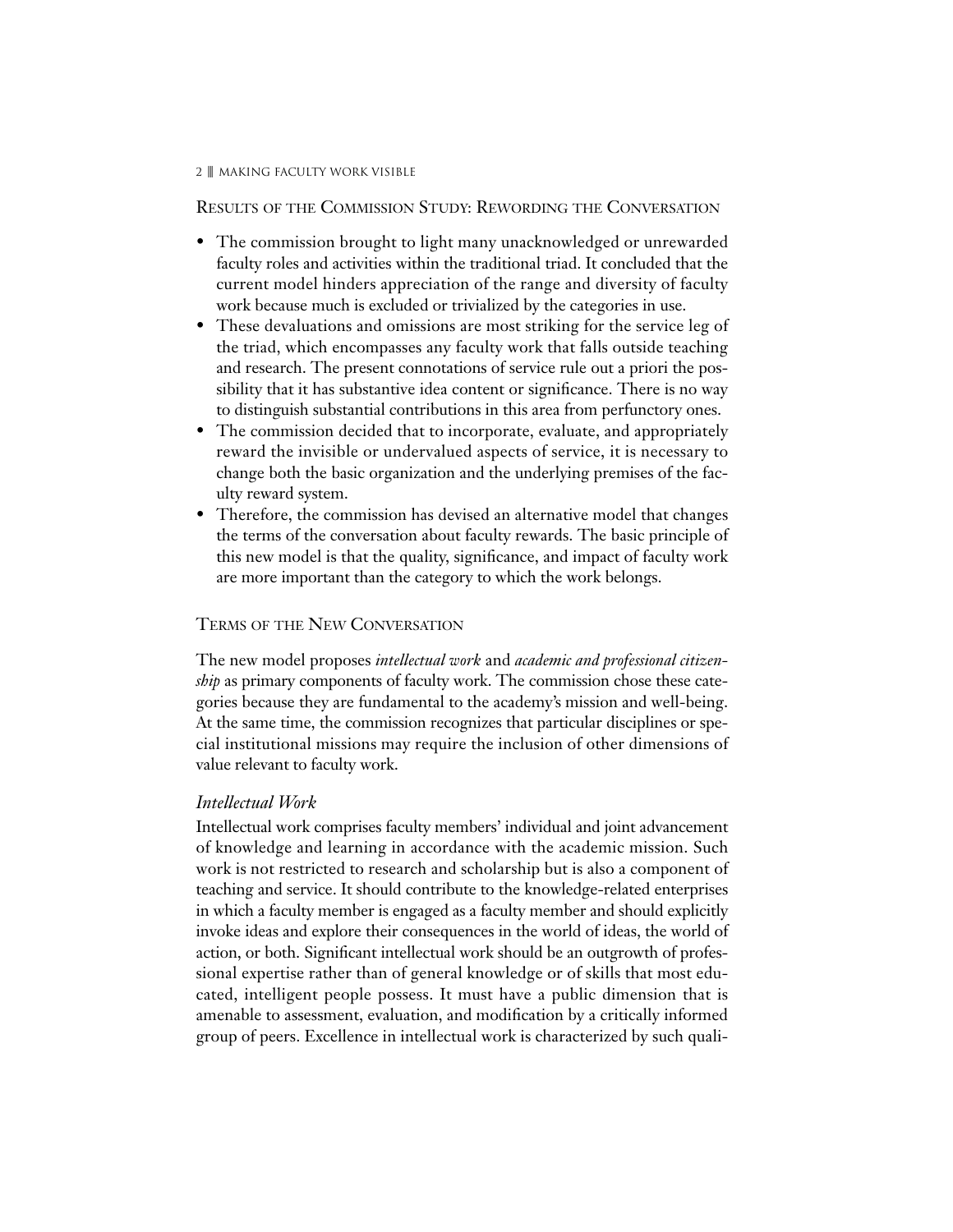ties as rigor, skill, care, intellectual honesty, heuristic passion for knowledge, originality, relevance, aptness, coherence, and consistency.

In evaluating intellectual achievement, institutions and professional organizations should include not only discipline-based work and work addressed to specialized audiences but also the broader work of the so-called public intellectual. Evaluations of teaching and scholarship should be differentiated to take into account the more indirect and gradual impact of teaching. The commission urges the establishment of processes that consider such long-term investments and accomplishments.

# *Academic and Professional Citizenship*

Academic and professional citizenship encompasses the activities required to create, maintain, and improve the infrastructure that sustains the academy as a societal institution. Just as research is no longer the exclusive site of intellectual work, service is not the exclusive site for citizenship. Citizenship activities within research and scholarship include participating in promotion and tenure review, evaluating manuscripts, and serving on committees in professional organizations. The definition of teaching is expanded to include such citizenship functions as faculty recruitment, student retention, major advisement, and service on curriculum committees. Joining committees for one's institution or for professional organizations and representing one's institution or field on an external task force or commission are among the activities that constitute citizenship within service.

# SITES OF FACULTY WORK

The commission decided to retain the terms *research*, *teaching*, and *service* for continuity, but the new model boldly reinterprets these labels, rejecting any hierarchy that was implicit in the triad. These terms no longer define discrete categories of faculty work or distinct roles of faculty members but describe sites of faculty work, the places where faculty work occurs or is disseminated. Such places include classrooms, committee meetings, the Internet, scholarly conventions, journals, community boards, and so on. The new model is represented as a grid with a values axis and a sites axis, which are described in the last section.

# *Research*

Research, or scholarship, is a site for intellectual and professional endeavors that are produced and legitimated in accordance with the standards of at least one disciplinary or professional community. A dynamic enterprise, scholarship must be made public and open to peer criticism, though it need not be disseminated in traditional formats. By its nature, it is cosmopolitan and transinstitutional rather than local.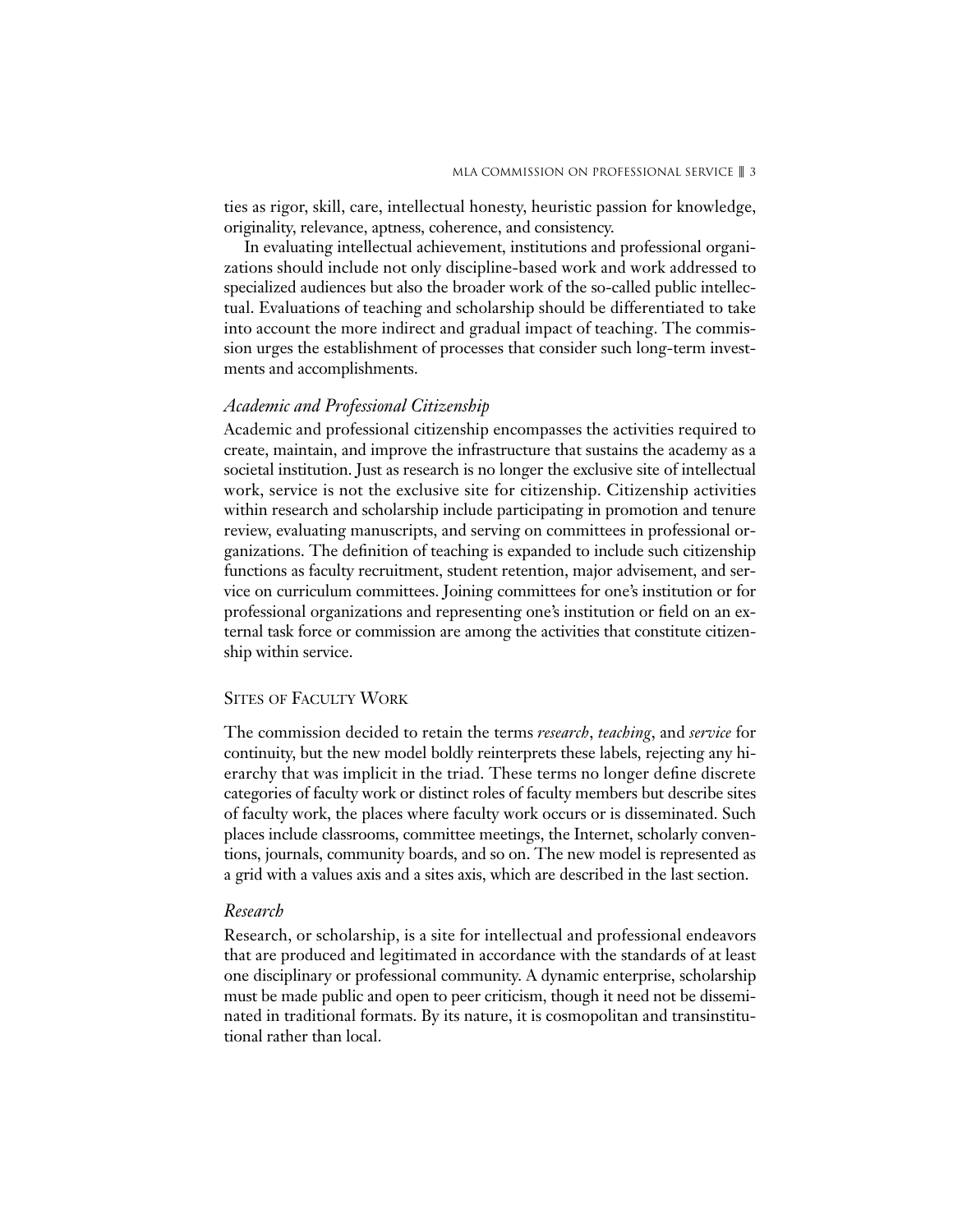## *Teaching*

The commission endorses a concept of teaching that goes beyond individual classroom performance and direct student contact. Recognition and reward for teaching, not to mention efforts to improve teachers' performance and prepare future professors, have been severely hampered in the academy by a restricted conception of teaching that focuses on classroom events and other direct student contact, along with only the most immediate tasks of preparing for or supplementing these events. An augmented conception of teaching includes activities that enrich student learning and promote better teaching. Evaluation should take nontraditional teaching modes into account. Examples of expanded teaching include running a writing center or language lab, attending teaching workshops and conferences, participating in distance learning, and collaborative teaching. Evaluation should also recognize that teaching can be practiced at high and low levels of intellectual investment. Serious intellectual work can be accomplished in teaching by, for instance, monitoring students' learning, translating scholarly knowledge into meaningful and accessible models for learners at different stages, designing modes of assessment, adapting pedagogical approaches to various or nontraditional learners, and creating and sustaining a teaching network.

## *Professional Service*

Service can usefully be divided into two types. *Institutional and organizational service* embraces activities that sustain colleges and universities and enable them to carry out academic goals, including governance. *Applied work* intersects with practical affairs and problem solving, making academic knowledge available in these areas. Beneficiaries of applied work might be government, industry, the law, the arts, and not-for-profit organizations. Examples of applied work include serving on a state or local humanities council, helping a school system revamp its curriculum, working on a community literacy project, writing a script for public television, and consulting on expert testimony for Congress.

### A VISUAL REPRESENTATION OF THE NEW MODEL

This new model is represented by a grid or matrix with two axes. The vertical axis corresponds to values and the horizontal axis to sites of faculty work. The vertical axis includes the values of intellectual work and academic and professional citizenship. The horizontal axis maps the three sites: research, teaching, and professional service.

The visual expression of faculty work as a grid has several advantages. It is a graphic demonstration that the character of any particular example of faculty work can be mixed. It clarifies the interrelations among different activities—the overlapping, ambiguities, and connections among work efforts and among sites—and reveals the need for greater flexibility. Finally, it invites the evalua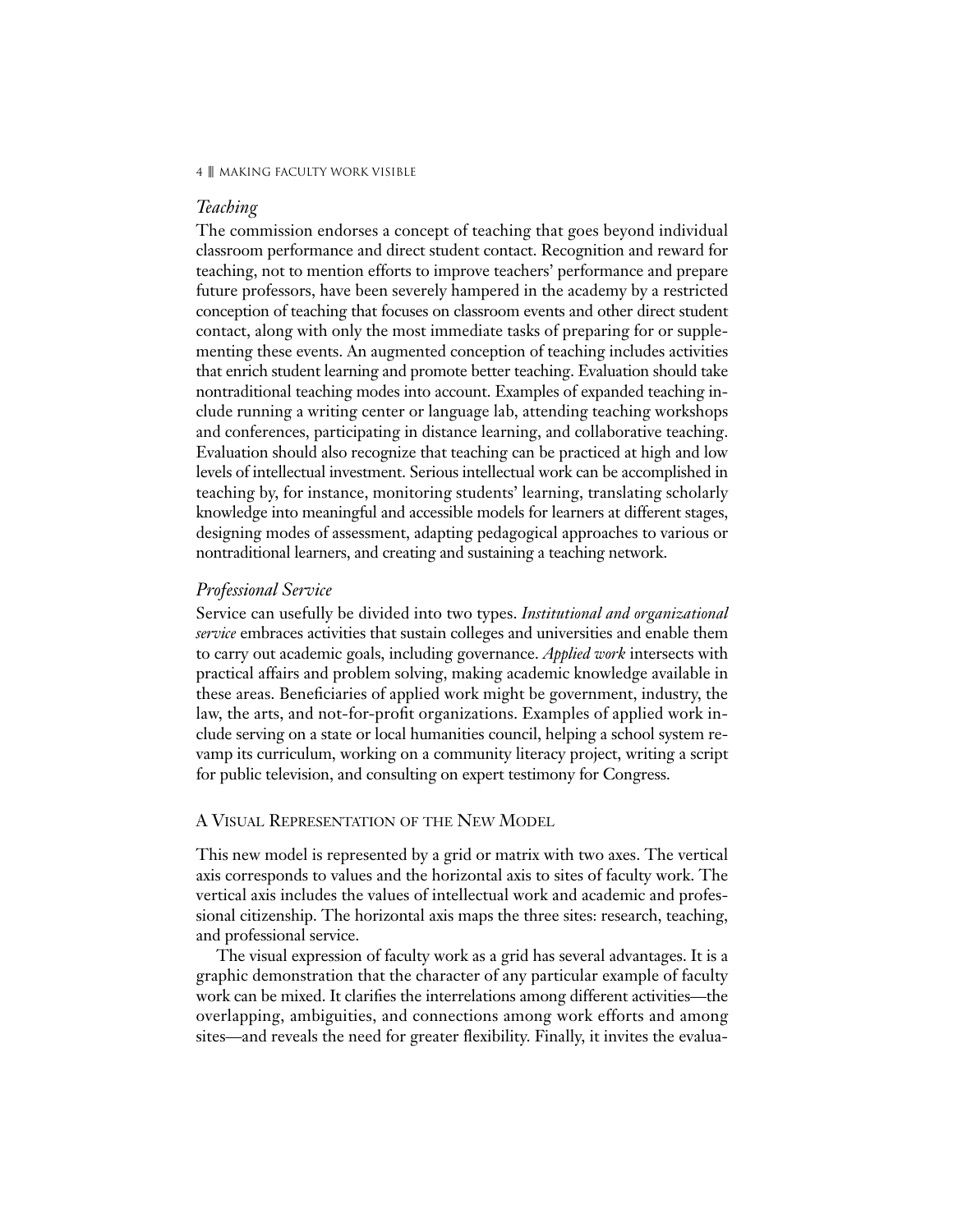tion of different attributes of faculty work in the same way that athleticism and artistry are evaluated in ice-skating: what is the balance between the two attributes? how are they integrated? and what is the level of excellence in each? As a result, evaluation becomes an inquiry that is approached with an open mind.

The new model is provisional, not prescriptive. It is valid across institutions, but its weighting can be varied to allow for diversity among types of institutions. It is a hypothesis to be debated and adapted to fit the mission of different institutions and the nomenclature of different fields.

# COMMISSION REPORT

### **PREFACE**

In May 1992, discussions first arose in the MLA Executive Council concerning the role of service in the faculty reward system in the fields encompassed by the MLA. Claire Kramsch, James Slevin, and Phyllis Franklin had attended the conference "Reshaping Institutional Cultures and Reward Structures to Enhance Faculty Professional Service," held at the Wingspread Conference Center in Racine, Wisconsin. Their report to the council gave a sense of the enormous complexity of the existing reward structure, the intellectually challenging issues raised, and the advisability of the MLA's taking a stand vis-à-vis the profession. Council members agreed that it would be beneficial to reexamine current practices and so decided to appoint the Commission on Professional Service, which kept busy for the following four laborious years.

The council gave the commission the following charges:

- 1. The commission should identify what differentiates service, teaching, and scholarship in the fields the MLA encompasses. The commission should try to determine the definition or definitions of scholarship on which definitions of service are or might be based. It should also consider the status of disciplinary, institutional, and societal service.
- 2. The commission should describe the traditional service activities that faculty members and institutions count as professional service in the fields the MLA encompasses, and it should consider whether these activities represent the full range of professional service faculty members in our fields actually perform.
- 3. The commission should consider how professional service should be assessed. What are appropriate criteria for documenting and evaluating faculty achievement in service activities? Should institutions establish assessment mechanisms for service parallel to those for scholarship and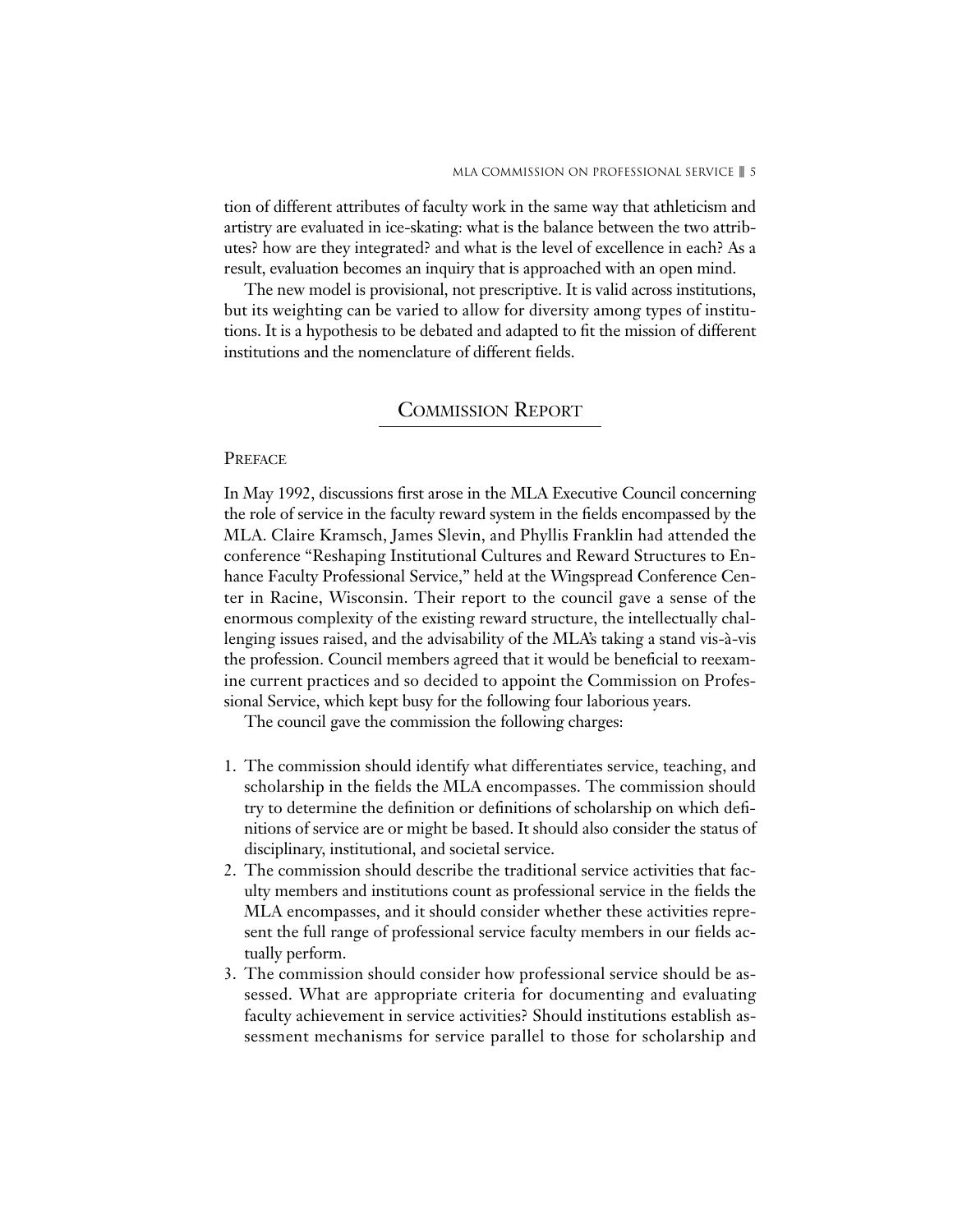#### 6 ||| making Faculty Work Visible

teaching? What are the qualifications of appropriate referees for assessing professional service?

4. The commission should consider how institutions should recognize and reward professional service. What types of rewards or compensation are appropriate at which stages of an individual's career? How should institutions regard service in evaluating untenured faculty members? What role should institutional mission play in determining rewards for service? What are the responsibilities of humanists with regard to professional service?

The MLA commission did not undertake its work in isolation. Questions about the effects of faculty rewards on teaching and questions about what constitutes scholarship have been widely considered within higher education since the late 1980s. After the Wingspread conference, the commission received materials from other disciplinary associations participating in the National Project on Institutional Priorities and Faculty Rewards, directed by Robert M. Diamond from Syracuse University. During the four years of its tenure, the commission organized open hearings on questions concerning professional service at the MLA convention (Dec. 1993), the CCCC convention (Mar. 1994), the Northeast conference (Apr. 1994), the ADFL seminars East and West (June 1994), and the AAHE conference (Jan. 1995). We thank the participants at these hearings who enthusiastically supported the efforts of the commission and provided many of the examples found in this report.

Our own work profited from many lengthy conversations held at the MLA office in New York during these four years. We were conscious of the urgency of our task yet fearful of being misinterpreted, given the political polarities of our times. Moreover, the task itself cut to the heart of the academic enterprise, with all its inherent challenges and paradoxes. We wanted to make quite sure that our final document represented the diversity of higher education institutions. But we were also concerned with providing a general framework for comparing institutional practices and for ensuring the transferability of faculty rewards across institutions. Thus we hoped to reach a definition of faculty rewards that would be valid globally, but with the understanding that these rewards would need to be weighted differently at the local level. We have ultimately left judgment up to the individual institutions, but, in our attempt to rethink the present reward structure, our discussions have been unavoidably colored by our own personal judgment and our own faculty perspectives.

The present document reflects these fundamental tensions. It is the product of our joint reflection on some of the most complex and sensitive issues in higher education. We wish to express our gratitude to Phyllis Franklin, David Laurence, Elizabeth Welles, and the MLA staff for their unwavering support and encouragement when, at times, we despaired. They helped us keep up the strong belief that our work will be of use to our colleagues in the profes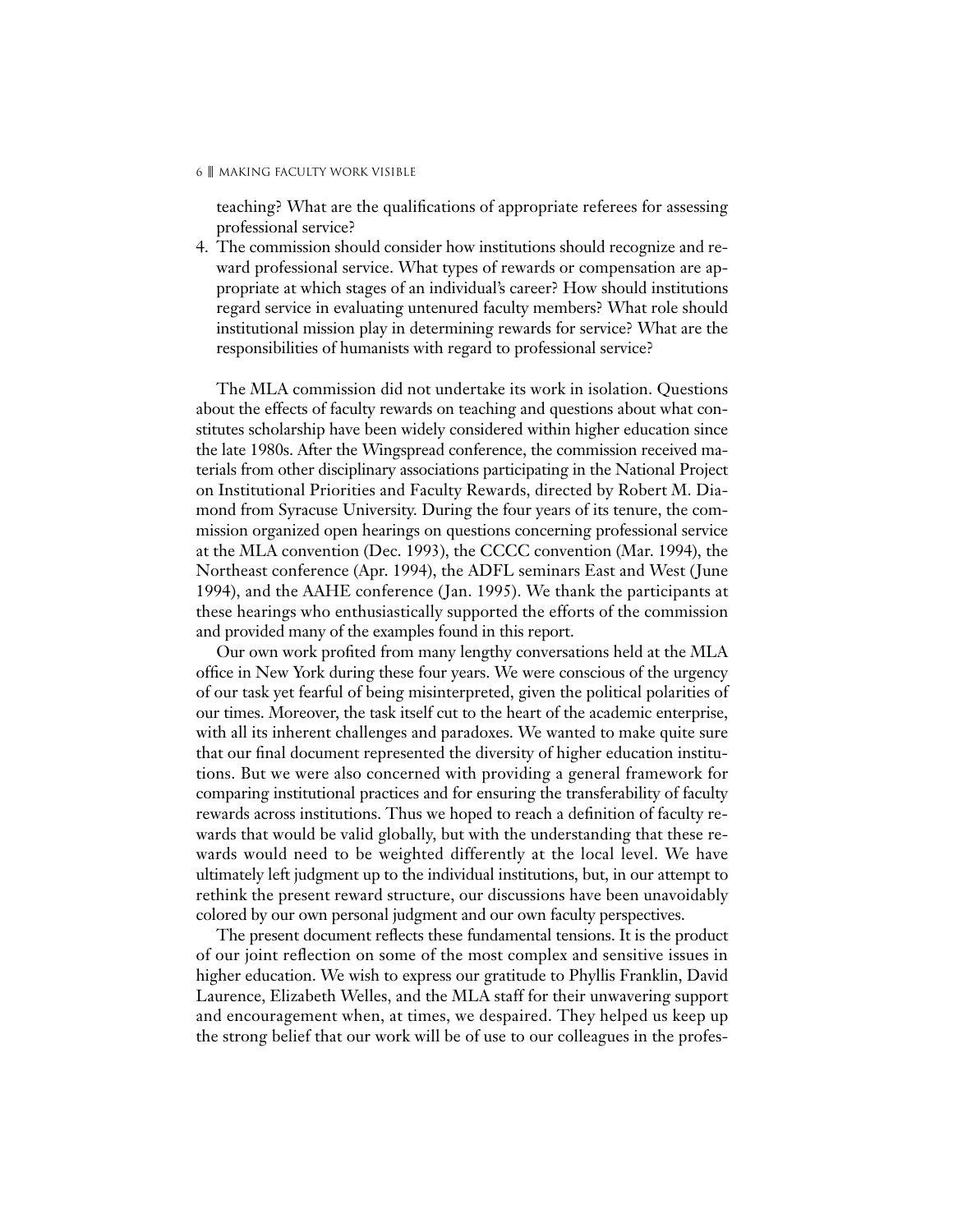sion and that it may help bring about urgently needed changes in the faculty reward system. The members of the commission present this document in the hope that it can stimulate reflection in its readers and encourage them to take action.

#### **INTRODUCTION**

In recent years, changes in higher education have expanded and diversified what we call "faculty work." These changes are due to a variety of historical and societal factors. First, after the end of World War II, the student population in the United States expanded when large numbers of war veterans took advantage of the GI Bill of Rights and went to college; other new groups of students followed in the 1960s. Second, the mission of higher education focused more sharply on research than it had in the past, and concern about achievement in research intensified during the 1950s, especially after the Soviet Union launched Sputnik. With the advantage of hindsight, one can see that conflicts between the ideals of increased student access to higher education and superior achievement in research were probably inevitable. Research places one set of demands on faculty members, academic programs, and institutional resources; accessibility creates other kinds of demands:

In addition to these tensions between the research and the teaching missions of the university, recent years have seen a growing emphasis on its societal mission. Just as scientists are asking themselves, What is the social responsibility of the scientist? so are humanists starting to discuss, What are the social obligations of the humanist or of the scholar in the humanities? What is professional service in the fields of language and literature? Such questions are asked at a time when American colleges and universities are under increased economic pressure to produce and transmit knowledge that is of immediate and practical relevance to the job market. The demographic changes also exert pressure on institutions to diversify their criteria of excellence according to their stated missions and the diversity of their student bodies. The growth of academic technology produces new forms of knowledge and provides new forms of dissemination that require new forms of evaluation. It also generates a greater variety of applied work that does not fit within traditional disciplinary boundaries. Given the growing uncertainties of the job market, junior faculty members want to maintain as great an autonomy as possible; they are keen on developing portable expertise that allows them to retain flexible career patterns with utmost geographic mobility. At the same time, however, institutions are defining their missions more sharply than before, and they increasingly expect their faculty members to serve their specific needs.

These changes in the knowledge mission of the academy have put new demands on scholars and have raised questions about the varied ways in which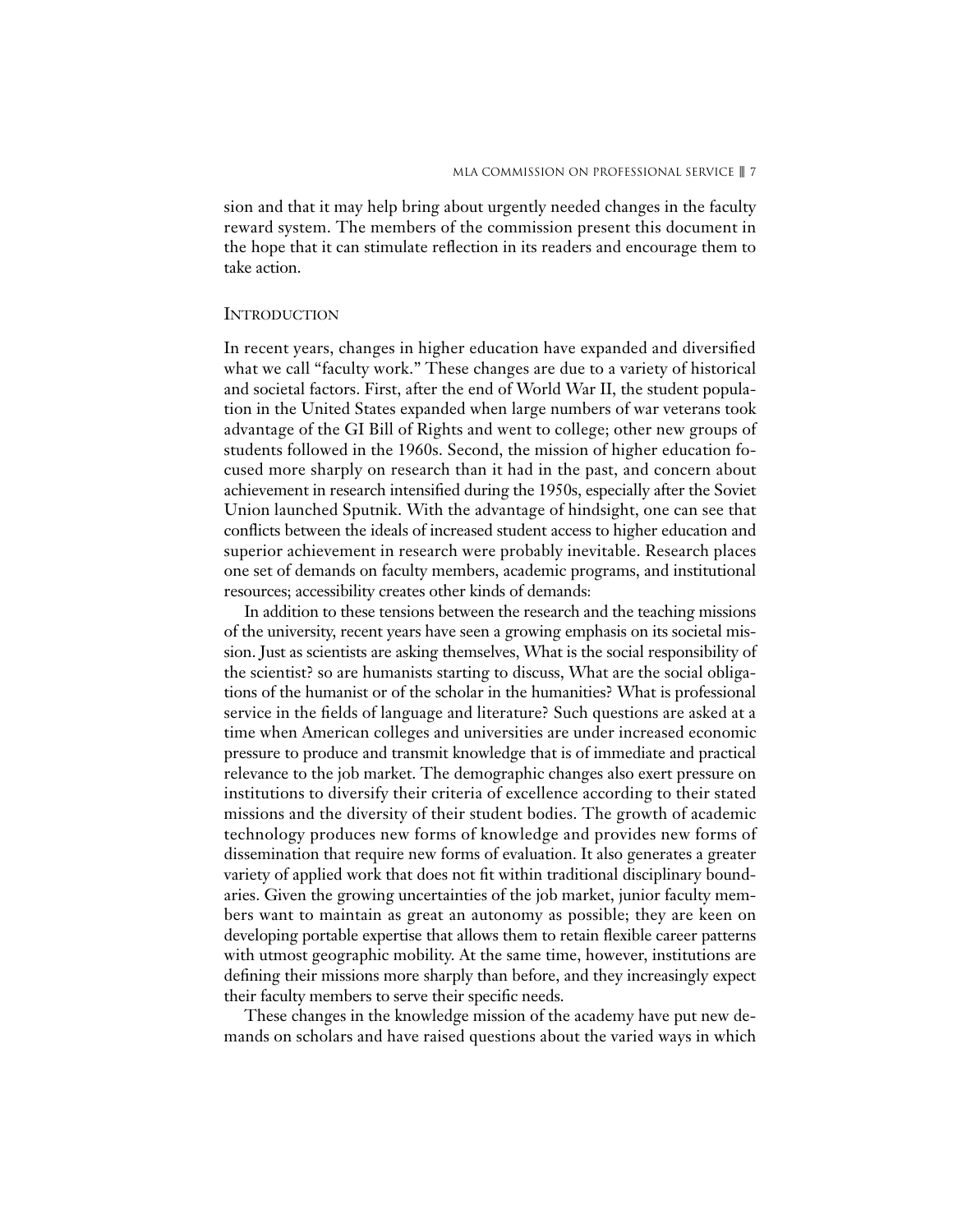members of the academic community can and should serve their institutions and the community. They have opened up new options for acknowledging and rewarding the diverse roles that faculty members are now challenged to fulfill at their colleges or universities. The traditional triple mission of the American university—scholarship, teaching, service—has always been in tension in American education because it is an amalgam of different educational visions and intellectual traditions and because it responds to the needs of very different institutions. These tensions have been more or less kept in balance up to now by an invisible consensus among professional peers regarding values and priorities in higher education. Now that this consensus is eroding under new economic, social, demographic, and technological conditions in the production and dissemination of knowledge, the traditional triad of faculty rewards is attracting criticism from both inside and outside academia.

Some critics have focused on the long-standing strain within higher education between teaching and scholarship. They argue that the balance between a faculty member's dual responsibilities as teacher and scholar has tilted, with excessive value being placed on research, to the detriment of teaching. Others contend that in times of budgetary constraints the university's main purpose is to serve society in a concrete, immediate way and that the notion of "professional service," traditionally used to recognize and reward university scholars and teachers, is in need of a redefinition.

Higher education has received public attention on these issues, and it is currently challenged to reexamine its faculty reward structures. Various professional organizations have already issued reports and recommendations. In line with a tradition of self-criticism that is the hallmark of scholarly activity, the Modern Language Association itself has decided to reassess the very definition of knowledge it has been operating on in higher education and to reexamine critically its past practices in the definition and evaluation of faculty work.

In preparing this report, the MLA Commission on Professional Service reviewed the many documents already written on the topic, in particular Robert Diamond and Bronwyn Adam's *Recognizing Faculty Work: Reward Systems for the Year 2000* and others listed in the bibliography. We soon realized that we could not attempt to redefine service without examining teaching and scholarship, for the new demands put on service are intimately linked to the two other traditional dimensions of faculty work. In fact, the attempt to clarify the notion of service brought to light faculty roles and activities that had remained invisible within the usual triad and had therefore been neither acknowledged nor rewarded. Furthermore, it showed that institutions apply a wide variety of criteria on the basis of where each places its priorities and what each decides to reward.

Thus the work of the commission consisted in (1) *broadening* the range of what counts as faculty work in the fields encompassed by the MLA at various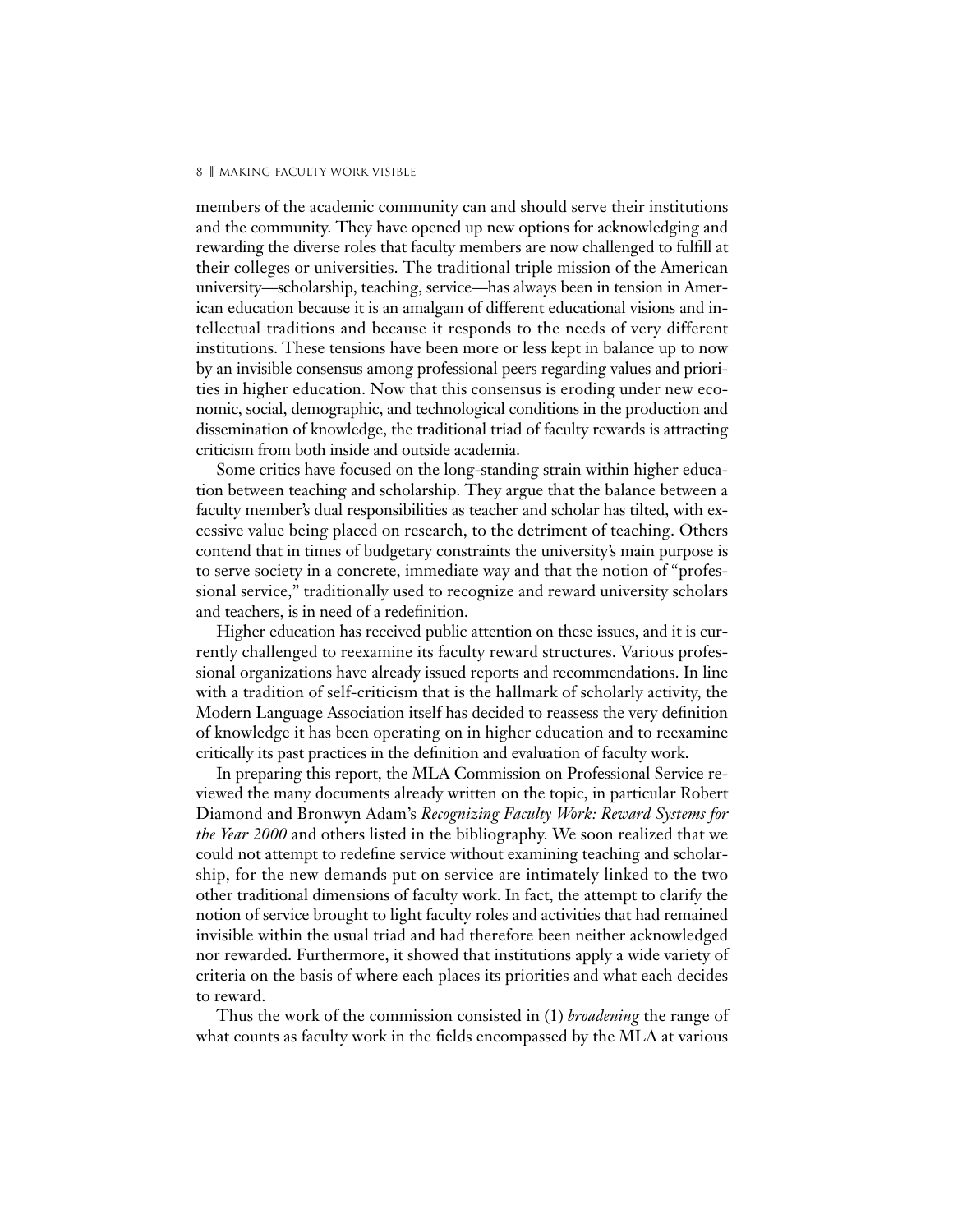programs, colleges, and universities across the country; (2) *making visible* the actual and potential contributions of faculty members to the audiences served by the academy; and (3) *setting the stage* for a conversation among the wide range of participants from the academic communities served by the MLA. The report reflects these three objectives. It offers an alternative model for thinking about the faculty reward system and elaborates and tests this model on several representative fictional cases. In the light of these concrete cases, it discusses the various options available in the evaluation and reward of professional service and concludes by turning or returning to a number of questions and concerns that we believe should be part of the continuing profession-wide conversation to which our report hopes to contribute.

# SECTION 1. CHANGING THE TERMS OF THE CONVERSATION

## **I. Reconsidering the Current Model of Faculty Work**

Commission members recognized at the outset of our deliberations that the traditional representation of academic work as research, teaching, or service does not simply differentiate faculty activities in a neutral or objective way but also implicitly ranks them in order of esteem. This hierarchy both reflects and powerfully reinforces the ideal of research as the highest function of the academy. Institutional and professional practices in higher education are systemic, pervasive expressions of the research ideal. Rewards from the institution or profession like status, rank, job security, collegial influence, choice of assignments, sabbaticals, material support, salary, and job mobility, which enable and enhance intrinsic rewards like intellectual satisfaction, are the prime mechanism by which that ideal is communicated and perpetuated.

This is not to say that other values and ideals are absent from American education, which accommodates a great range of educational purposes through the diversity of its institutions. The remarkable success of the research university did not displace earlier visions of higher education entirely but grafted the new ideal onto older ones, preserving but subsuming other goals to the search for knowledge by treating them as derivative or secondary (the "transmission" or "application" of knowledge discovered by research). This model governs, or correlates with, such defining features of professional life as the preparation of graduate students, promotion and tenure policies, the mobility of faculty members, and the organization of disciplines—features that transcend local values and reward systems.

Critiques of this hierarchy of faculty work (and the practices that support it) have provided a symbolic and practical focus for recent discussions of the priorities of higher education. Early reform efforts addressed the problem of values largely through the metaphor of balance, specifically calling for "rebalancing"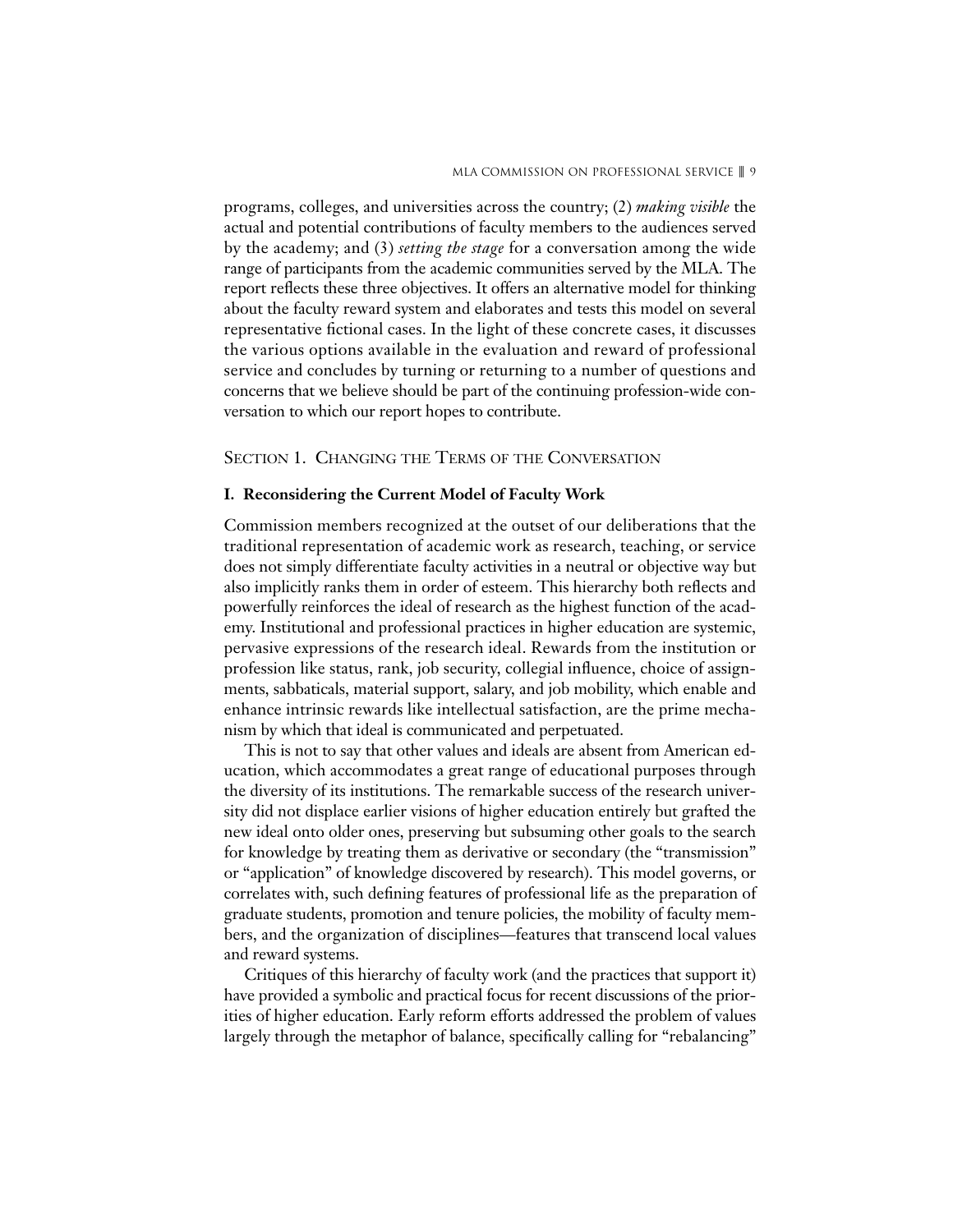the relations between research and teaching. This move was intended to rededicate the faculty to teaching and the academy to student learning without seriously weakening the commitment to research. Many academics whose working lives were already devoted to teaching hoped to revise or "correct" the normative model to conform more closely to their actual responsibilities. The strategy of rebalancing therefore entailed efforts to improve teaching, assess it seriously, and give it more weight in promotion and tenure decisions, with implications for redistributing faculty loads and reallocating institutional resources as well. In universities with professional schools, external or public service (called applied work or outreach) was soon added to the rebalancing equations because clinical work or professional practice is central to the intellectual definition of those fields.

As educators discovered, though, rebalancing is a fundamentally flawed gesture toward reform because it does not challenge the basic organization and underlying premises of the model. Without a dramatic shift in perspective, it seems impossible to get away from the power and apparent inevitability of the model's assumptions and connotations, which have become so naturalized as to be invisible. In trying to discern the givens and challenge the underlying assumptions of the current model, commission members used a metaphor that became a major theme in our discussions: the need to make visible and therefore reconsider the value of what has been tacit or disregarded. From one perspective invisibility refers to the degree to which meanings and attitudes have become historically embedded and implicit in our descriptions or models of faculty work. We also spoke of the difficulty in appreciating the diversity and range of actual faculty work, much of which is either erased by categories that exclude it or trivialized as unworthy of close attention. This observation applies most strikingly to activities perceived as service.

Currently "service" is an unwieldy, confused category, encompassing almost any faculty work that falls outside research and scholarship or teaching. Such work divides roughly, in faculty perceptions, into external (societal) and internal (institutional) service. In the fields of language and literature, external service occurs largely outside the bounds of the system and is treated as an add-on, with some slight capacity to enhance the standing of a faculty member engaging in such work at prestigious sites. In contrast, some minimal level of institutional service (generally, committee work) is universally expected as a collegial (not an intellectual) contribution. Yet such service is perceived as sheer labor, at worst despised as thankless scut work. Young professors are told to minimize commitments to service as a waste of time, even a negative mark in their records. At a greater level of faculty investment, service becomes even more problematic in the reward system. For example, there is no place in the conventional system for recognizing and rewarding faculty members who serve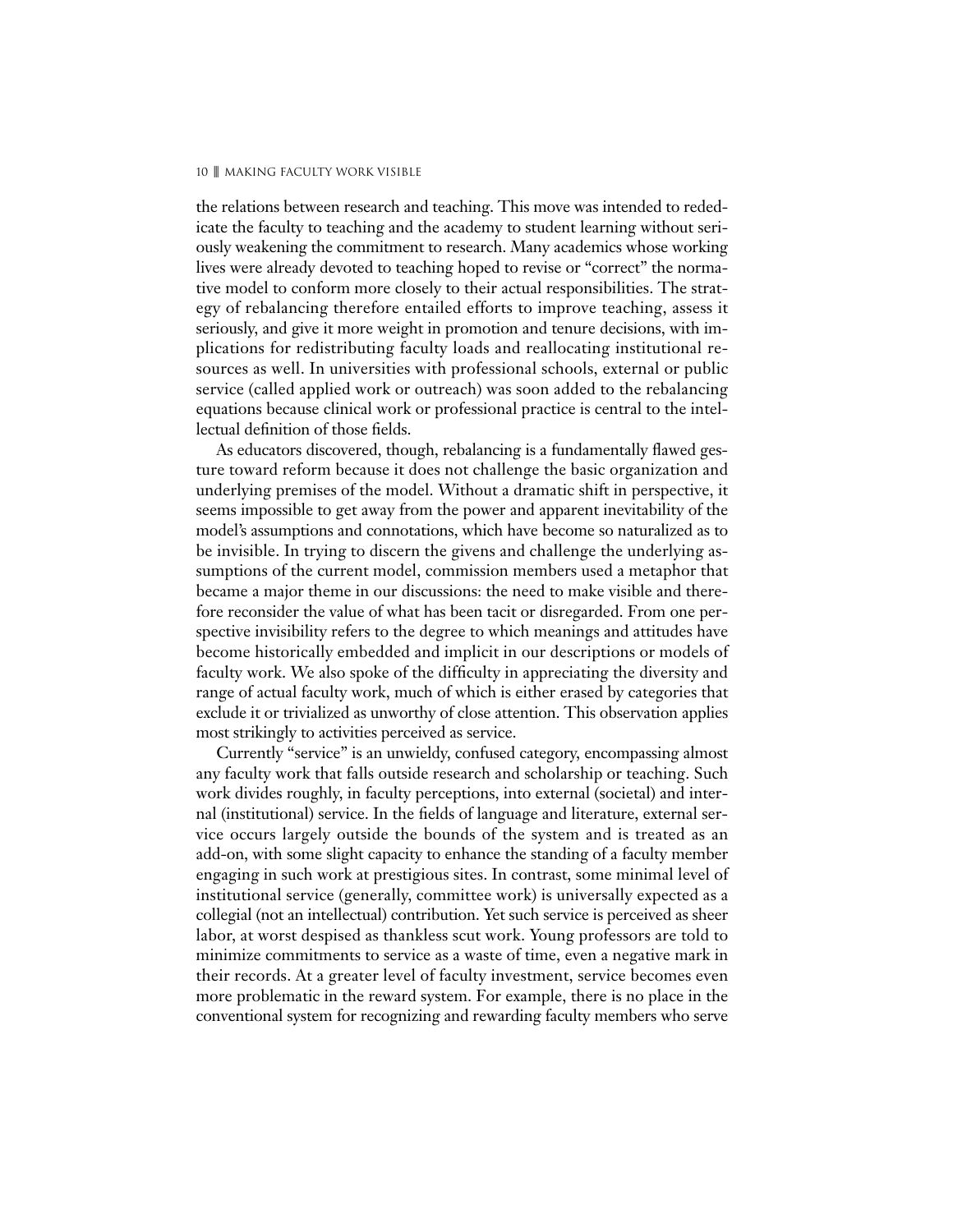with distinction as program directors or department chairs or who make major contributions to a community literacy or humanities project. The academy does not discriminate significantly among those who perform service tasks perfunctorily or poorly, those who carry them out conscientiously, and those who invest intellectual energy in some forms of service as conceptual projects connected to their scholarship and teaching.

In attempting to shed light on these characterizations and assessments of service, the commission members examined the issue of academic values. Putting this point in terms of what is visible and what is hidden, we observed that the present model of faculty work conceals and thereby protects from criticism a set of tacit equations between the type of work done (named teaching, research, or service) and the specific character and values attributed to that work (which are unnamed but assumed). Classification predetermines the benefits and values the work is allowed to claim, so that to name an activity "service" rules out a priori the possibility that it has substantive idea content and significance. Indeed, deciding that something a faculty member has done counts as research, teaching, or service (and therefore is worth more or less) is itself problematic, seeming to be less intrinsic to the qualities of the work than determined by the institutional site where it happens: the campus classroom, popular lecture hall, scholarly convention, departmental committee, Internet discussion list, refereed journal, community board, and so on. The same work carried out or presented in different settings (which are associated with typically different audiences, media, purpose, criteria for access, and so on) is rated differently, on the basis of, primarily, its identification with a faculty role (research, teaching, or service) and, secondarily, the prestige of the site. The mere designation of work as one or another of these roles carries with it a heavy weight of tacit assumptions and value judgments. Probably the most consequential of these is the equation that makes publication (in certain venues) synonymous with scholarship and makes research a metonym for intellectual work.

Given our key metaphor of making visible, it is not surprising that members of the commission found models and diagrams useful for gaining insight and conceiving alternatives (see fig. 1). We used a matrix to reexamine with a fresh and critical eye the adequacy of the categories themselves as descriptions and differentiations of what faculty members do. The matrix, or grid, is a visual equivalent for the position we arrived at in our discussions: it expresses no prejudgments about how academic values correlate with the conventional divisions of faculty work. It takes instead an inquiring stance.

The following discussion explores the proposed matrix and its terms as tools for rethinking received wisdom about faculty work in the fields of language and literature, with emphasis on providing a richer and more judicious account of the varied forms of work typically classified as service.<sup>1</sup>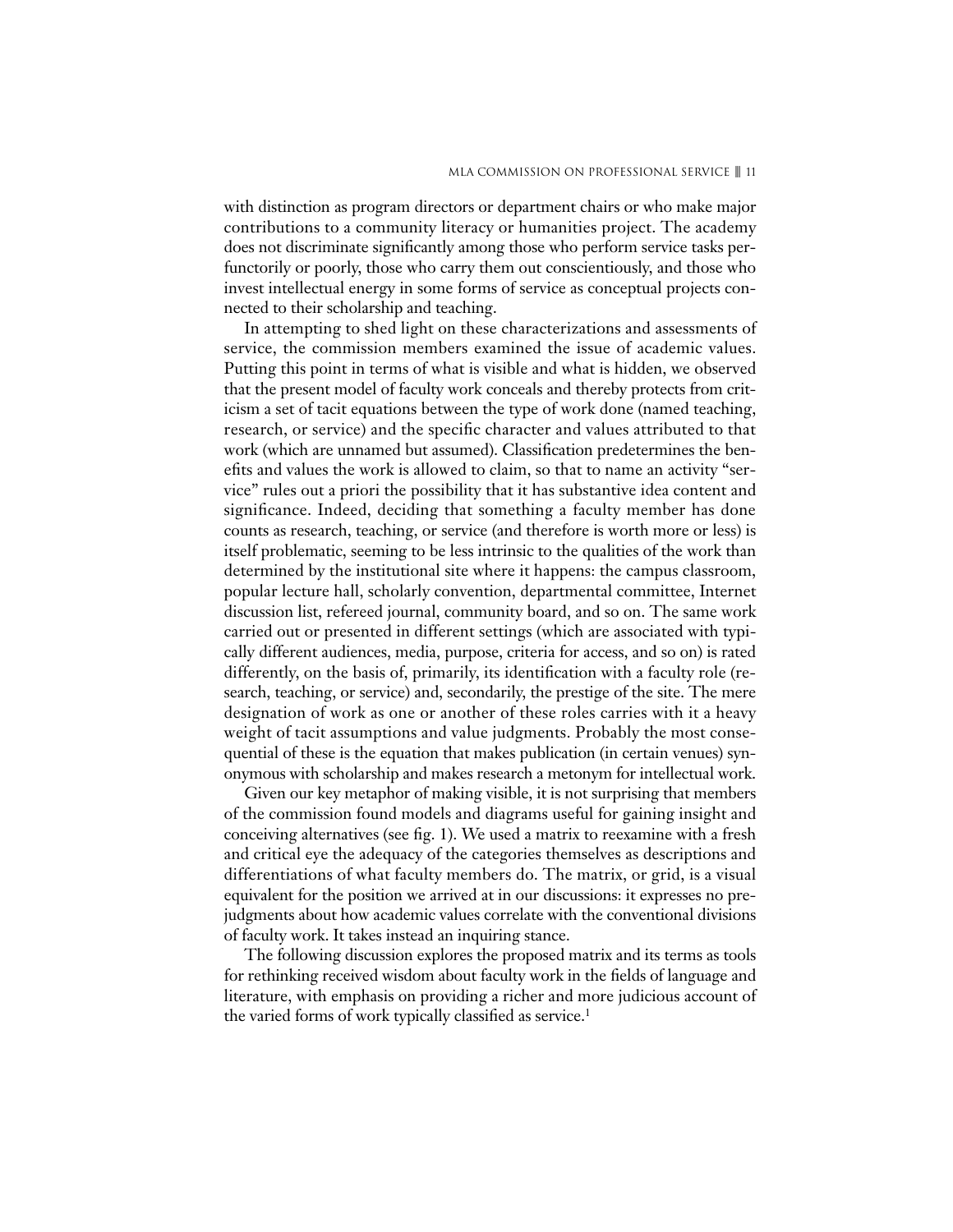### **II. Mapping Academic Values onto Sites of Faculty Work: A New Model**

As a visual aid in reconceptualizing faculty work, a matrix has the advantage that it operates as a heuristic by generating questions to be posed about particular examples. The matrix turns the representation of faculty work into an inquiry, requiring that we approach examples with an open mind about their nature and value and the interrelations among different activities. It provides not only a way of "reading" instances of faculty work in terms of a common descriptive system but also the possibility of arguing alternative ways of interpreting and valuing them. The model is open in another sense, as well. Though commission members propose and define terms for the grid, we do so provisionally and with the expectation that these terms and their definitions will be debated, translated, and adapted to fit the missions and nomenclatures of different fields of study and of different institutions. It is a model, not a prescription. Our report presents hypotheses for discussion, not definitive conceptions or language. Here are a few principles that guided our choices and compromises.

The most fundamental decision was to map values (rows) against sites (columns). We use the term *values* to indicate that a particular dimension (or attribute) of faculty work, when named as significant, expresses a quality that can be evaluated. Compare, in ice-skating, athleticism and artistry as dimensions on which a performance or individual skater can be rated. One can ask, To what extent does this performance feature or display artistry? athleticism? How are these valued dimensions of skating balanced and integrated? And what is the quality of excellence in each?

At first glance, *sites* is a more surprising and counterintuitive term for "faculty roles." Although this coordinate of the model is open to alternative specifications, the commission decided to retain in this document the conventional division of faculty work into teaching, research and scholarship, and professional service. We chose to work with these terms for the sake of continuity and maximum usefulness, in part because classification in these categories still exerts such an enormous influence on the way faculty work is perceived and valued. But, while conserving the traditional terms, the commission members wanted to redefine them boldly.

As we conceive them, these traditional divisions are not true logical typologies of faculty work or distinct roles people play. Because physical or metaphoric location of the work or its dissemination (classroom, committee meeting, Internet, journal publication) seems a particularly powerful key to the prototype (influencing our expectations), *site* is a convenient and usefully provocative shorthand or metonym for the cluster of associated features that define the prototype. This metonymy uses location, physical and metaphoric, to stand for the clustering of expectations that defines a faculty role because it often provides a key to how an instance or product of faculty activity will be as-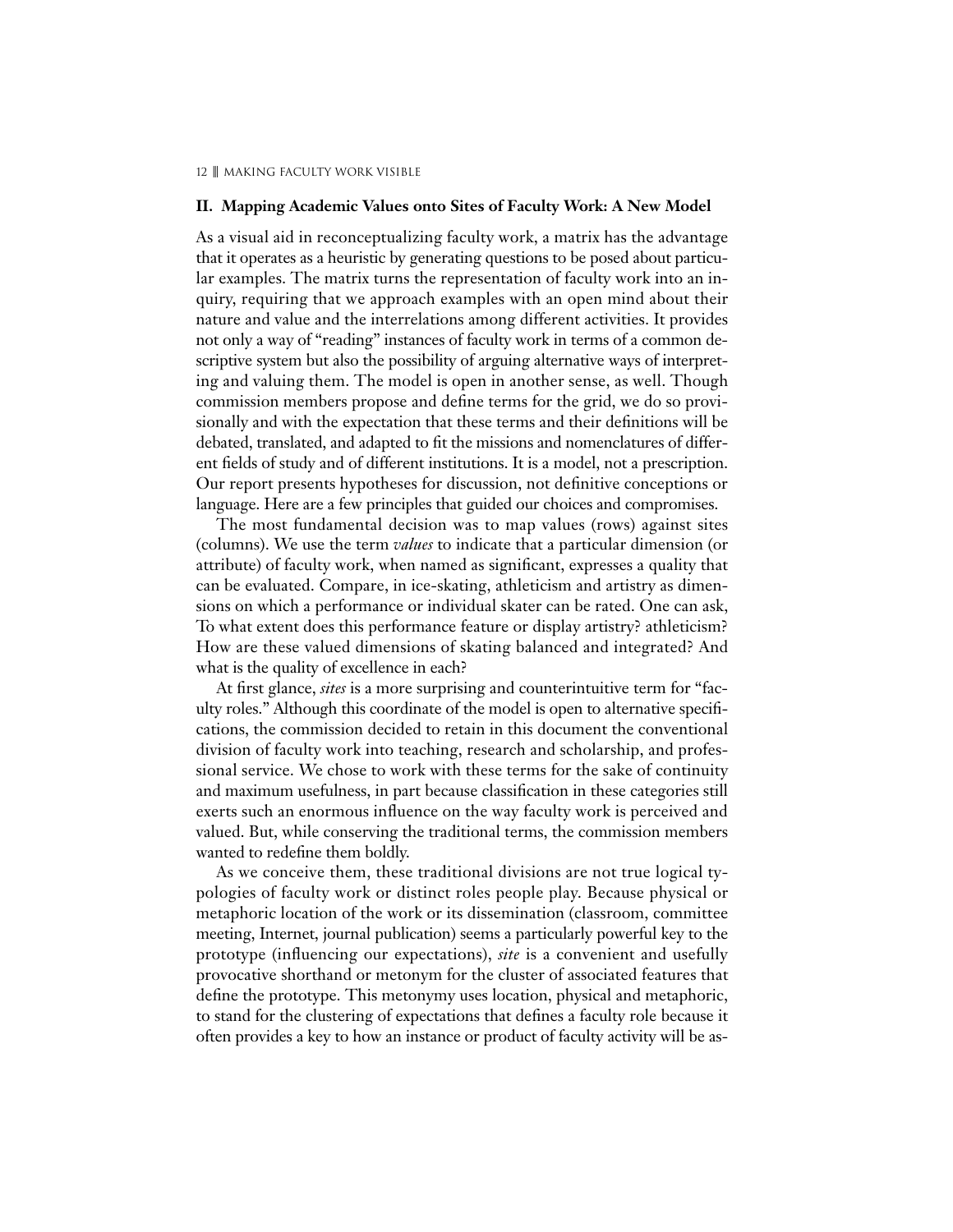signed to a category: for example, whether it is off or on campus, published in a popular magazine or in conference proceedings. The assignment and the metonymy work reasonably well because they signal the typified combination of place, situation, language, participants, instrumentalities, and purpose that governs our expectations and classification practices.

Moreover, the way we understand and use any such categories is more important than their specific labels or content. In practical applications—for example, evaluating faculty performance—these categories are too often treated as natural or inherent in tasks and products themselves. Our model, in contrast, shows that the categories of faculty role (teaching, research, service) are constructed in relation to the objects, activities, products, and faculty lives they interpret. The model presents these distinctions as social conventions that need to be applied with great flexibility and with careful attention to the overlaps, ambiguities, and connections of work in and among different sites.

A. Characterizing the Value of Faculty Work

In figure 1 the vertical axis of the matrix is labeled "values," shorthand for the general character, functions, or attributes in faculty work that express central values of the academy and its constituencies and that permit collective expert judgments of quality. Because any particular example of faculty work can be

| FIGURE 1 |                                     |
|----------|-------------------------------------|
|          | Matrix Model (Grid) of Faculty Work |

|        |                                             | Professional<br>Service | Teaching | Research and<br>Scholarship |           |
|--------|---------------------------------------------|-------------------------|----------|-----------------------------|-----------|
|        | Intellectual Work                           |                         |          |                             |           |
|        | Borderline,<br>Mixed                        |                         |          |                             | Gray Area |
| Values | Academic and<br>Professional<br>Citizenship |                         |          |                             |           |
|        | Other Value                                 |                         |          |                             |           |
|        | Other Value                                 |                         |          |                             |           |

**Sites**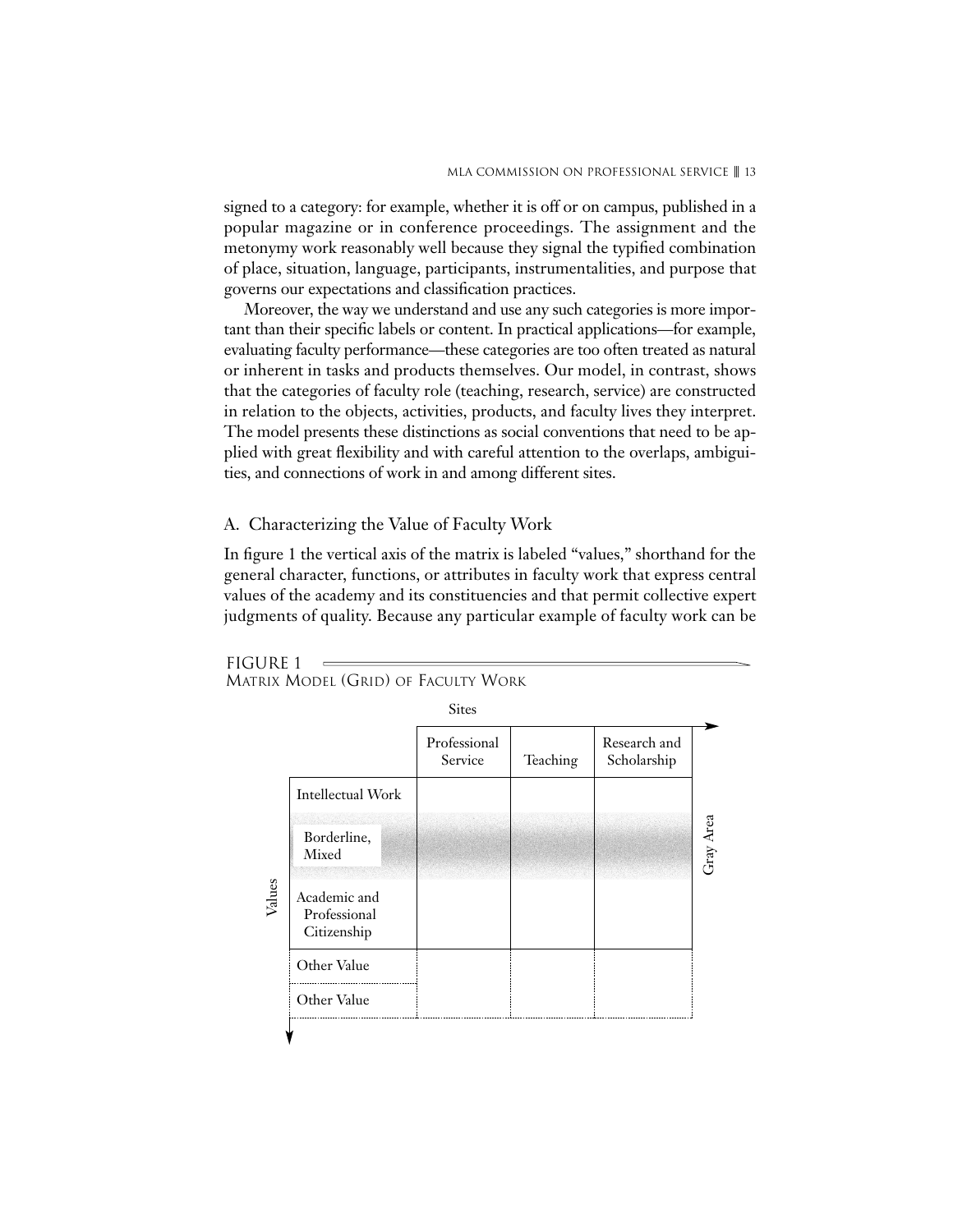mixed in its character, we sometimes call these categories "dimensions" of faculty performance.

The commission initially identified for the grid two such types of contribution, or values: intellectual work and academic and professional citizenship. We chose these because they are broadly accepted as fundamental to the academy. We assume that there are other candidates for common or universal academic values, and certainly there are others that are crucial to the missions of particular disciplines or institutions. (Some of these other possibilities are explored in section 3, p. 44.) In addition, evaluation and reward must, as they become more sophisticated, take into account values that are specific to one or another site, like teaching, or its particular activities.

The two values named in the matrix stand in a special relation of complementarity. Intellectual work contributing to the development and use of knowledge is primary in the academic value system: it is the defining character of faculty work in an institution of higher learning and a prerequisite for its highest rewards. But there are many faculty tasks and responsibilities that do not constitute or demand substantive intellectual contributions by the individual faculty member, yet they are useful, even essential, and they require the application of professionally based skills and cultivated knowledge as well as time and effort. Academic and professional citizenship is a faculty obligation to carry out such work in the different sites of the academy in order to create, maintain, and improve the infrastructure that maintains the academy as a societal institution. These often invisible contributions to the academic community by its citizens demand respect and a more informed appreciation.

We use the terms *intellectual work* and *academic and professional citizenship*, then, to distinguish and so clarify an important range of values. But two comments are perhaps in order. First, *intellectual work*, especially if considered separate from the illustrations we offer and the specifications of meaning we try to develop, can all too easily lend itself to evaluative judgments that make vague, rather than more exact and exacting, the perception and interpretation of the highest activities faculty members undertake. For that reason, we take pains to locate its precise meaning in examples and case studies. Second, we should also note the ambiguities of *citizenship*. One significant meaning of the term would stress the relation between faculty work and the most important intellectual contributions to the social good that individual academics and academic communities make. In this sense of the term, *academic citizenship* could refer to all aspects of professional lives, expressing a crucial and comprehensive social function of the work faculty members do, and so would include all faculty work, including intellectual work, in the areas of teaching, scholarship, and service. As the following discussion makes clear, we fully endorse this conception of the social consequences of the work faculty members do. But we have chosen to use the term *citizenship* in a more restricted way, to recognize the everyday, often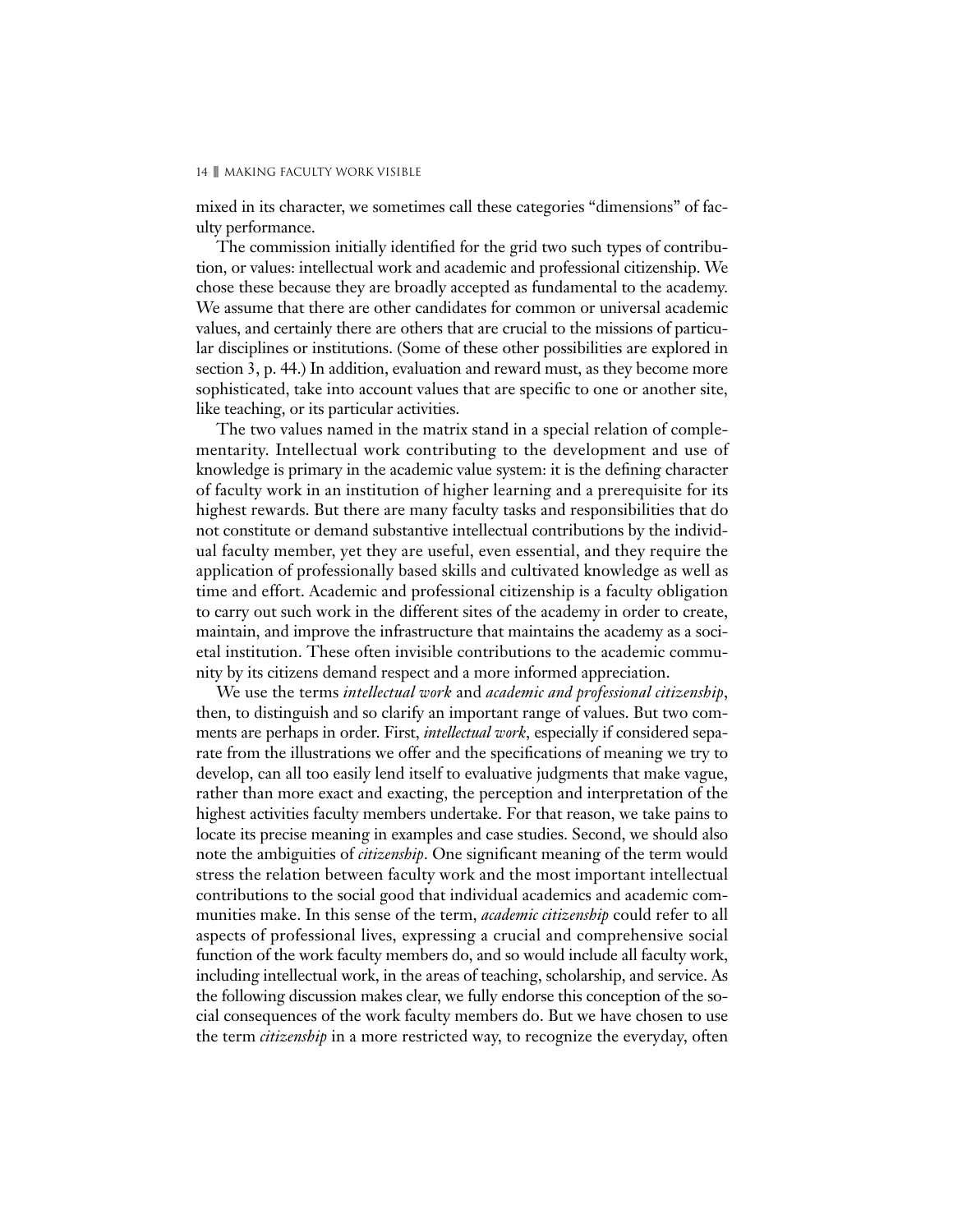underappreciated professional and collegial responsibilities and activities—the faculty contributions that are crucial to intellectual work as we define it but, for our particular purposes, usefully distinguishable from that work.

These faculty functions may coincide in one activity, or cluster of activities, in different proportions. Indeed, often the difference is not in the task but in the individual's choice: it is possible to carry out a particular activity (editing, for example, or chairing a department) at different levels of intellectual investment, so that for one faculty member it becomes incorporated into his or her ongoing intellectual work while for another it is a relatively routine and discrete professional obligation. Reading up the grid from the work of academic and professional citizenship to predominantly intellectual work, one moves from professionally useful activities with a low requirement or opportunity for intellectual effort, through a gray area where the ratio of intellectual work to citizenship activities varies, into strongly ideational work that meets other criteria for significant, fertile intellectual work.

These two kinds of contributions (as well as many other values) play out across the various sites and occasions of faculty work, placed on the horizontal axis of the grid.

### *1. Intellectual work*

Faculty responsibilities for teaching, research and scholarship, and professional service all reflect the historic commitment of American colleges and universities to enrich human knowledge and to make it widely available for personal and social use. The conception of knowledge as a cumulative societal resource, however, has undergone a subtle shift late in the twentieth century to emphasize not simply the value of knowledge produced but also the dynamic spirit of inquiry and processes of higher learning as common elements of academic practices and goals. Faculty members, higher education professionals, and students all participate in the processes of inquiry, discovery, invention, critical examination, enactment, and rhetorical communication by which knowledge is continually created, revised, disseminated, and integrated to enlarge human understanding and improve society.

Intellectual work, as defined here, refers to the various ways faculty members can contribute individually and jointly to the collective projects and enterprises of knowledge and learning undertaken to implement broad academic missions. Ways of engaging in such intellectual enterprises include, for example,

- creating new questions, problems, information, interpretations, designs, products, frameworks of understanding, and so on through inquiry (e.g., empirical, textual, historical, theoretical, technological, artistic, practical);
- clarifying, critically examining, weighing, and revising the knowledge claims, beliefs, or understanding of others and oneself;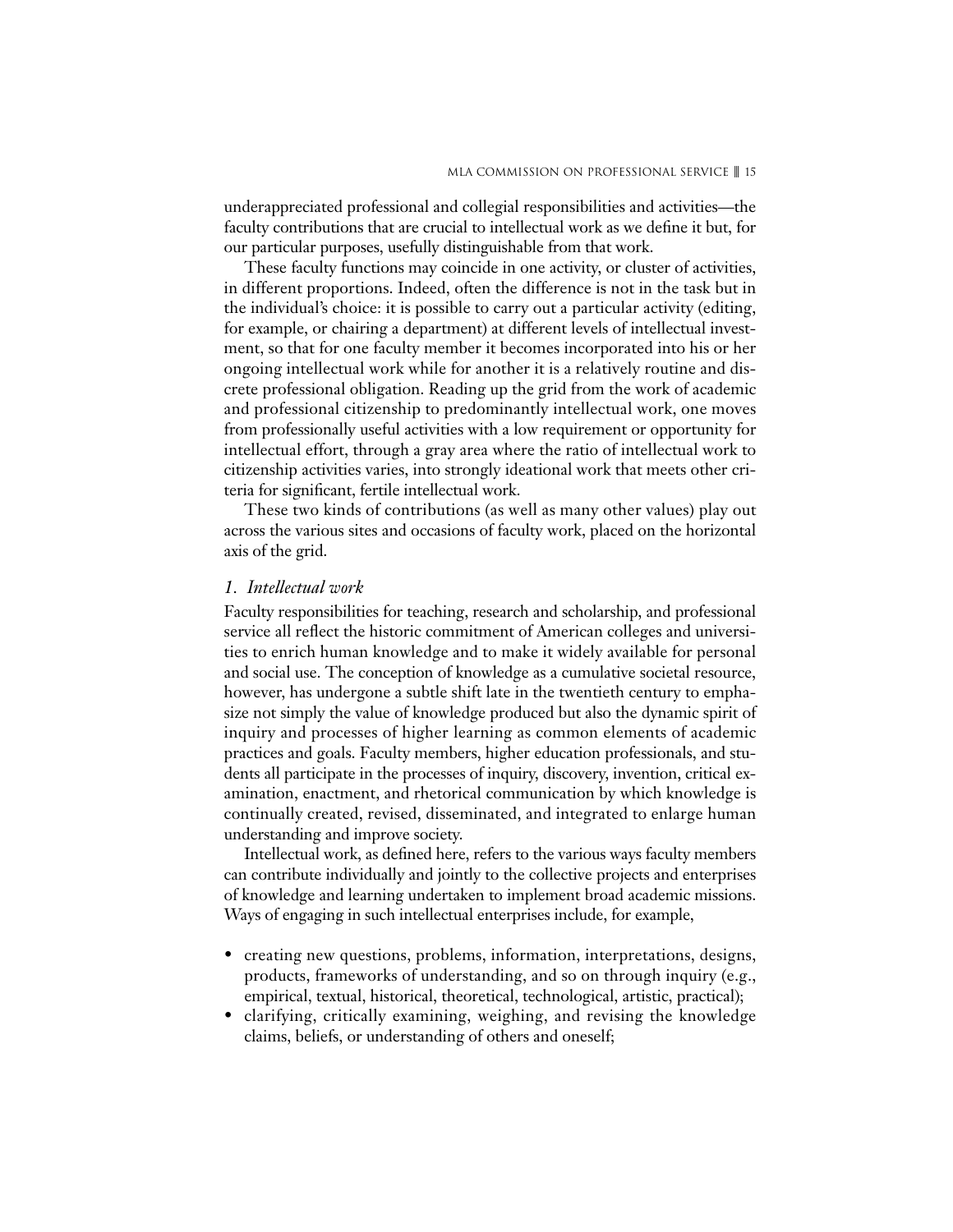- connecting knowledge to other knowledge;
- preserving, restoring, and reinterpreting past knowledge;
- applying aesthetic, political, and ethical values to make judgments about knowledge and its uses;
- arguing knowledge claims in order to invite criticism and revision;
- making specialized knowledge broadly accessible and usable, for example, to young learners, to nonspecialists in other disciplines, to the public;
- helping new generations to become active knowers themselves, preparing them for lifelong learning and discovery;
- applying knowledge to practical problems in significant or innovative ways;
- creating insight and communicating forms of experience through artistic works or performance.

For the purposes of faculty rewards, significant intellectual work should be recognizably an outgrowth of faculty members' professional expertise, rather than simply of their general knowledge and skills as educated, intelligent people, and should contribute in some way to the knowledge-related enterprises in which the faculty member is engaged *as* a faculty member. Intellectual work as understood in the academic setting is not simply any intelligent behavior or activities and accomplishments that demonstrate a certain degree of professional skill and knowledge. Even the application of disciplinary knowledge (as, for example, when a department chair leads a search or manages a curriculum initiative) does not itself define work as a substantive intellectual project. Intellectual work, in the academic context, must explicitly invoke ideas and explore their consequences, either in the world of concepts or in the world of action or both. One meaning of the requirement that intellectual work in the academy have a public dimension is that it be made explicitly available for assessment, evaluation, and modification by a critically informed group of peers as well as by those benefited or served by the work.

In fact, a crucial expectation of intellectual work in the academy is that it should point beyond itself and its immediate context in its meanings and benefits. We expect faculty members to situate their activity and its results within a collective intellectual enterprise of higher education and to make their work relevant and responsibile to the goals and standards of that community. That enterprise need not be accumulation of research knowledge, nor must the domain of responsibility and effectivity, along with the audience and judges, be defined only in disciplinary terms. The relevant referent could be the learning of students, the work world, a teaching community and its strategies, the audience affected aesthetically by a creative work, or a social problem and the effects of analysis or invervention.

Defining faculty activities as intellectual does not determine their quality. The work is simply presented as a function of ideas, their mode of production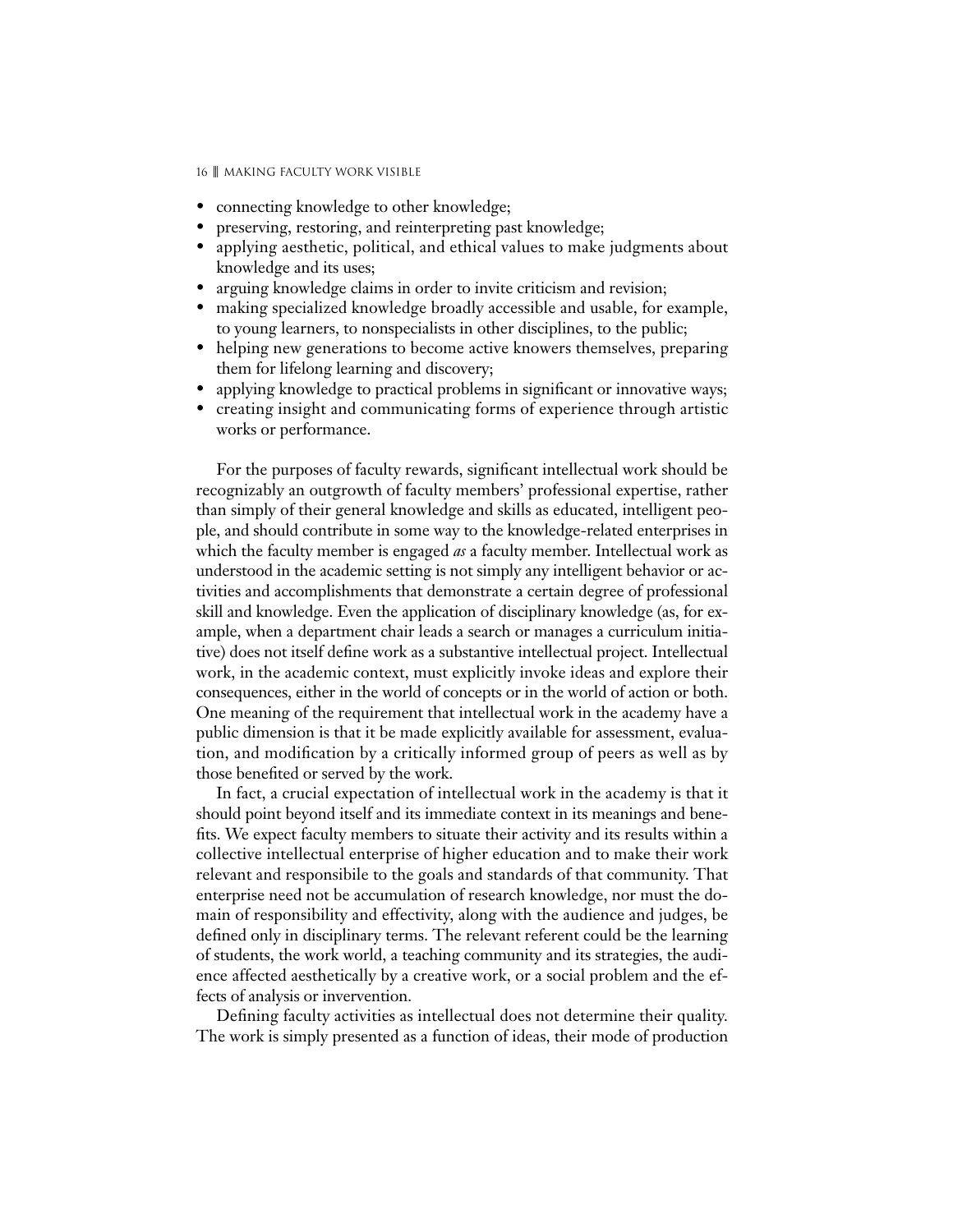or application, and their consequences in the context of public, critical examination. Members of the relevant community have a responsibility both to evaluate intellectual work and to invite evaluation in these terms.

Intellectual work in a postsecondary setting may excel in various ways. Although not an exhaustive list, the following may distinguish respected intellectual work in any category of faculty effort: skill, care, rigor, and intellectual honesty; a heuristic passion for knowledge; originality; relevance and aptness; coherence, consistency, and development within a body of work; diversity and versatility of contribution; thorough knowledge and constructive use of important work by others; the habit of self-critical examination and openness to criticism and revision; sustained productivity over time; high impact and value to a local academic community like the department; relevance and significance to societal issues and problems; effective communication and dissemination. The potential for making substantive contributions that qualify as excellent intellectual work exists in all the arenas of faculty activity; intellectual work is not restricted to research and scholarship.

The commission believes that, in defining and judging the work of faculty members, institutions and professional organizations should recognize a wide range of possible achievements and audiences of intellectual work, which range from the esoteric, specialized, or local to the occasional breadth of a "public intellectual." Institutions should note particularly a distinction between the way intellectual work disseminates in scholarship and in teaching. Whereas scholarship reaches a specialized public outside the college or university immediately and directly, the impact of achievement in teaching and curricular work is indirect and more gradual. The products of teaching are a curriculum or successful program or institutional project, on the one hand, and, on the other, students, their work, and their intellectual development. This kind of intellectual work may be harder to observe, demonstrate, or evaluate, and its time frame for fruition may be far longer than that of scholarship or some forms of professional service. It is nevertheless valuable to the college or university and to society. The profession should work to establish the structures and processes for evaluating and rewarding such long-term investments and accomplishments.

# *2. Academic and professional citizenship*

As we mapped the second value of our matrix, academic and professional citizenship, onto sites of faculty work, we changed (as noted above) the meaning of *research*, *teaching*, and *service*. They are now "sites" of faculty work, not a priori indicators of value; they serve to clarify the relation between specific faculty work and institutional and disciplinary needs (thereby assisting the development of appropriate reward schemes). Just as research in the model is no longer the exclusive site of intellectual work, so is service no longer the exclusive site of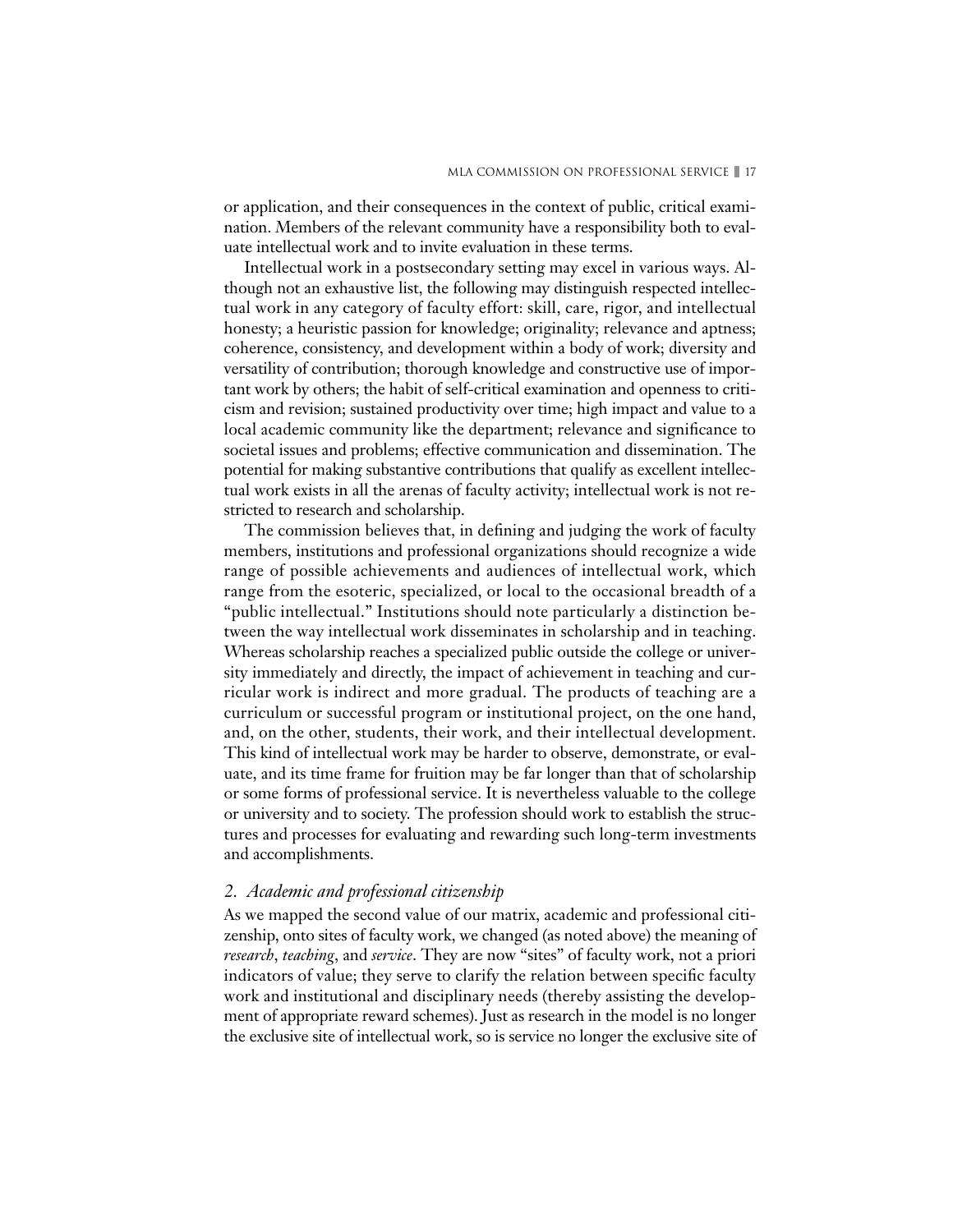academic and professional citizenship. It can also entail substantive intellectual labor. Service is just one of the sites where intellectual work and academic and professional citizenship can be located.

The explicitly or purely intellectual element of faculty work is, more than we admit, surrounded by a penumbra of professional tasks that are quietly vital to sustaining intellectual work and the academy itself. This type of work or component in academic tasks and activities, for which we have no convenient separate term, is like intellectual work in being grounded in professional expertise and in being directed toward the health and maintenance of academic communities and institutions. The worthiness and necessity of such work led us to identify doing it with academic and professional *citizenship*. Just as intellectual work is not simply any work requiring intelligence and knowledge, worthy professional work done as an academic or professional citizen is not just any minor task done for academic purposes.

Like intellectual work, the professional work of citizenship can be found in any category or site of faculty effort. One purpose of the matrix is to make more visible this dimension of citizenship in research and scholarship and in teaching, where it has been largely ignored. The model requires us to approach each instance of any activity with an open mind, asking what ratio of intellectual work to citizenship it has required or elicited or how a faculty member has chosen to reconfigure that ratio from what is typically expected. Likely opportunities for citizenship in each site might include

*Research and scholarship*: participating in promotion and tenure reviews, reviewing manuscripts, working on committees in professional organizations, serving on task forces and commissions in one's field or interdisciplinary areas, editing, mentoring junior colleagues, serving as departmental advisor on library acquisitions, collecting and distributing information through electronic forums;

*Teaching*: recruiting, working on institutional retention programs, advising general lower-division or major students, participating in summer orientation programs for incoming students, performing routine committee work on curricular and general education issues, acting as occasional consultant to other faculty members or administrators in an area of teaching expertise, advising field-specific student organizations or projects;

*Service*: working on committees for one's institution or professional organizations; doing development work (raising institutional funds) as a faculty member; representing the institution or field on external task forces, boards, commissions; being interviewed as a professional on subjects of public interest; advising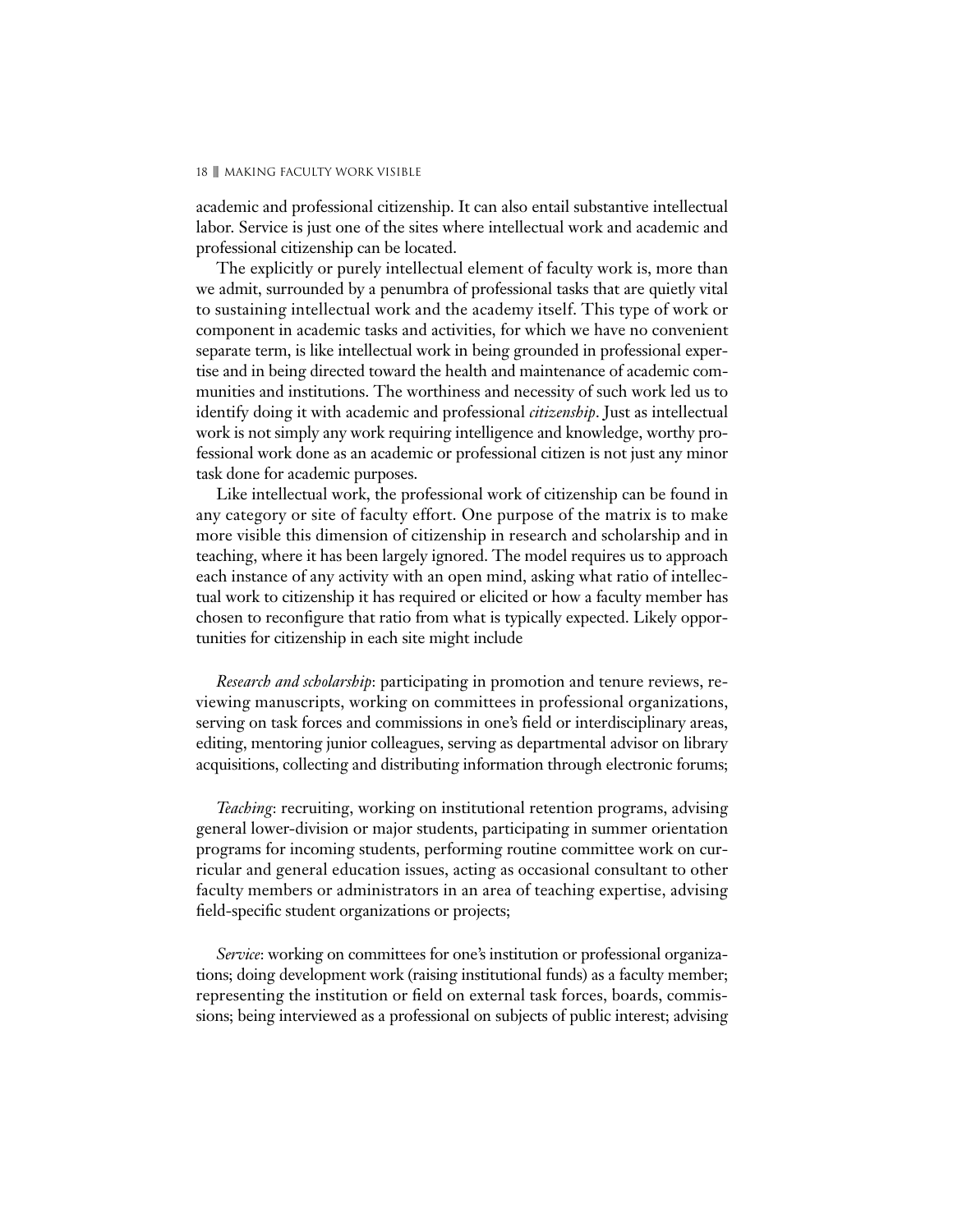campus organizations and clubs; participating in the faculty role in educational policy debates on and off campus (e.g., free speech vs. speech codes); participating in parents' or alumni events; serving in the senate or on faculty councils.

Many of what used to be called service functions have been treated here as substrates of professional tasks (citizenship) in each area of faculty life, while service itself has been sharply redefined (see below) as a genre of work seen in terms of its purpose and audience, which can range in principle from citizenship to work that is primarily intellectual. We stress again that the degree of intellectual work is not in some predictable way intrinsic to the task or activity but is a function of both circumstance and choice. As time and effort increase, or as responsibility for decision making increases, the opportunity or necessity for intellectual investment increases. We have shown this in the grid as an ambiguous gray area in which many activities, including the examples listed above, might fall, with variable investments in generative intellectual work.

There is an important difference in the kind of credit and, therefore, reward that accrues to work done primarily as citizenship. We expect the citizen to be responsible and dedicated; we regard faculty members as having obligations in this regard that they meet more or less thoroughly, collegially, productively, and skillfully. The following may distinguish respected academic and professional citizenship in any category of faculty effort: care and commitment, honesty, punctuality and reliability; knowledge of the institution and of professional organizations; interpersonal skills; thoroughness and perseverance; availability; willingness to inform oneself about educational policy and practices and to keep abreast of changes; organizational skills.

This kind of professional contribution is expected as a sine qua non of faculty citizenship, necessary but not sufficient for professional achievement and the most significant academic rewards (rank, tenure, professional status, salary, the admiration of peers, the personal sense of accomplishment). In this sense the relation between knowledge accessed and the communities and enterprises to which professional citizenship is directed is more predictable and less transformative than in the case of intellectual work. Just as the evaluative measures and credit awarded for each are different, so must be the types of rewards available.

By asking us to map values against sites, the new model compels us to seek out and name the true intellectual work in service and teaching and to evaluate its distinction for purposes of the highest academic rewards—equivalent to those for intellectual work in research and scholarship. It also requires us to appreciate and evaluate the component of citizenship in teaching and research, often far larger than we realize, and to treat it consistently with the same kinds of contribution in service roles. Across categories, citizenship deserves more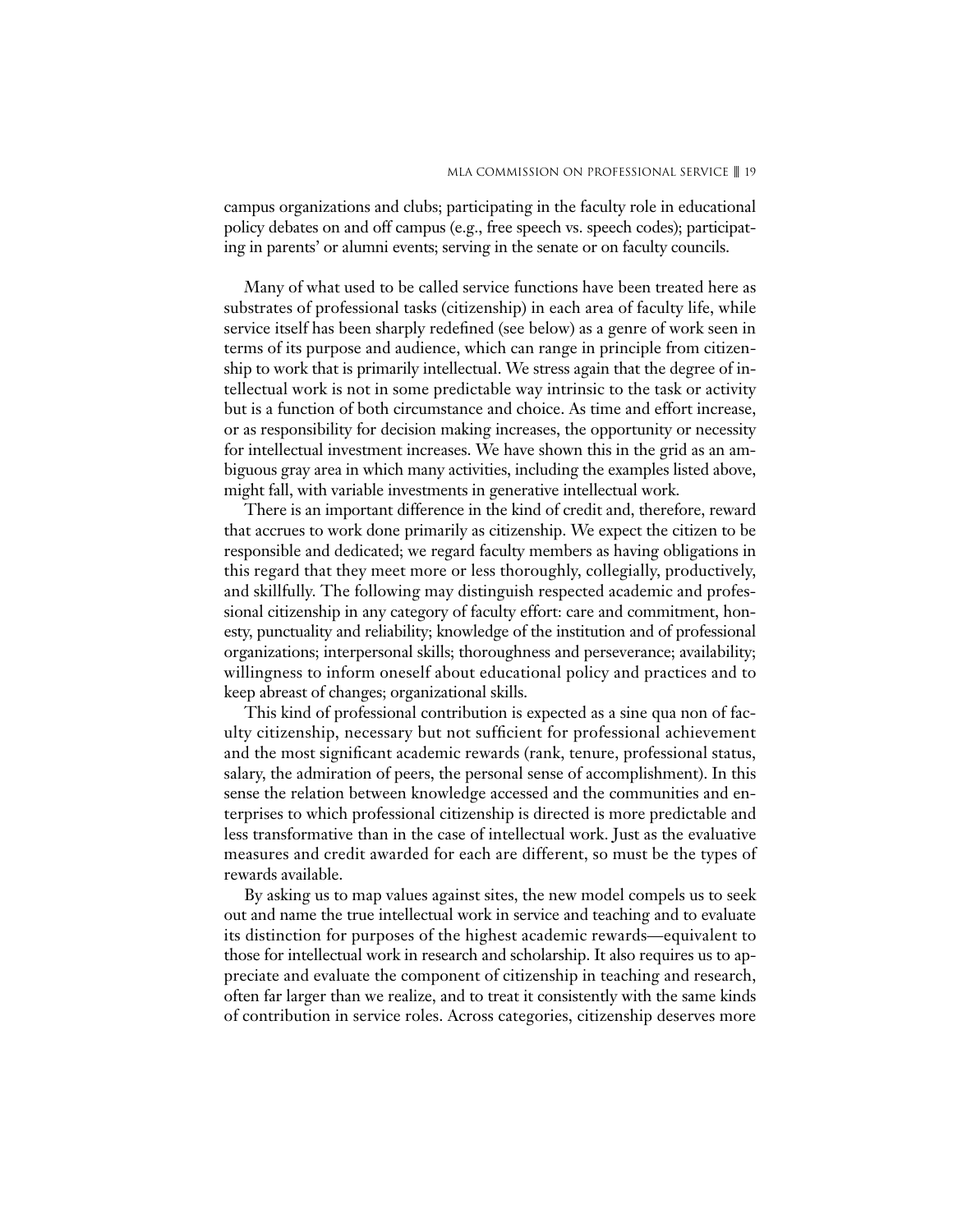honor, more broadly shared faculty commitment, and appropriate rewards for its vital role in sustaining the academy as a communal enterprise.

## B. Redefining Faculty Roles and Exploring the Sites of Faculty Work

The model proposed here treats the traditional sites of research, teaching, and service as useful heuristics, as long as we understand them to be conventional distinctions built around familiar, sometimes outdated prototypes. Such classifications have important ethical and political dimensions and material consequences. The process of trying to refine and broaden concepts of teaching, research and scholarship, and service and to describe and situate actual examples of faculty work in these categories was highly instructive in itself. It exemplifies the kind of work we need to do as a profession to account for recent changes in faculty work, to reveal and question prevailing values, and to test emerging premises and recommendations. Intellectual work, citizenship, and other values can be examined and evaluated regardless of site. These values should be made explicit, subjected to debate, and weighed against one another in applying them to cases, so long as one recognizes that classification in one category or another is somewhat arbitrary, since it depends on local custom and nomenclature, and that personal and collective intellectual projects often manifest themselves in several sites or are integrated across them.

At present, identification of work as service instead of teaching, or teaching instead of research and scholarship, carries a powerful charge of attributed positive or negative value, with enormous consequence for academic success, recognition, and reward. Our definitions are designed to change, or at least severely question, those assumptions. We affirm, as a major conclusion of this report, that the quality, significance, and impact of work on knowledge enterprises or in support of institutions are more important than its label as teaching, service, or research and scholarship. If intellectual work is valued wherever it is done and if other values are commensurately appreciated and rewarded wherever they appear, the classification of a particular activity or accomplishment as teaching, service, research and scholarship, or more than one of these will become increasingly less crucial and perhaps even irrelevant for individual faculty reward. These categories are more likely, however, to retain their significance for distinguishing, prioritizing, and balancing departmental, disciplinary, and institutional missions and negotiating faculty members' differential commitments to them according to individual talents, departmental or institutional need, career stage, and so on.

Although the categories have no set order in our new model (left to right in the matrix [fig. 1]), we begin with research and scholarship as the bestunderstood category and move to professional service, the category most in need of more discriminating attention and better definition.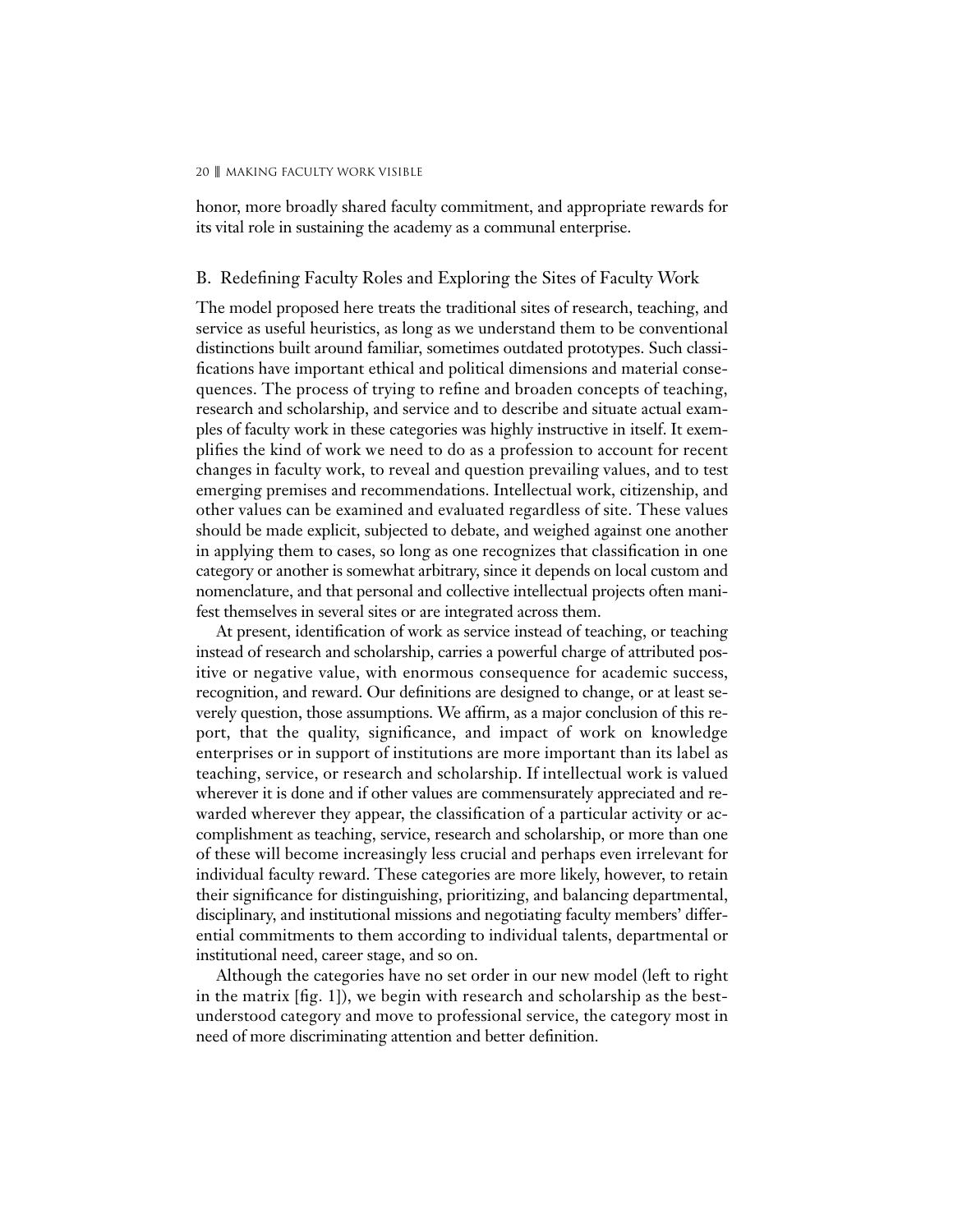# *1. Research and scholarship*

We define research and scholarship here as a site for intellectual and professional work that is produced and legitimated in accordance with the standards of one or more disciplinary and professional communities that are cosmopolitan rather than local or institution-bound.2 It is thus typically a virtual, transinstitutional site as well as a material one and, as locale, unpredictable compared with the classic classroom or committee or off-campus places of other missions. It is made public, that is, published or disseminated, typically in written (or now, electronic) form in some kind of linguistic record that makes information and argument available to that primary, peer audience for criticism, evaluation, and use. Scholarship as formal inquiry claims a place within a framework of current knowledge making and has its own traditions and standards of inquiry.

Scholarship can be exemplified in the following modes and forms, among others:

- products of original research: monographs, articles, chapters in books, review articles, edited volumes introducing new topics or ideas;
- creative professional work that is directly relevant to the faculty member's professional expertise: for example, literature, computer software;
- published work gathering, integrating, translating, and disseminating the original work of others, enriching it through interpretive, preservative, recuperative, or critical functions: for example, editing of journals and journal issues, research volumes, concordances, or editions of a historical work; book reviews, textbooks, and bibliographical essays; translations of works by others;
- external documents with scholarly content: for example, grant proposals, consulting reports;
- other forms of scholarly communication: conferences, workshops, literacy projects, participation in electronic lists.

Notice that we define scholarship here primarily by its interactive relation to a dynamic scholarly enterprise and participation in its community. Scholarship must be made public and open to peer criticism, but it need not be published or disseminated in traditional forums.

# *2. Teaching*

Teaching can be broadly interpreted in the context of faculty roles as a contribution to the educational knowledge mission that originates in an institution of higher learning (but does not necessarily take place there) and serves whoever it defines as students. That is to say, institutions generally regard as "teaching"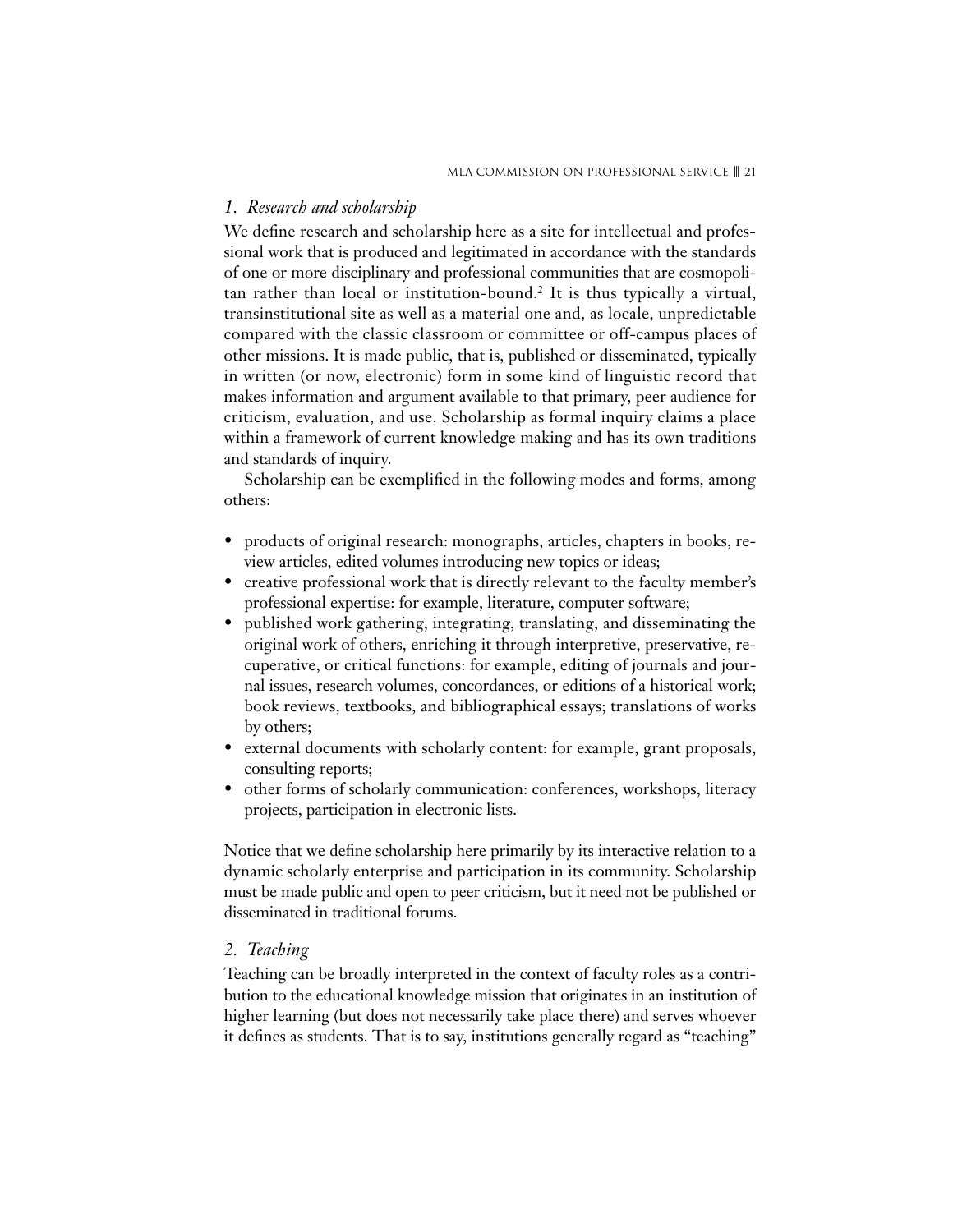only those educational services (promoting and facilitating learning) that they directly sponsor and authorize for their own designated "student" populations. Much other faculty work that meets commonsense definitions of teaching (e.g., lecturing, running workshops, tutoring or mentoring learners) is treated by default as professional service because it is not budgeted and accounted for administratively as instruction or is addressed to learners not treated by the institution as its "students."

In listing possible instantiations of the intellectual work of teaching, we should point out that, just like service (and even research), teaching can legitimately be practiced at higher or lower levels of intellectual investment. Because teaching can be competently executed and acceptable without necessarily becoming for that teacher a substantive intellectual project, teaching that is truly inquiry-based and has other significant features of fresh, new intellectual work must be distinguished and rewarded. In addition to the more common areas of pedagogy (classroom effectiveness, developing curricula and assignments, etc.), the opportunities for serious intellectual work in teaching might include studying and monitoring the learning of one's students, translating scholarly knowledge into modes meaningful and accessible to learners at different stages, designing new forms of assessment, adapting pedagogical modes to different or "nontraditional" learners, and participating in interdisciplinary teaching projects requiring new learning.

Although commonly treated as an autonomous personal performance, the work of teaching is best seen in a broader way, as the equivalent of a team effort. Individual teaching activities are ideally embedded in the project of developing and sustaining a teaching community, in part through extensive oral, written, and electronic exchanges and documents. This community is a counterpart to the research community that is created through journals, correspondence, conventions, and professional organizations, and it can serve a similar function in peer review of teaching. To varying degrees in different fields and subfields of language and literature, local teaching communities have been extended regionally and nationally to share and test teaching knowledge and practices in ways that parallel those of the national research community and to facilitate interaction between the two communities. Creating and sustaining such a teaching network and such interactions are important forms of professional work that should be rewarded. The profession should encourage and facilitate the formation and spread of such teaching communities and it should encourage institutions to provide support and recognition of teaching as more than individual classroom performance.

Recognition and reward for teaching, not to mention efforts to prepare future professors and improve teaching performance, have been severely hampered in the academy at large by a restricted conception of teaching, which focuses heavily on classroom events and other direct student contacts along with only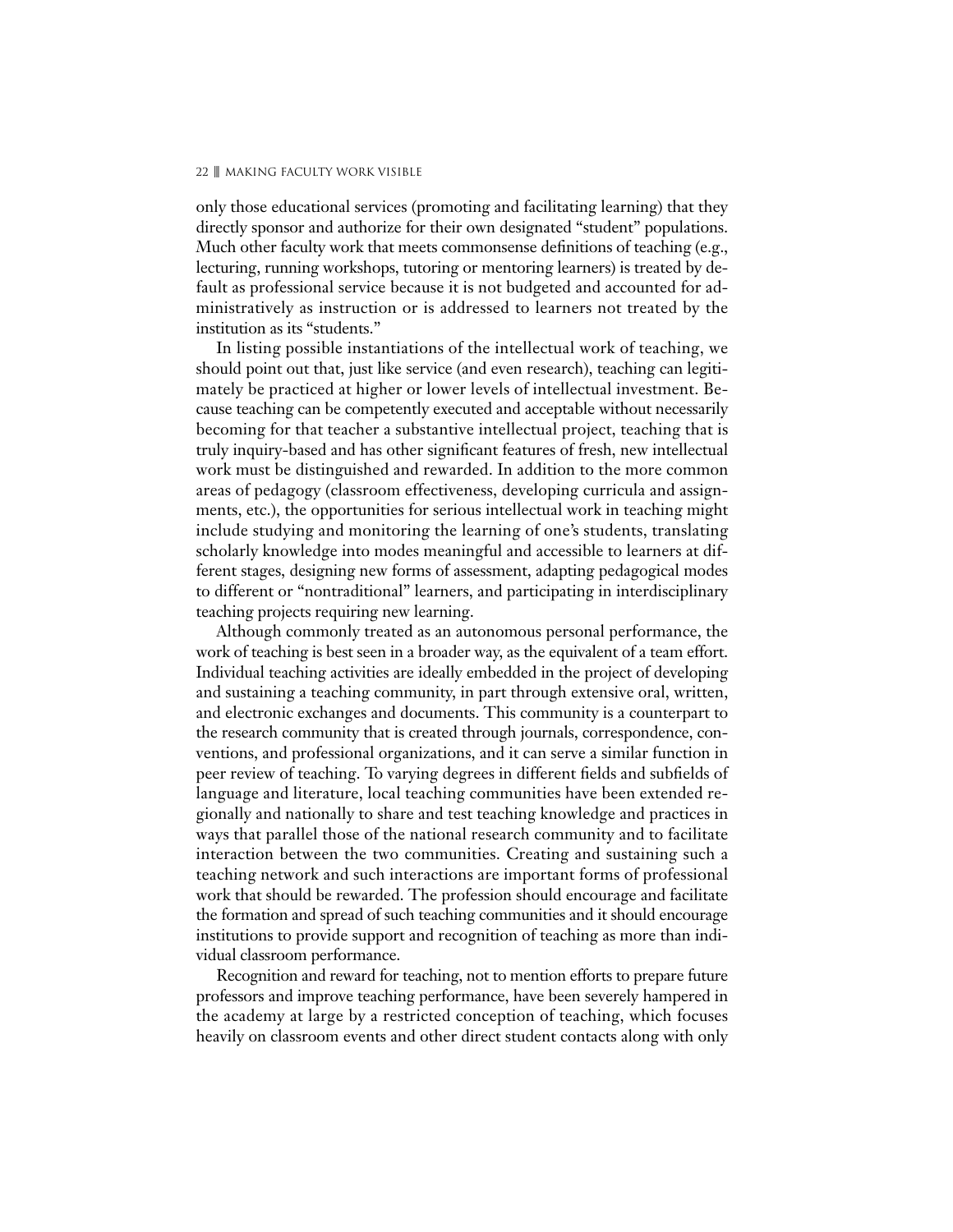the most immediate tasks of preparing for or supplementing these events (e.g., writing a syllabus, grading). This conception needs to be expanded by taking into account activities that enrich student learning or enable better teaching, ranging from nontraditional teaching modes (outside classrooms or creditbearing classes) to teachers' professional development as teachers and their activities in forming and sustaining teaching communities.

Sample activities under the heading of teaching include

- running a writing center or language lab;
- preparing for or improving one's teaching, by designing courses, reading material in one's field, participating in teaching groups, or attending teaching workshops and conferences;
- coteaching with others;
- conducting classroom research projects;
- advising majors or other students on matters significantly related to one's own academic expertise;
- arranging and supervising internships;
- serving on graduate examination and thesis, dossier, or dissertation committees;
- mentoring other teachers;
- developing courses and curriculum sequences;
- administering a multisection course or teaching program;
- developing multimedia software or teaching strategies for lab-based language instruction;
- designing and implementing the professional development of teaching assistants and professional instructors;
- offering faculty or student workshops in areas of one's professional expertise;
- participating in school-college partnerships to connect and improve learning across educational sectors.

Evaluation processes and criteria must account carefully for nontraditional teaching modes, including, for example, distance learning, teaching with computers, collaborative teaching, and involvement in interdisciplinary teaching ventures. Some forms of teaching by faculty members in these fields fall outside the traditional semester-long undergraduate or graduate course. Some teaching takes nontraditional forms such as tutoring, offering workshops or minicourses, or giving instruction in writing or language centers, activities for which participants may or may not earn credits. Providing professional development for others is a form of teaching, including offering workshops or individual consultations for faculty colleagues, their teaching assistants, or their students. This peer education can also be described under service as "internal outreach," and it often exemplifies administration or leadership—of a language or writing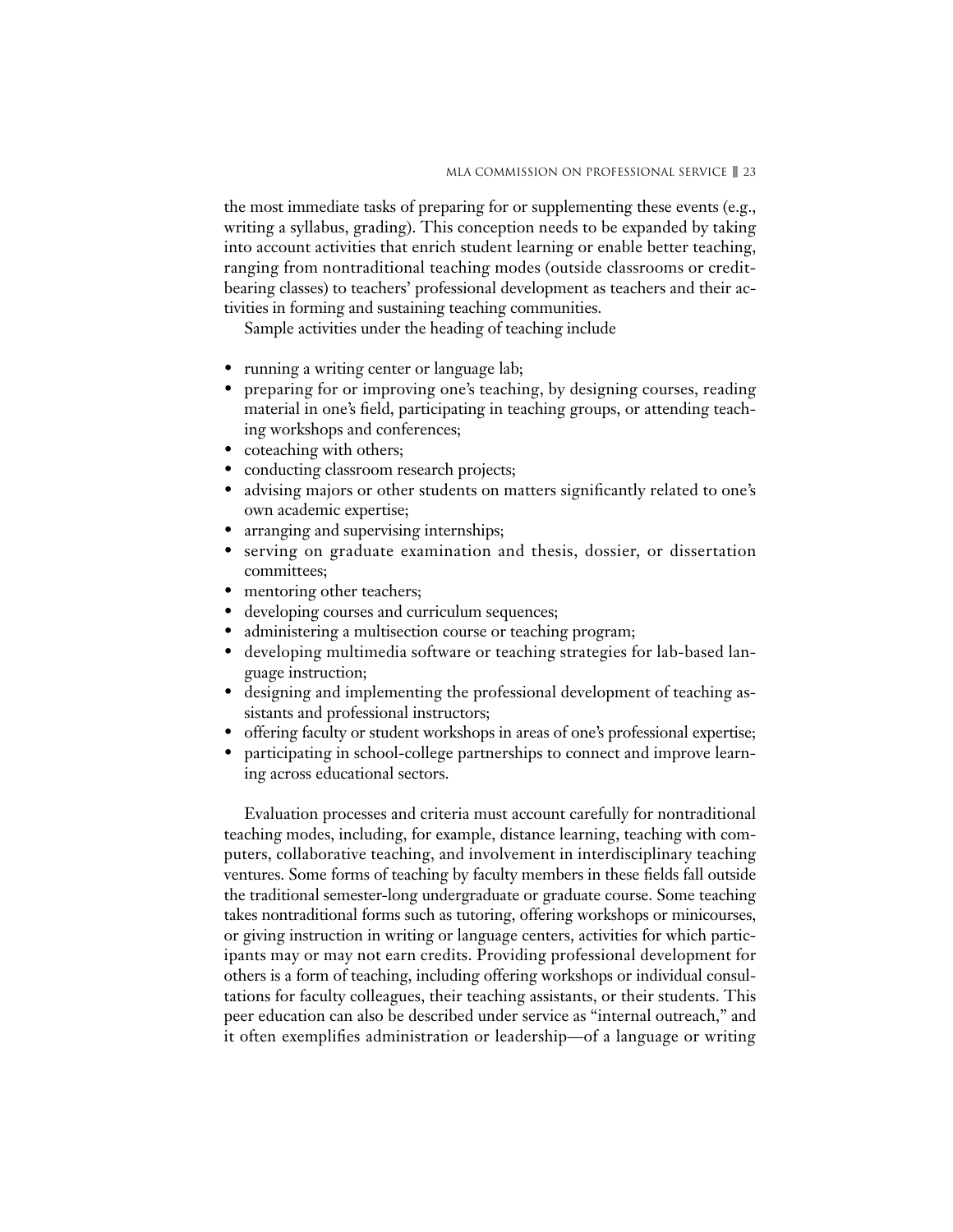program, curricular diversity initiative, or the like. As with other ambiguous or integrated activities, it is often severely underestimated in its intellectual dimension and as a teaching effort.

As we attempt to redefine teaching as a site of faculty work, we need to keep in mind that it does not matter where an activity appears across the diagram. What matters for assessing and rewarding faculty work is whether it is viewed as intellectual work or professional citizenship on the vertical dimension.

# *3. Professional service*

Service has functioned in the past as a kind of grab bag for all professional work that was not clearly classroom teaching, research, or scholarship. As a result, recent efforts to define it more precisely (as "professional service") have tended to select out one subset of these activities and have failed to account for all the clearly professional work previously lumped together under this rubric (see Elman and Smock; Lynton and Elman).<sup>3</sup> We were particularly dissatisfied with the failure of such conceptions to provide for the possibility of intellectual work in various forms of service to institutions, professional organizations, and higher education organizations. Yet it is hard to come up with a principled definition based on common features or family resemblances among all these activities and to avoid confusions with the concept of citizenship. Recently these difficulties have been exacerbated by changing expectations of faculty members: the introduction of qualitatively new faculty responsibilities, for example, those related to learning and using new technologies; and the increase in societal demands for applied knowledge and for a greater involvement of faculty members in public service as problem solvers, resources, and partners with other sectors of the society. To help clarify the concept of professional service, we distinguish between applied work (usually within contexts of professional, not institutional, missions) and institutional or organizational service.

# *a. Applied work*

In some respects applied work involves or incorporates activities very similar to those called, in other contexts, teaching and research or scholarship, but in a different, typically external site where academic knowledge is made available for, and intersects with, practical affairs and problem solving. The beneficiaries might be government, industry, law or medicine, other educational sectors, business, the arts, and charities, among others, as well as, reflexively, academic knowledge itself. (Applied work is not a simple translation or transmission of academic knowledge to nonacademic users, any more than teaching is to students.) Other activities of applied work are more distinctive to external public contexts.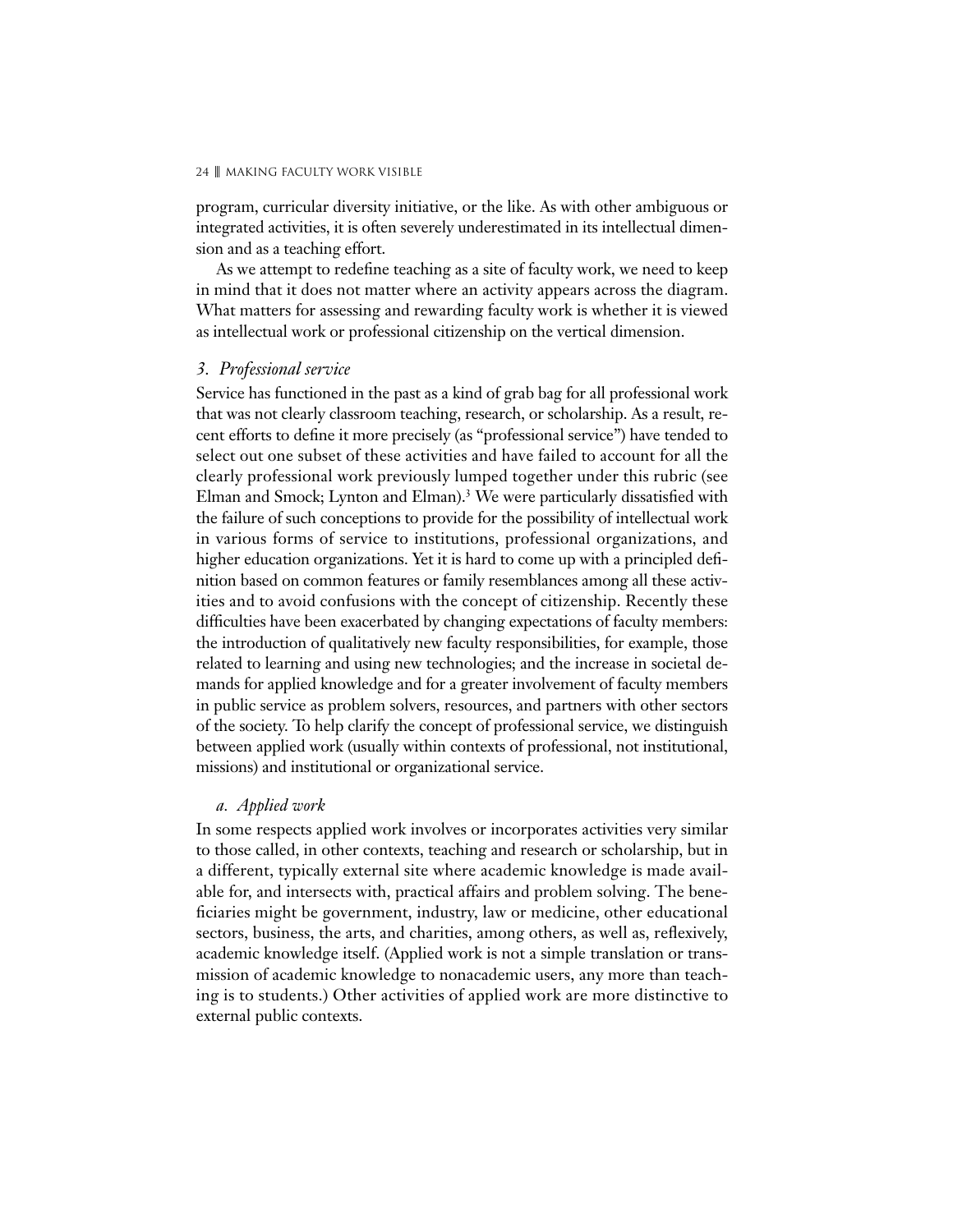Examples of applied work in the fields encompassed by the MLA might include

- serving on a local, regional, or national humanities council;
- helping a local school system to revamp its curriculum or pedagogy in a language or literature field;
- working on a project to establish new standards for learning at different levels of education in a language or literature field;
- establishing or working on a community literacy project;
- acting as a technical consultant in communications for business, law, or other professions;
- working as a board member for a local (non-university- or college-affiliated) arts magazine;
- writing scripts for public television;
- consulting on expert testimony for Congress;
- testifying in court as an expert on academic issues like language varieties, second-language learning, or multicultural curricula.

A misleading and elitist presumption in many articulations of applied work is sometimes expressed by such terms as *technology transfer, dissemination*, and *application of knowledge*. The term *applied research* suggests more accurately that applied work in service, like teaching (also an applied or practical art), is not a mechanical or even an inventive transmission or application of specialized knowledge *by* faculty members *to* uninformed groups or publics. Rather, applied work involves the intersection of academic knowledge enterprises with practical activity that itself has creative and critical elements. Practical activity not only tests and refines academic ideas and predictions but also produces its own knowledge and skills—that is, it can itself be or incorporate intellectual enterprises. In *application*, rightly understood, the two interpret, stimulate, modify, and critique each other, and academics are partners with practitioners or with other beneficiaries of a joint knowledge enterprise. Together, they make knowledge usable, and they inform the ongoing teaching and research enterprises of higher education in the process.

The concept of applied work can be particularly confusing when the expertise developed or used for social benefit is knowledge about teaching and learning as an aspect of the intellectual work of one's field. Here, research, teaching, and service merge. This is true, for example, in the teaching of literature, writing, and languages when outreach activities involve demonstrating, training, and applying knowledge about educational practice in such external contexts as the public schools or for colleagues in other fields at one's institution.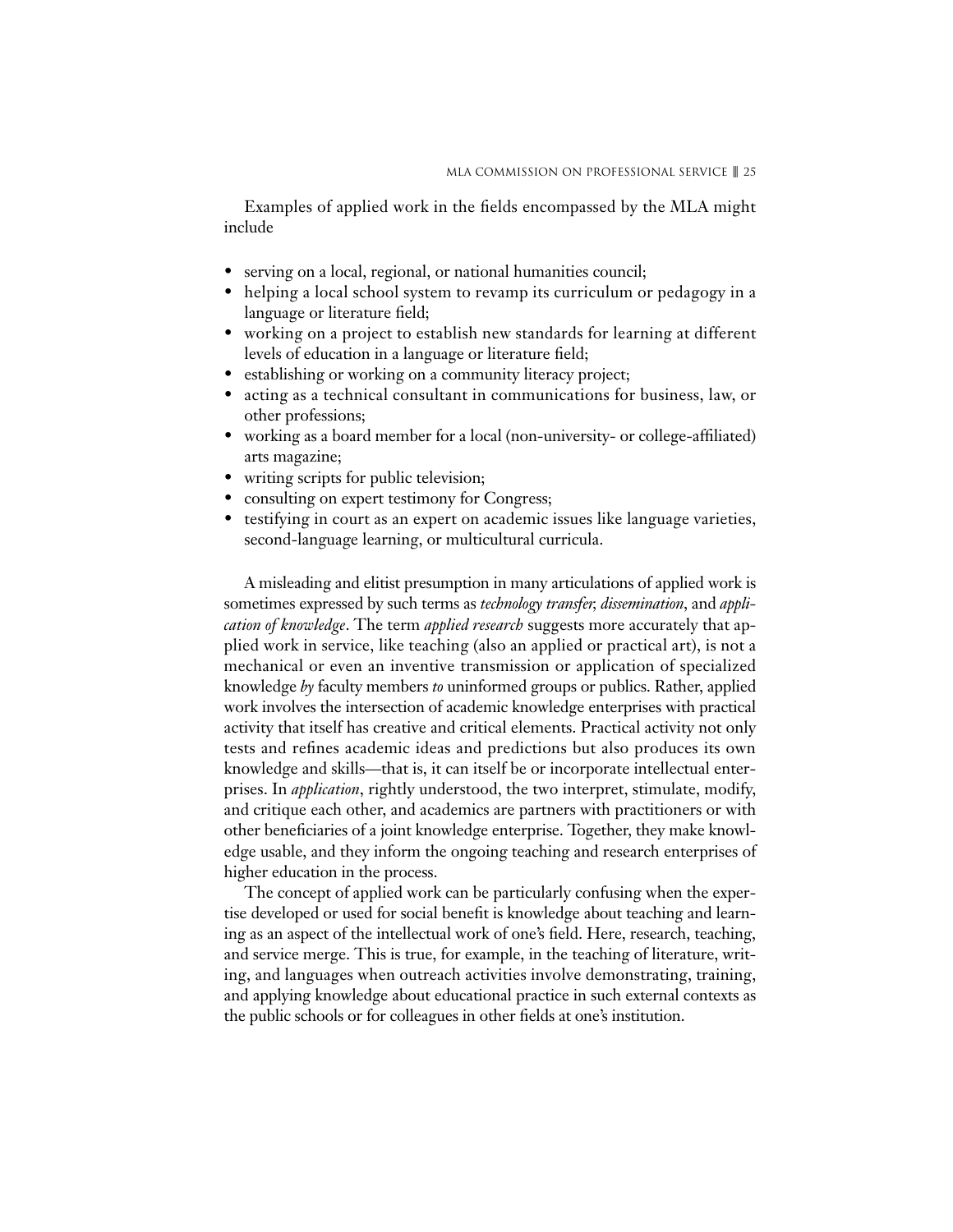### *b. Institutional and organizational service*

Institutional and organizational service encompasses activities that dynamically create and sustain institutions and enable them to pursue global academic goals. Through such service, faculty members directly maintain and advance the functioning of departments, divisions, colleges, universities, and disciplinary and professional organizations that undergird all other forms of faculty work.

Within institutional and organizational service, we distinguish *governance* from other kinds of tasks in support of an institution's or organization's health and growth. Governance refers to participation in the decision-making roles of the institution or professional organization. Governance roles of particular salience and centrality in faculty life include chairing a department, serving in an active faculty senate, or directing a major program. The "other tasks" necessary for order, daily work, sustenance, and the advancement of institutions and organizations have grown most rapidly, often through the return of responsibility for what used to be administrators' tasks to faculty members. We consider these varied activities simply institutional "support." Examples gathered by the commission include

- recruiting students;
- participating in institutional development (fund-raising);
- negotiating in collective bargaining sessions;
- arranging for training or action on legal matters;
- serving on committees of a senate or faculty council;
- organizing events and conferences;
- performing special service on the basis of racial, gender, ethnic, cultural, linguistic, or sexual difference.

Many of these tasks have insufficient conceptual demands to qualify as intellectual work, although they may be labor- and time-intensive. Others (e.g., labor negotiations) may require the acquisition and exercise of technical and conceptual knowledge that falls outside the faculty member's academic role, no matter how broadly defined. As in every other site, however, they can present some significant opportunities for academic intellectual work, typically when faculty members take on leadership roles and especially in times of change or in service of educational reform. For example, a faculty member who takes on a leadership role in strategic planning for the future of an institution may undertake a major initiative that creates, interprets, researches, integrates, and communicates knowledge: indirectly for the sake of student learners, a discipline, or the community but directly for the institution's own health and development.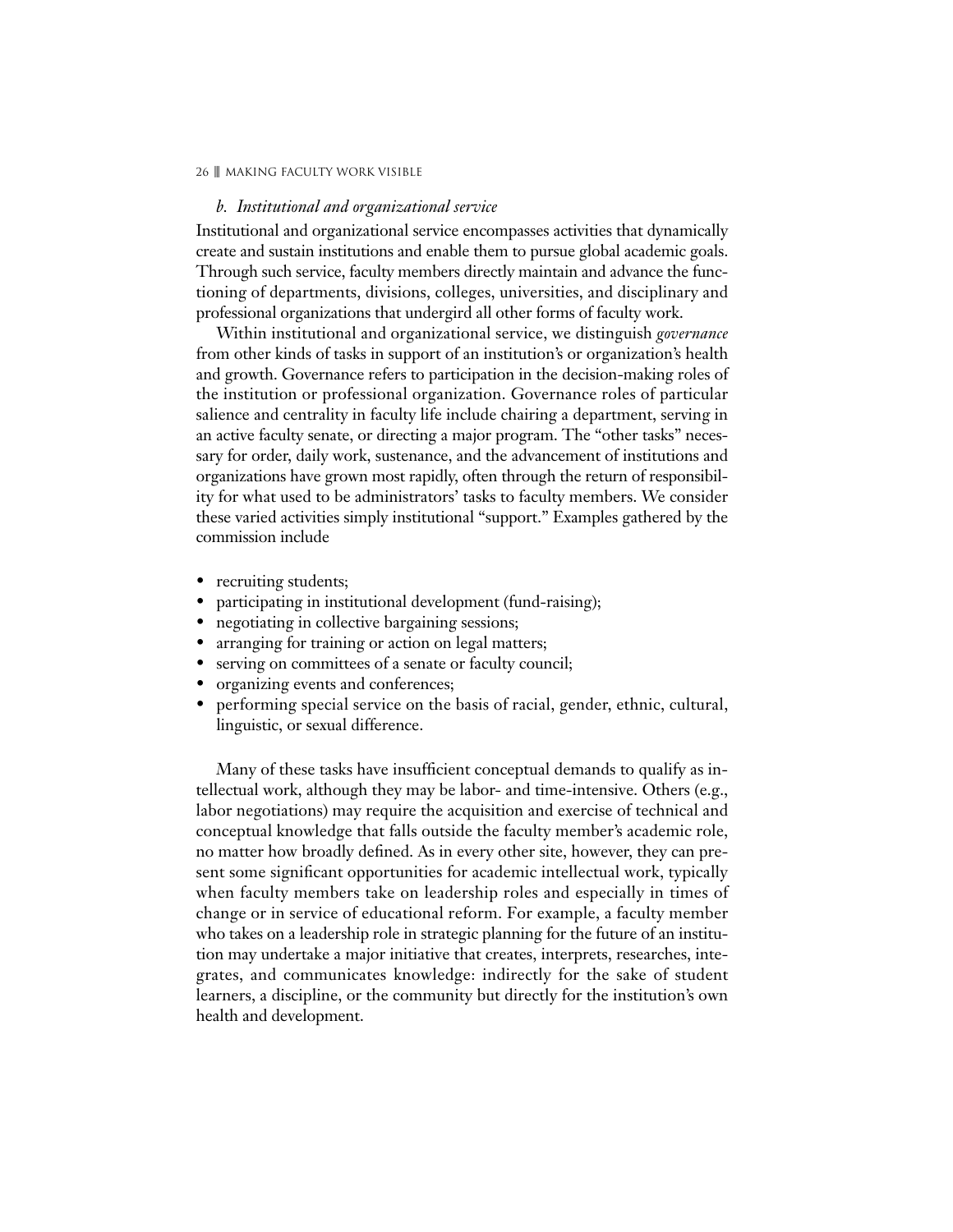One special consideration in defining and evaluating service in the fields of language and literature involves minority as well as women faculty members on some campuses who have borne a special burden in service as result of administration and faculty initiatives to implement agendas in multiculturalism, diversity, affirmative action, and other such efforts. In addition, minority and women faculty members have proactively pursued their own agendas for change, often in leadership capacities. These efforts have usually proved to be thankless in the context of consideration for promotion and tenure and other rewards. The commission believes these problems need to be addressed throughout the reward system. Such work can be valued in either dimension or both as citizenship and as intellectual work, if appropriately analyzed and documented. At present there is an ethically unacceptable gap between stated or implicit expectations and actual rewards.

In reviewing these rather distinct roles and activities in the area of professional service, the common element, it appears to us, is the relation they forge between knowledge, learning, and practical action with real-world consequences. Professional service is distinguished from other sites of faculty work in that it is integrally active or related to practical action; if intellectual work, it has to do with ideas in action—problem definition and problem solving, interpretations of theory in practice and production (and vice versa), invention or design of activities, leadership or major responsibility for enactment of ideas, administration involving responsibilities for the actions and welfare of other people. As practical action, these activities invariably have social meaning and implications and raise often complex ethical and political questions. For the faculty member who is engaged in organizational or institutional service, it is the institution or organization, situated in relation to multiple and complex, interacting social systems, that constitutes a practical context, no less real and worldly than the business, government, or community groups benefited by applied work in outreach enterprises. For certain fields (e.g., composition and rhetoric, applied linguistics) whose scholarship is itself permeated with action or defined in relation to practical and productive knowledge, it is hard to separate the service and scholarly missions in practice. Rather, one can distinguish the service mission from the scholarly one within the same, integrated intellectual enterprise (e.g., a project in the public schools)—sometimes also including an extended teaching mission as well.

In figure 2, we have mapped some sample faculty activities onto the grid as an example of how it might be used for description and interpretation. The mapping is simply illustrative, since it is impossible to map activities definitively in the abstract. Placement will vary individually, according to the intent and achievement of the unique example being described, and contextually, according to local nomenclature, institutional missions, and purpose in using the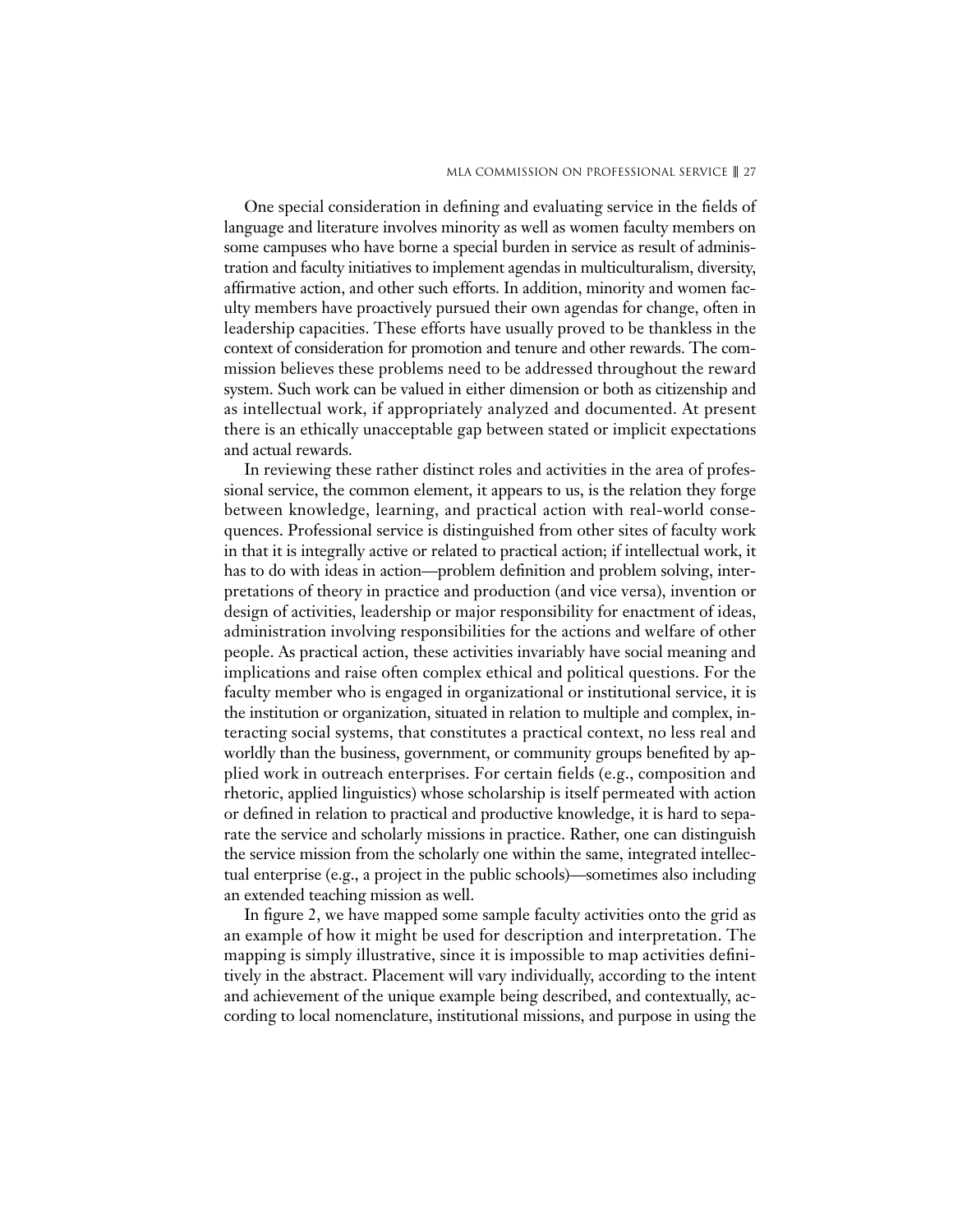grid. The grid itself is simply an idea that can be specified differently with respect to values or sites. The commission offers this model in the hopes that it will spark thoughtful debate and constructive change in the profession through a variety of possible uses, including experiments in applying it to faculty work as well as revision of its choices to fit specific institutions, disciplines and specialties in language and literature, and needs.

### C. Negotiating Balance

We turn, finally, to reconsider the issue of balance from the different perspective created by the new model, which no longer simplifies it as a zero-sum game. As noted, early efforts to reform the roles and rewards system grew out of calls for "rebalancing" the time and value given to different faculty roles. As these efforts progressed, it became evident that great gulfs separated the rhetoric of promotion and tenure guidelines or faculty handbooks from the realities of faculty activities and responsibilities and institutional needs; that these realities were also changing rapidly; and that the value system was in need of urgent reform to correspond both to these circumstances and to the need for higher education to redraft its compact with society. All these factors urged institutions to strike new, more flexible and socially responsible balances in the work of faculty members and of departments.

The commission believes that faculty members must have a great deal of freedom to negotiate the ratios among different kinds of faculty work commitments at any given time and to change this balance from time to time in their career development. Such negotiations will involve mediating among goals and priorities that will be only partly convergent: those of the faculty member; those of the profession or discipline; the missions of departments, programs, and institutions; the demands of society; and the desires or needs of multiple constituents. In some cases, institutions are beginning to allocate faculty rewards to units rather than individuals, leaving the unit to create individualized profiles in faculty roles, along with commensurate rewards, among its members. We urge that such negotiations be as explicit as possible, starting in the hiring process and continuing throughout faculty members' careers, and that they guide not only administrators but also faculty peers and promotion and tenure committees. At the same time, faculty colleagues should have a voice in developing such understandings with all constituents as they affect departmental or programmatic missions in which they participate.

Less obviously, balances must be struck among the values we have identified (and others specific to situations and institutions), which have not up to now been explicit in schemes for analyzing and judging faculty work. While intellectual work is clearly for most academics the primary value in any role, academic professions are under increasing pressure from society to consider carefully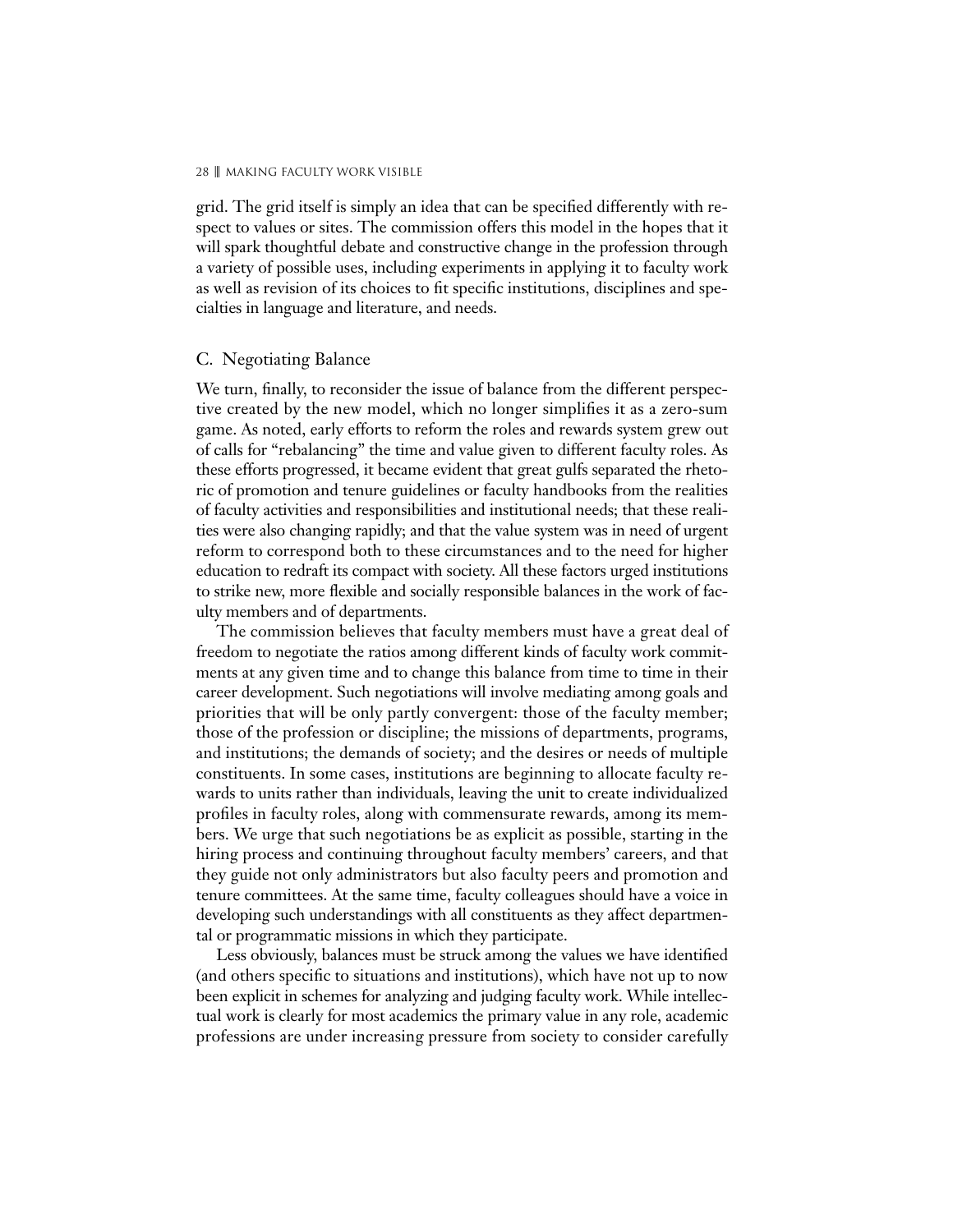FIGURE 2<br>Mapping Faculty Activity onto the Grid MAPPING FACULTY ACTIVITY ONTO THE GRID FIGURE 2

Sites

|                   |                          |                                       |                                       | Gray Area                                                                                                                                                                                                                                                                                                                                                                                                                  |             |             |
|-------------------|--------------------------|---------------------------------------|---------------------------------------|----------------------------------------------------------------------------------------------------------------------------------------------------------------------------------------------------------------------------------------------------------------------------------------------------------------------------------------------------------------------------------------------------------------------------|-------------|-------------|
|                   | Research and Scholarship | Engage in scholarly inquiry           | Do creative work or<br>or publication | Conduct external reviews of<br>Serve on commission or task<br>departments and programs<br>Serve as outsider on PhD<br>Participate in promotion<br>force on scholarly issues<br>Write recommendations<br>Serve on editorial board<br>Give keynote speech<br>Review manuscripts<br>and tenure reviews<br>Put on conference<br>Run electronic list<br>Iranslate work<br>performance<br>Edit volume<br>Edit journal<br>defense |             |             |
| Academic Missions | Teaching                 | Create or lead new                    | teaching program<br>Develop new       | Direct writing across the<br>Participate in summer<br>orientation program<br>Recruit students into<br>Serve on curriculum<br>Do general advising<br>Work on retention<br>Participate in peer<br>Review textbooks<br>assessment plan<br>Write textbooks<br><b>Teach</b> classes<br>evaluations<br>curriculum<br>committee<br><b>Train TAs</b><br>project<br>major                                                           |             |             |
|                   |                          | Applied Work (Outreach)               | Work as                               | Advise local government<br>projects in community<br>Participate in school-<br>college partnership<br>Serve on community<br>(in government,<br>Give community<br>Develop action<br>Give interview<br>schools, etc.)<br>consultant<br>Give expert<br>testimony<br>business,<br>as expert<br>lecture<br>board                                                                                                                 |             |             |
|                   | Professional Service     |                                       | Support                               | Revise major policy<br>diversity initiative<br>alumni activities<br>Advise campus<br>Participate in<br>Implement<br>Raise funds<br>Create new<br>recruiting<br>advising<br>trustees<br><i>groups</i><br>system<br>Talk to<br>Make<br>trips                                                                                                                                                                                 |             |             |
|                   |                          | Institutional and Organizational Work | Governance                            | committee in another<br>planning group<br>Negotiate in collective<br>Serve on department<br>salary committee<br>Chair department<br>Serve as member<br>Serve on college<br>Serve on search<br>Lead strategic<br>department<br>bargaining<br>and tenure<br>promotion<br>committee<br>of faculty<br>senate                                                                                                                   |             |             |
|                   |                          |                                       | Intellectual                          | Academic and<br>Professional<br>Citizenship<br>Work                                                                                                                                                                                                                                                                                                                                                                        | Other Value | Other Value |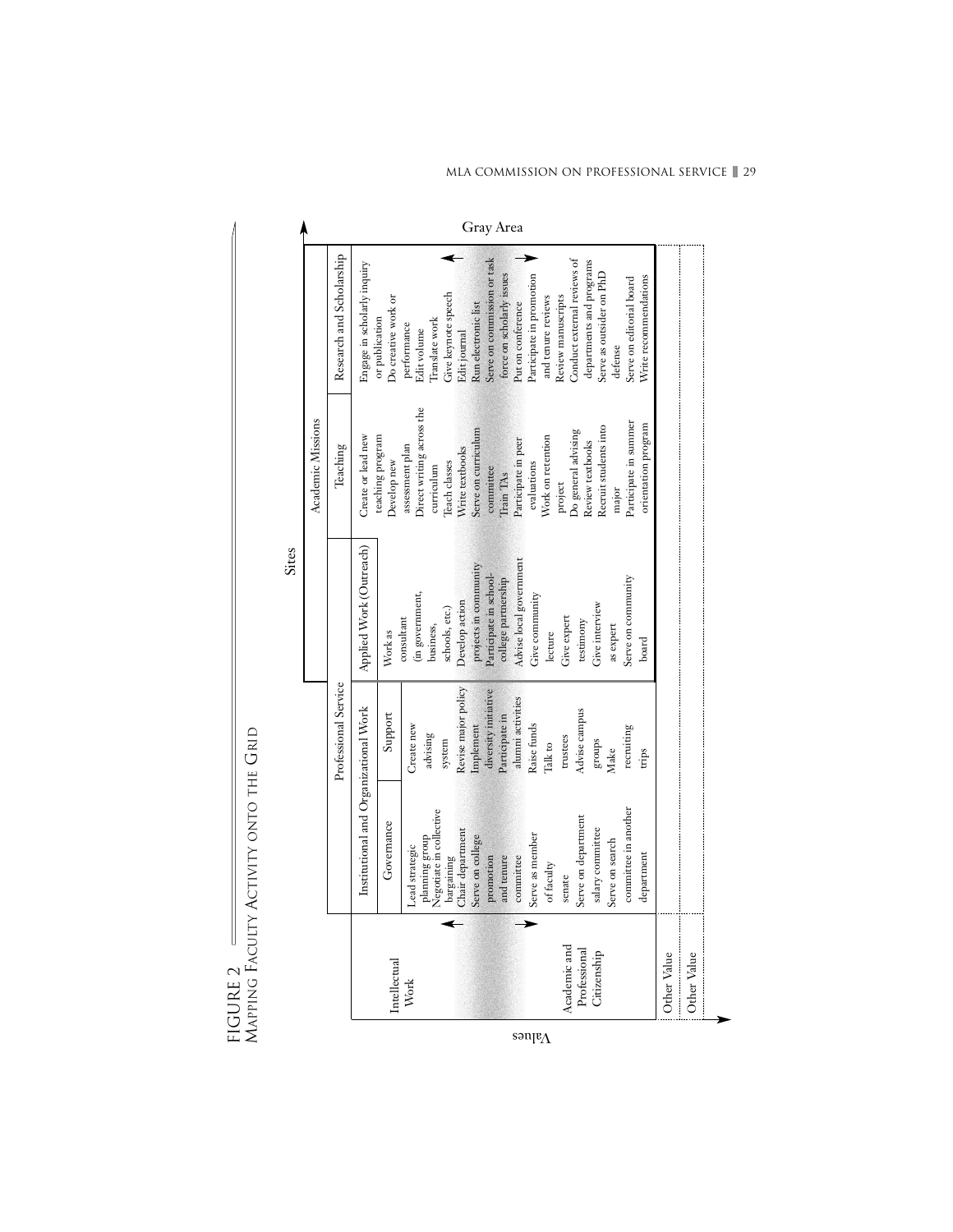both the importance of other values (for example, the facilitation of student learning through direct contact and engagement or the direct benefit to society through local or regional involvement in solving problems) and the interaction among different values, as well as the beneficiaries of each. These kinds of ambiguous issues come up as we move beyond the critiques and defenses of the past system and find ourselves with a new, or newly visible, set of problems. We hope to draw out such questions in the fictionalized case studies in section 2 and to explore some of these questions more fully in section 3.

# SECTION 2. CASE STUDIES IN THE PERCEPTION, INTERPRETATION, AND ASSESSMENT OF FACULTY WORK

The model developed in section 1 proposes to guide the complex process by which faculty work, in its multiple sites and dimensions, can be more clearly perceived, its meaning more carefully interpreted, and its effectiveness more justly assessed. The model's complexity is necessary, we believe, to provide the kind of clarity in perception, interpretation, and evaluation that is critical if we are to achieve a fair representation and analysis of faculty work.

Our commission was asked to focus on one aspect of faculty work—what is now called professional service—to help clarify what it is, how it relates to other work faculty members do, why it is valuable, and how it can be accurately represented and appropriately valued. To that end, we focus in this section on this arena of faculty responsibilities. And because our aim is to improve the representation and analysis of specific activities, we proceed somewhat inductively, looking at a number of cases that occasion reflection on central issues in our understanding and appraisal of professional service. In the course of these case studies, the following purposes guide our rethinking of the processes of defining faculty roles and establishing fair rewards.

1. We challenge the reductive understanding of the category of "service," as it is ordinarily understood, and the consignment of certain activities exclusively to that category. Instead, we highlight in these cases dimensions of intellectual engagement and professional contribution that legitimately fall into all three of the sites of faculty work discussed in the previous section: professional service (including both institutional service and applied work), research and scholarship, and teaching.

2. Across these three sites or domains, we distinguish dimensions of a faculty member's labor that range from intellectual engagement to the performance of the essential duties of good citizenship, thereby examining the variety of, and connections among, faculty activities and obligations.

3. Finally, we argue that the *quality* of all kinds of work—work involving both intellectual engagement and good citizenship demonstrated across the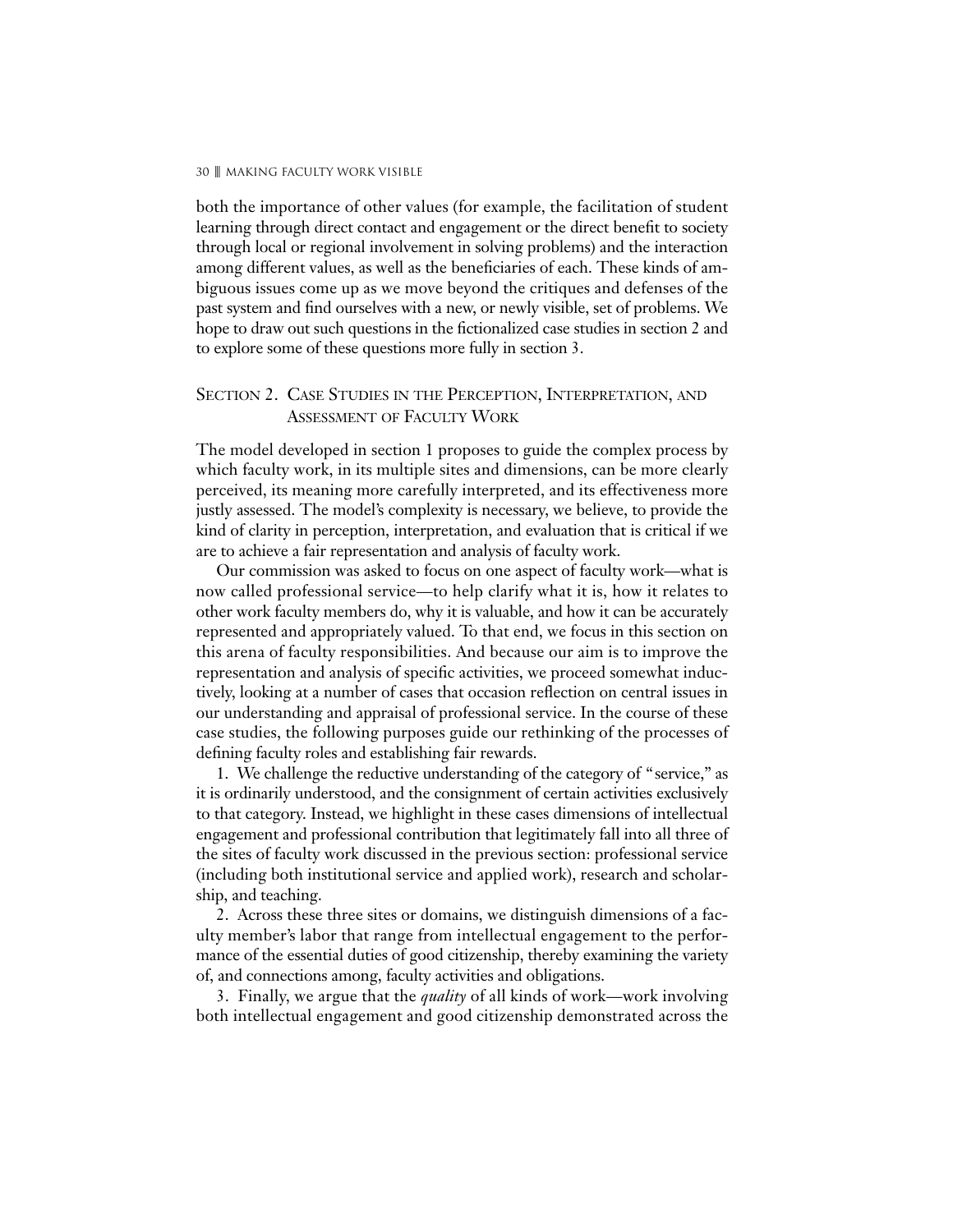sites—can be assessed more adequately within the categories we provide. The process of assessment becomes more complex and at the same time proceeds with greater clarity once we situate faculty work within this configuration. We have in mind a model that envisions assessment along axes of importance and execution: (A) the work's importance allows us to posit, according to widely accepted academic standards, that intellectual work would be given more credit than citizenship, even as both are respected; and (B) the work's execution entails rigorous assessment of the quality of each dimension.

The test of our model is its usefulness in the perception, interpretation, and assessment of individual cases. Our model should present a configuration of faculty responsibilities that enables more accurate perception and interpretation of faculty members' work and a more appropriate reward for it, in conjunction with basic principles of fairness and, of course, always in accord with the mission of a particular institution.

#### **I. Perceiving and Interpreting Faculty Work**

In our first example, we examine a hypothetical case of faculty work that has been customarily consigned to the category of service. Our analysis is meant partly to question that consignment and partly to offer a way of understanding this work that is at once less reductive, more accurate, and more just.

Assistant Professor Eric LeBeau has taught in the English department at Eastern State University (ESU) for five years. He is about to be reviewed for tenure and promotion. Like other universities, ESU values excellence in teaching, scholarship, and service and expects individual faculty members to perform well in all three areas. LeBeau's teaching evaluations place him in the upper third of the faculty, his department and university service is at least at the level expected of an assistant professor, and his scholarly productivity (three articles, two reviews), while below average, is respectable. Ten years ago, on this evidence alone, he would probably have received tenure. But now, tenure is possible though not probable.

In public statements about the mission of the university (though not in any official documents relating to tenure and promotion), senior ESU administrators frequently mention the importance of ESU's long-standing ties to the local and regional community. Partly in response to this sense of mission, LeBeau has created and administered an outreach program to local schools, working collaboratively with teachers in middle schools and high schools to develop writing-intensive curricula and courses. The project involves a seminar, facilitated by LeBeau and held alternately at ESU and one of the schools, designed to explore ways of improving the teaching of writing. Funded initially by an NEH Elementary and Secondary Education Grant, the program asks participants to read current theory in rhetoric and composition and discuss its applicability to their teaching. Several of LeBeau's colleagues from ESU have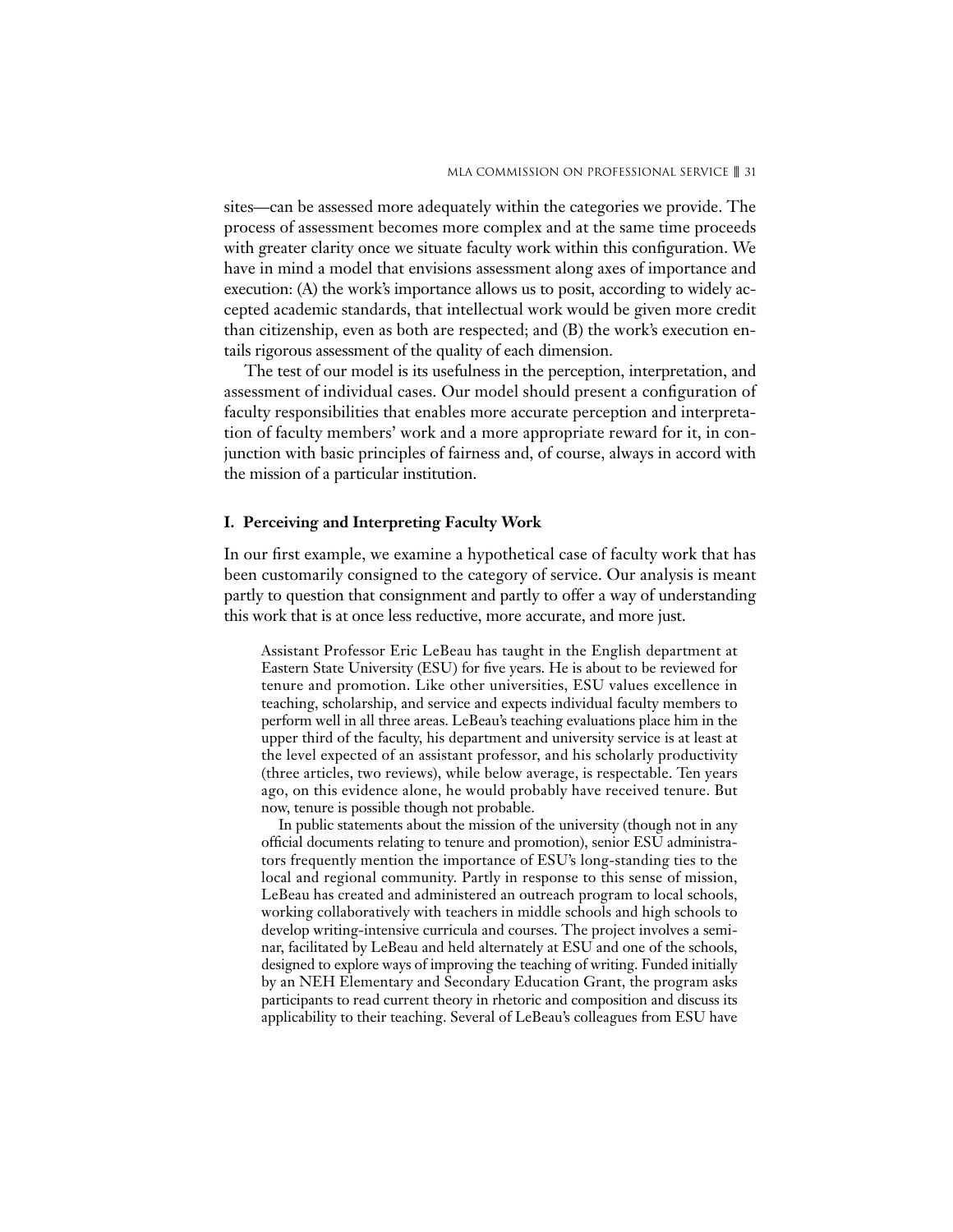#### 32 ||| making Faculty Work Visible

attended the seminar to talk about new developments in their specialized fields as they relate to the practice and politics of teaching reading and writing. The project is based on the principle that teachers can rethink their practices only within an ongoing mentoring process that engages them in reflective teaching, regular discussions with their colleagues, and frequent writing about their work assembled in portfolios that are shared with other participants. Because it requires of participating teachers a complete rethinking of the models they use in conceptualizing both language and learning, the program runs throughout the year, includes a great deal of reading and writing, and finds LeBeau regularly visiting each of the teachers' classrooms and meeting with students and other teachers who are not directly involved in the project. He has also sponsored annual meetings of the principals of the participating schools, to familiarize them with the aims of the project and listen to their concerns. Pedagogy and curricula at local schools have changed as a result.

This case concerns a particular kind of work that would seem to be almost universally admired, although not all that commonly rewarded, across the range of higher education institutions. The case thus poses problems that confront both faculty members and administrators as they contemplate work that does not readily fit the prevailing model of faculty roles and rewards.

Because the model we propose will of course need to be adjusted to the missions of particular institutions, our discussion of the case is designed primarily to clarify the categories of analysis and the process of review we recommend. Our first observation about the case would be this: The mission statement of any college or university needs to be articulated in specific relation to the institution's system of faculty obligations and rewards, so that faculty work supporting that mission can be accurately perceived and adequately recognized. Such specification would be an important step in establishing rigorous standards that would encourage work of high quality. It would also serve to clarify in a comprehensive way the role of intellectuals and their work in the various undertakings of higher education.

### A. Clarifying the Sites of Faculty Work

## *1. Scholarly dimensions of the project*

In this particular case, what might seem to be simply "service" also falls within the category of scholarship and provides perhaps the best evidence of LeBeau's continuing commitment as a scholar. It supports his application for tenure even more powerfully than do his published articles alone, in part because of the integral connections between the publications and this work, as we argue below. With respect to its scholarly aspects, his work with local colleagues derives from, and through this practice contributes to, the professional conversation concerning the study and teaching of writing. The project itself, developed as a truly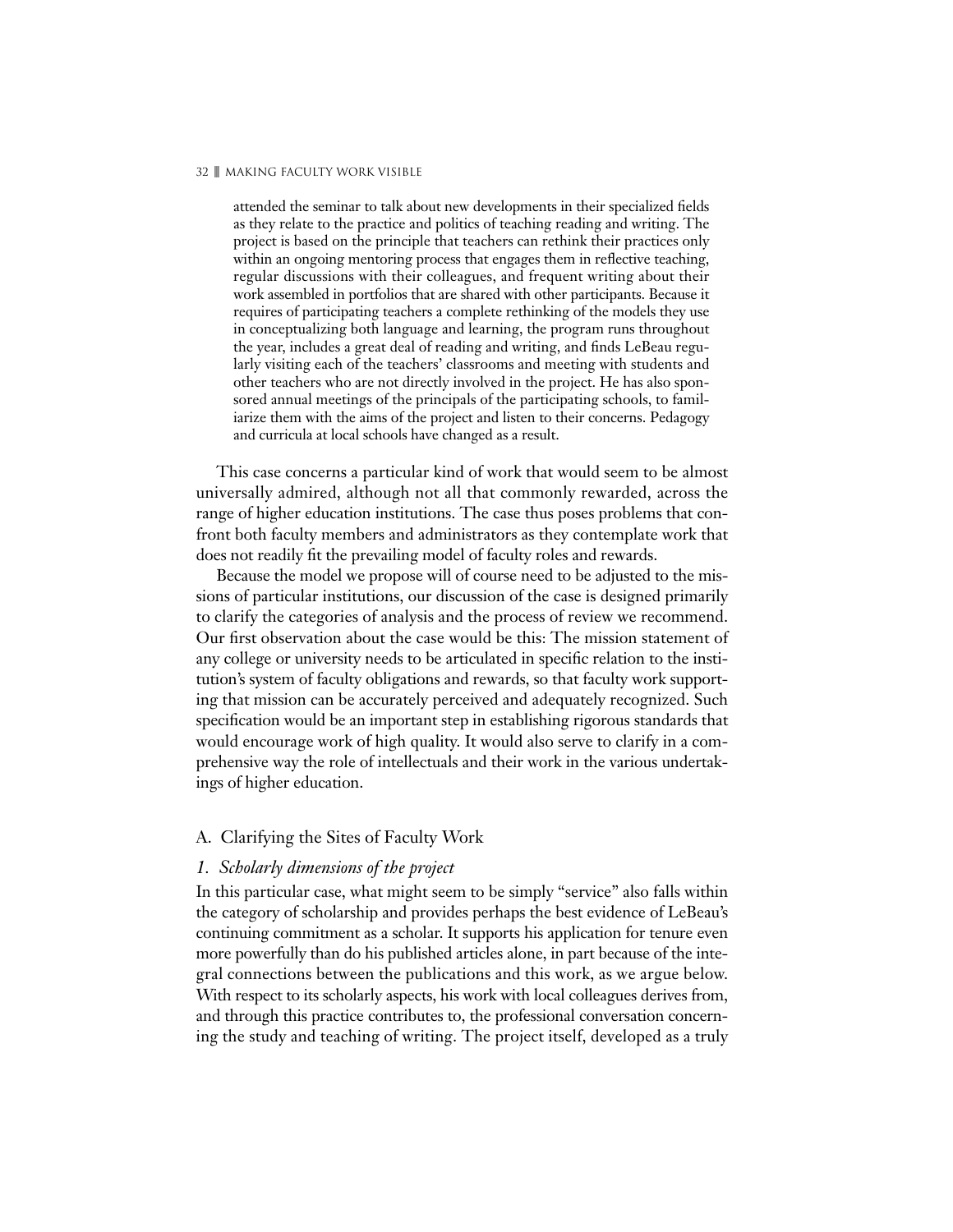collaborative program with teachers at local schools, reflects the best scholarship in rhetoric and composition and theories of professional development. More than that, LeBeau's work, in fostering cooperation among educators to analyze and develop curricula that make students' experiences coherent across their years of schooling, contributes to the field-wide effort to study and construct effective ways of bridging gaps between different educational levels. The project's involvement of a wide range of faculty members from ESU as well as the schools, working together in a collaborative examination of teaching, enables the production of new forms of knowledge about pedagogy that are sharable in the larger educational community and so contribute in important ways to the work of the discipline. The particular effort to consider how new developments in English studies have an impact on "the practice and politics of teaching reading and writing" offers the opportunity for a serious rethinking of the discipline in its differences and its possibilities for integration. Both the NEH grant proposal that shaped the program and the reports generated and new curricula developed and tested in the schools constitute a form of publication, subject to peer critique and revision and readily available for dissemination.

# *2. Teaching dimensions of the project*

By representing the work of teaching in more comprehensive and refined ways, our model suggests how LeBeau's project can be understood as an aspect of his work as a teacher. His project, after all, is devoted to the design of curricula and courses. It engages both the participating teachers and LeBeau himself in reflective considerations of their students' learning. It requires of LeBeau the imaginative translation of scholarly knowledge to the different realms of schooling at the precollege level, including the possibility of shaping pedagogy to more diverse student populations with far more varied career interests than he usually finds at ESU. It is in important ways a project in mentoring teachers, involving presentations and workshops on new developments in pedagogy and the establishment and cultivation of what we have called a teaching network. It is thus a significant undertaking in the domain of teaching, and in addition to offering local educators very useful assistance, it challenges LeBeau to become more reflective not only about the larger professional issue of the teaching and learning of language and literature but also about the curriculum and pedagogy at ESU. Its manifold contributions to the teaching mission of his own university should not, therefore, be overlooked. Indeed, they are ignored only at some peril to the effectiveness of the education ESU can offer its undergraduates.

# *3. Professional service dimensions of the project*

With a better grasp of LeBeau's work as scholarship and teaching, we can arrive at a more accurate understanding of the distinctive ways it counts as professional service. What emerges more clearly, now, is the kind of intellectual engagement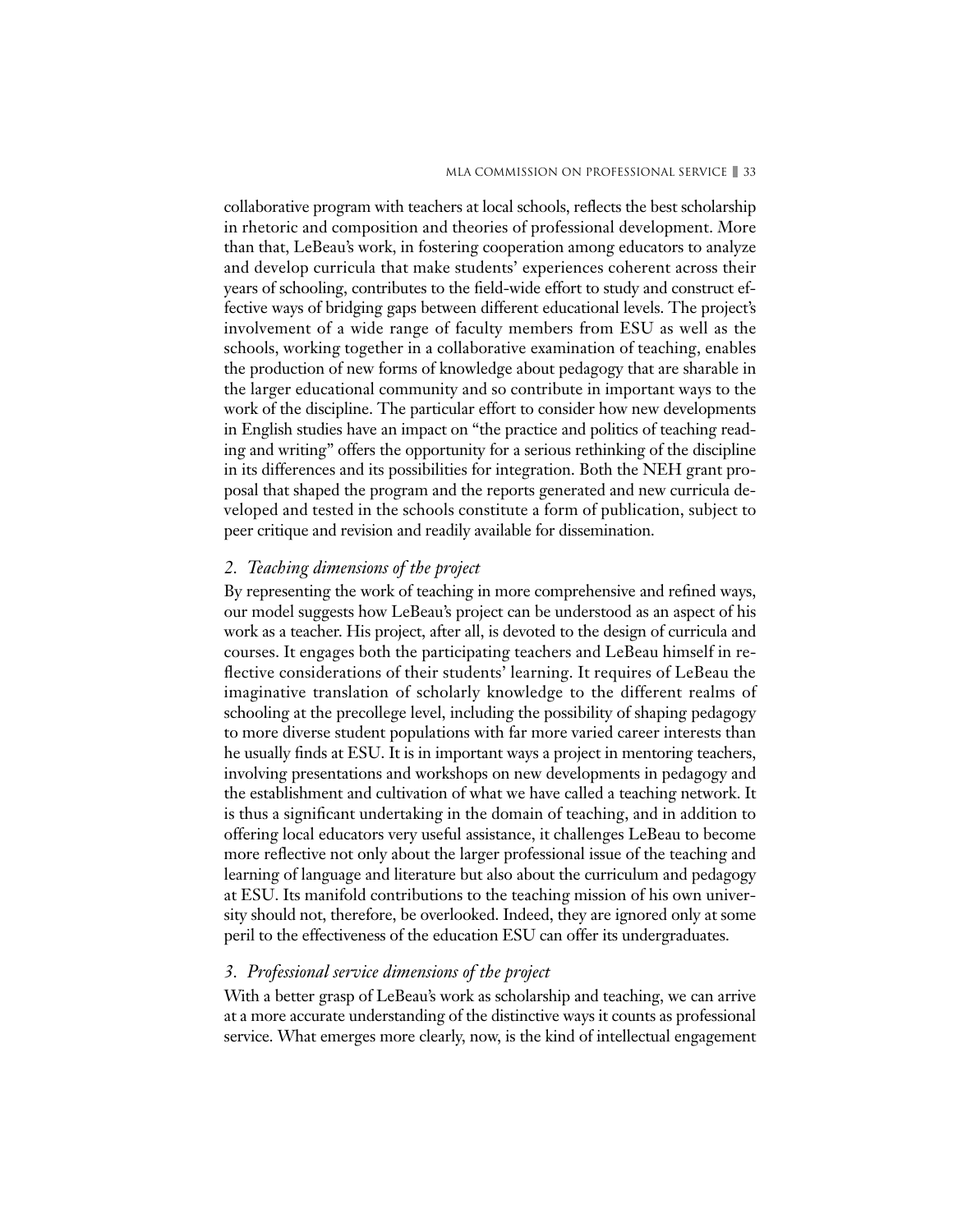the administration of such a program requires. By achieving a sophisticated, "scholarly" conception of the program's aims and intended interventions and by creating and sustaining a community of teachers devoted to reflecting critically on pedagogy, LeBeau's "service" as program director constitutes a form of intellectual and academic leadership that has the potential not only to influence the participating institutions but also to shape the possibilities for similar collaboration, on a national level, in both school-college programs and other intersections between the university and the world outside.

## B. Clarifying the Dimensions and Values of Faculty Work

In the usual methods of scrutinizing and assessing LeBeau's project, what are immediately visible and most likely to be noticed are his generous time on task, the personal and social "worthiness" of the undertaking, and his excellent rapport with the participants. These are, of course, important dimensions of his work, corresponding to values legitimately associated with "good citizenship" (efficient administration, congenial and collegial attitudes, etc.). We could add a long list of similar duties effectively handled by LeBeau on which the success of the project depends: for example, scheduling, recruiting, timely reporting, organizing meetings, managing the budget, and maintaining contact with school administrators and others integral to the program's operation and impact.

But the tendency to interpret the entire project in terms of these features misses the more significant dimension of the work itself. That is, our customary focus on the effective execution of its "citizenship" features blinds us to LeBeau's intellectual aspirations and achievements. These intellectual dimensions have been sketched above in our clarification of the sites of his work. In insisting on the need to discriminate between the more intellectual and the more routine aspects of the project, we aim both to clarify the range of activities and skills involved and to foreground those dimensions of truly intellectual work, across the domains of service, scholarship, and teaching, that make LeBeau's project one with work more usually revered and rewarded in the academy. The principle underlying this analysis is one we believe to be widely shared in higher education but not so widely or fairly realized in current mechanisms for recognizing and supporting the full range of faculty work.

The model we propose is intended, then, to destabilize the routinized ways faculty members are currently regarded and to offer, in place of this routine, an interpretive and evaluative framework that is in fact more in keeping with generally accepted principles and assumptions than current models are. LeBeau's work, we believe, merits the same considerations as the best work in any one of the sites, or across the sites, where faculty members do their jobs.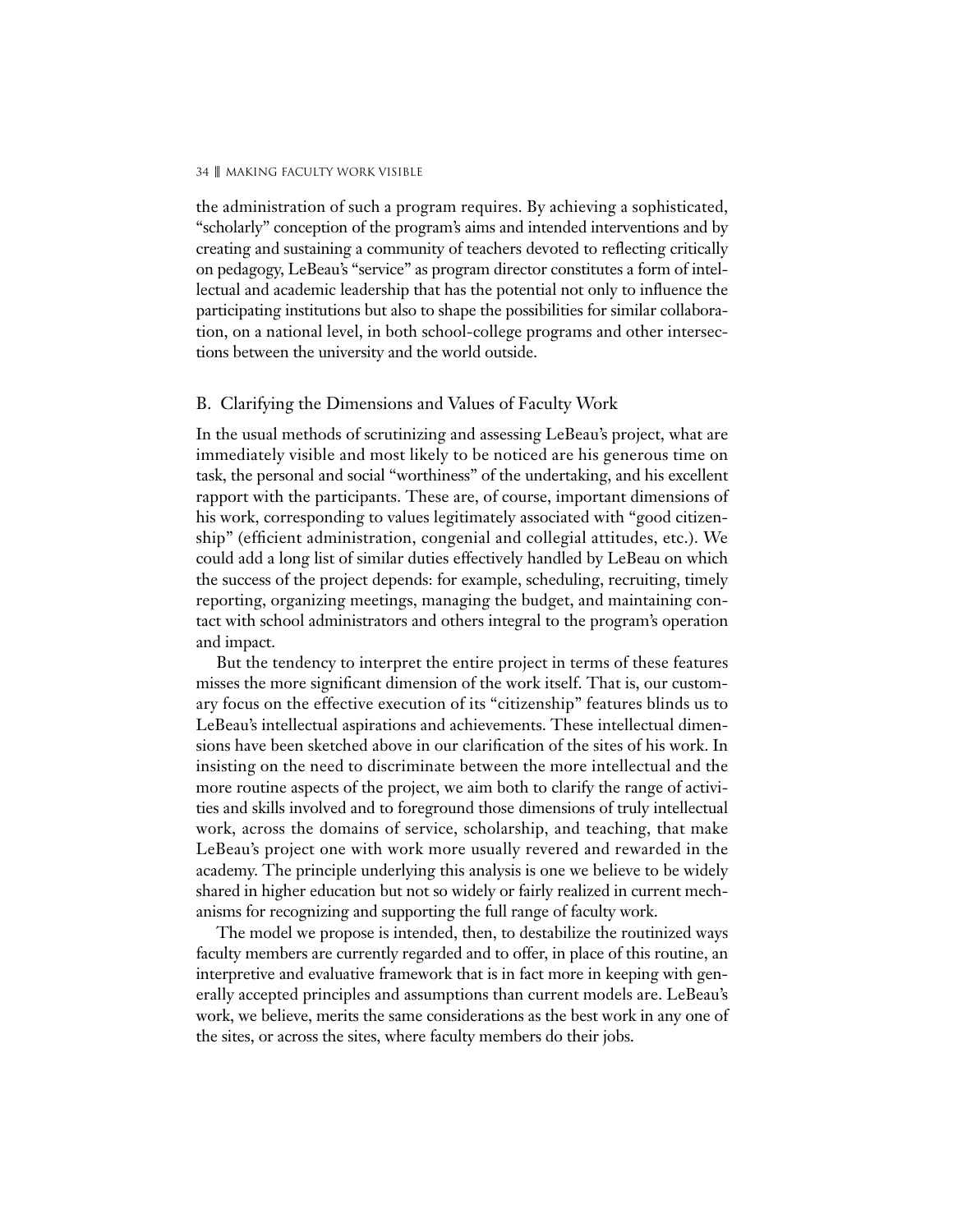### **II. Assessing and Rewarding Faculty Work**

What the model provides is a systematic way of identifying and analyzing the significant components of LeBeau's project so that the work itself can be evaluated in relation to established professional standards and to the mission of the institution. But clarifying the nature of the work involved in relation to other faculty work is only part of the process. The other part includes the development of rigorous measures and methods of assessment. LeBeau's project, one can argue, entails important intellectual work. But the question remains, Is it any good? Can its quality be documented and appropriately rewarded?

With respect to possible ways of documenting and refereeing professional service, LeBeau's case is quite suggestive. The NEH grant proposal for his project, which has already gone through a peer-review process, can be made available; along with the proposal, the project's mandated annual evaluation and the curricular materials developed by participants can be reviewed by tenured colleagues and even by anonymous outside evaluators. Several colleagues have attended his seminar, so they could assess it. ESU could invite a distinguished scholar-teacher at another university to come to campus to review and evaluate the project—on the model of departmental and program evaluations customarily required by the university. Participants have already evaluated the quality of LeBeau's work as a scholar, teacher, and colleague and might be invited to expand on their evaluations. School principals could discuss the impact of his work on the discipline—if we assume that affecting the work of teachers and the learning of thousands of students might be characterized as "an impact on the discipline." There would seem, then, to be ample documentation, some of it quite conventional (e.g., the grant proposal) but some of it not (e.g., the new curricula and the evaluations of participants).

Ironically, while the participants are positioned to offer the most compelling analysis and assessment, their "authority" to do so may in fact be questioned. A reauthorization of evaluation itself is needed, a recognition that within the widely various missions of a particular institution, a wider range of voices needs to be involved in assessment. And LeBeau deserves to have a say as well. Not just the grant proposal, NEH peer reviews, annual reports, and participant evaluations but also LeBeau's reflections on the nature and quality of the work and its place in a national context should be included in the materials considered during the tenure review.

As mentioned above, we consider both the intellectual and the citizenship dimensions of LeBeau's work in our assessment of it. While we give more weight to the intellectual dimension, because it is substantially more important to the work of faculty members and the missions of their institutions, we also consider the citizenship dimensions as an indispensable part of the project's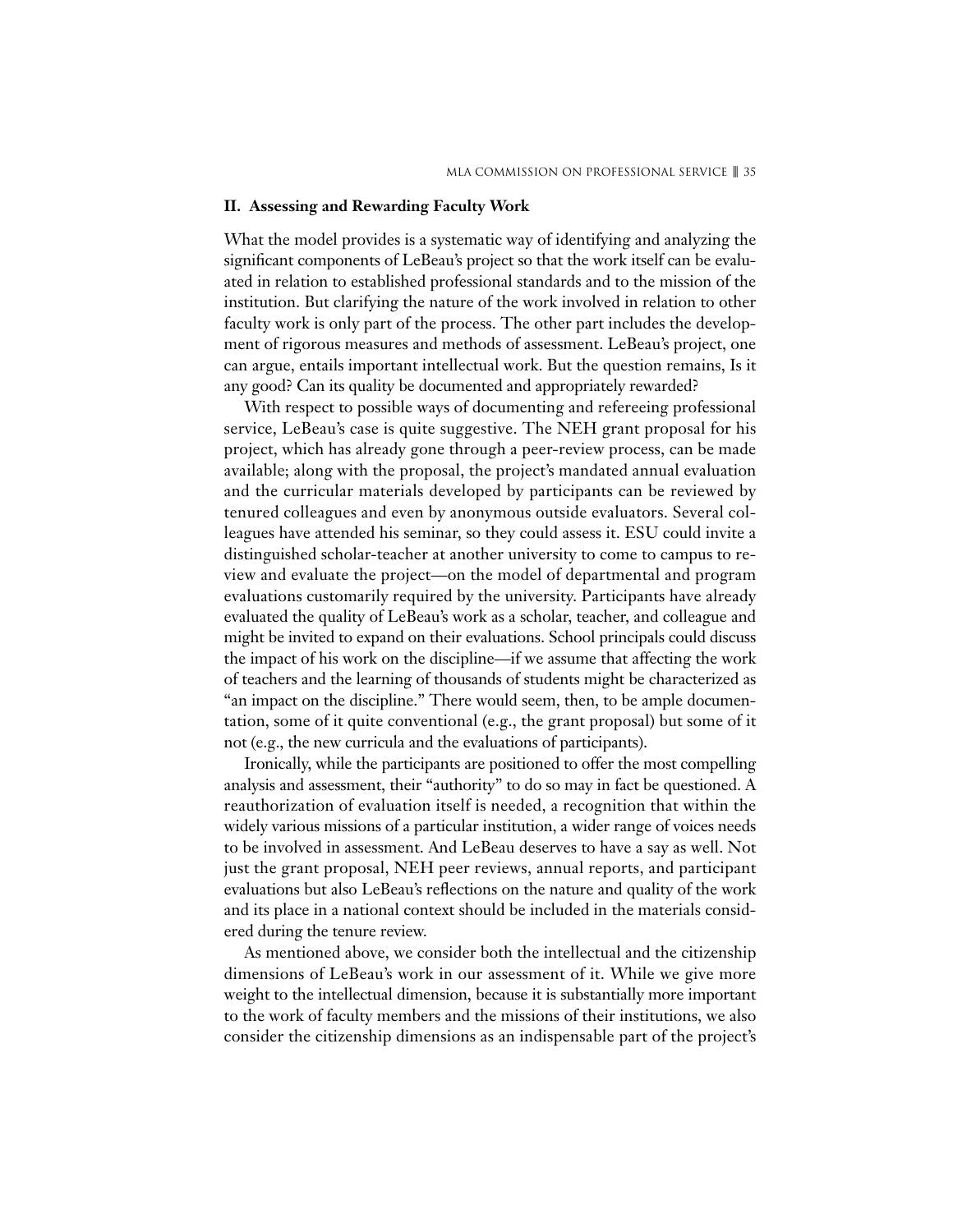effectiveness. The quality of the work, its execution in its many dimensions, is important in determining its merit.

# **III. Further Elaborations and Applications of the Model**

# A. Institutional Service

While assisting in the interpretation and assessment of work like LeBeau's is one important purpose of this report, the model we are proposing is in no way restricted to such cases and is meant to apply generally to intellectual and citizenship work across the full range of faculty responsibilities. In that regard, and to illuminate the implications of such increased attention to the quality of such work, we will also consider a "service" that generally holds some prestige. Let us take, for example, the position of the director of graduate studies, one usually assigned to a tenured scholar who holds the admiration of his or her colleagues. This case, we believe, in some ways constitutes a minimal test of academia's willingness to reconsider its reward system to encourage distinguished service and to hold such service to rigorous standards.

Ordinarily falling into the current category of service, the position of the graduate director is imagined usually to mean little. In the way we normally see the job, the graduate director recruits and admits applicants, awards fellowships, keeps accurate records, maintains relations with the graduate school and the undergraduate program, and advises students about courses, requirements, examinations, and eventually job placement. Focusing on these features, we tend to perceive and interpret this work as responsible, and often honorable, citizenship, but citizenship nevertheless, marked by attention to managerial details and interpersonal skills.

But given the consequences for colleges and universities, for scholarship and teaching in our field and related fields, and for the morale of the future professoriat, the effective exercise of a graduate director's duties can clearly involve significant intellectual work. This work is particularly urgent now that so many departments in language and literature are undertaking curricular revision to integrate traditional approaches with new theoretical ones in literature, textual studies, and cultural studies. In such circumstances, the position of graduate director can, for example, require

- a knowledge of the field and the effective implementation of that knowledge in curricular planning and thoughtful leadership responsive to changes in the discipline;
- an ability to understand connections among the different intellectual interests of the graduate faculty, including new courses they are likely to teach and dissertations they are likely to inspire;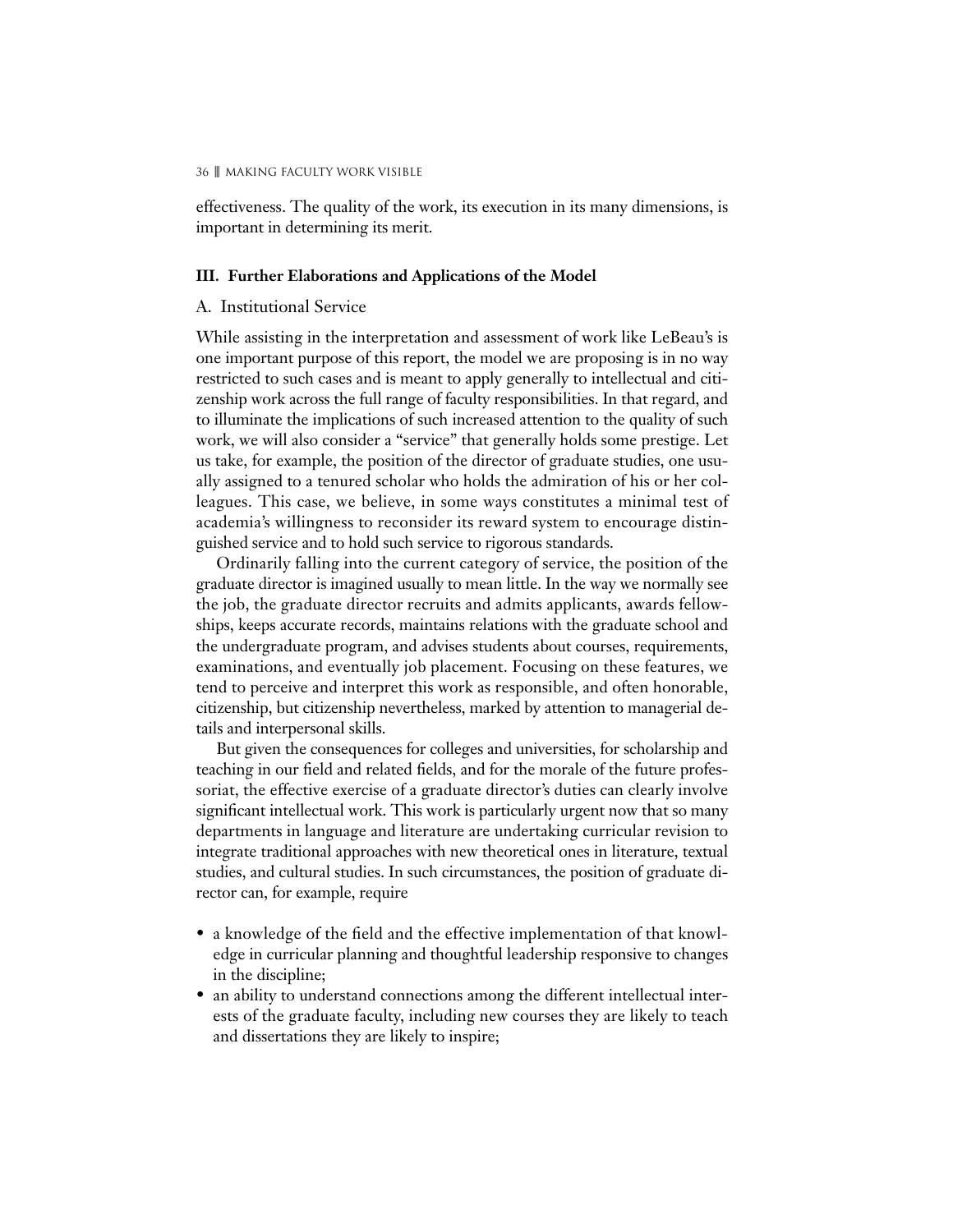- familiarity with work in other fields that might complement each graduate student's department course work;
- serious attention to the role of graduate education in preparing new faculty members as scholars, teachers, and colleagues in a changing and increasingly diverse academic world.

Understood in this way, the "job" clearly entails intellectual work, and these features may constitute criteria for determining work of the highest quality. Doing the job can be, and often is, a site or opportunity for faculty members to do some of their most serious thinking, thereby enriching both their institutions and their disciplines. Because there is indeed a great deal at stake here and because of the potential for critically important intellectual interventions, we believe that their standards for evaluating such work should be as rigorous as the standards for publication and other work that generally receives our most conscientious scrutiny. To that end, the recommendations we offered above concerning the need for careful review and assessment apply here equally, and changes in customary practices are called for in at least two areas.

First, departments have to develop procedures for *documenting* such work. Documents in this case would include the graduate director's reports on individual graduate students; original or revised guidelines for graduate students planning their courses and preparing their dissertation prospectuses; original or revised guidelines for graduate faculty members, concerning their responsibilities as mentors and the role of particular graduate courses in the program; regular reports on the graduate program, not just noting but also analyzing enrollment patterns, attrition rates, graduation rates, and placement rates; proposals for changing curricula, requirements, or policies; and papers or other evidence of influential participation in national or regional conferences on graduate education.

Second, departments and graduate schools should establish procedures for rigorous *assessment*. For example,

- the director should submit annual self-evaluations of his or her own performance;
- graduate students, and even recent graduates of the program, should be asked to evaluate the director's guidance, helpfulness, and availability;
- members of the graduate faculty, especially the graduate committee, should review and comment on all pertinent documents;
- the department chair should annually assess the director's work;
- regular department self-studies and evaluations should take special care to assess the director's performance.

We realize that the documentation and assessment merely sketched here would require an extraordinary amount of labor; indeed, it will no doubt seem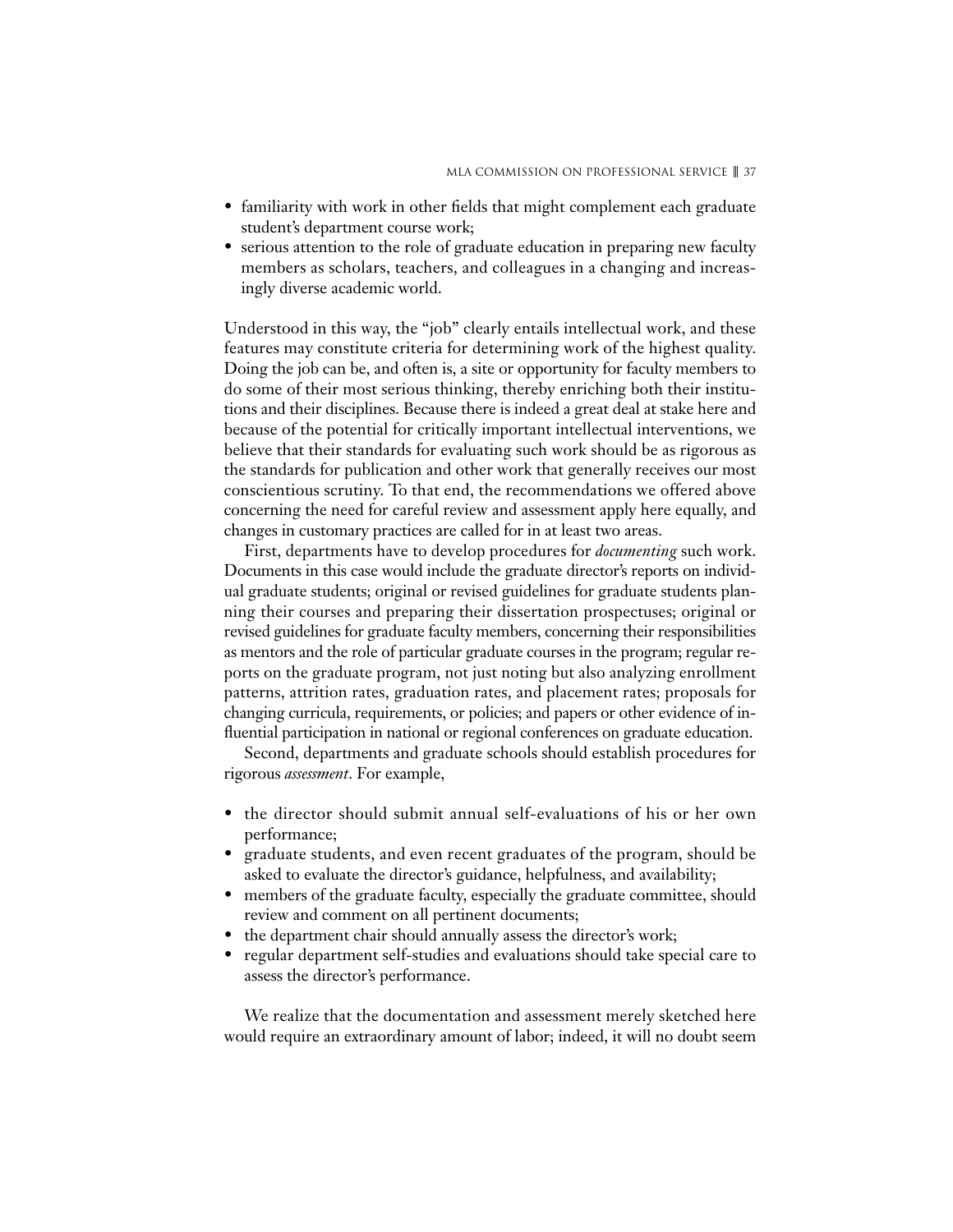excessive, given the ordinary, supposedly "benign" neglect of such assessment. Moreover, assessing our own colleagues in such a way may seem intrusive, and particularly so because it is hard enough to get good people to do this work to begin with. So this combination of intensive labor and uncollegial surveillance makes such review unpleasant to consider, especially if the work itself does not seem to warrant it.

But, in the commission's view, the work clearly warrants it. It is in the vital interest of both particular institutions and the discipline itself to require and reward the highest quality of work in this position and positions of similar importance. Work that does not meet high standards should be viewed and documented as deficient and, in the worst cases, derelict. Excellent performance, as determined by rigorous assessment according to clear criteria and solid evidence, should be grounds for significant institutional reward, including promotion to full professor, significant merit increases in salary, and so on. The quality of the work, in its intellectual dimensions primarily but also in the dimensions of citizenship that include responsible administration and attention to the personal concerns of colleagues and students, requires our attention partly because it is fair to the merits of the faculty member involved and also because it is in our collective interest. Here is just another of the many sites of the faculty's intellectual work on which the life of the profession and of higher education itself depends, and it is perilous, at this time, to refuse to afford it the appropriate recognition.

## B. Applied Work

The two cases considered thus far—coordinating a collaborative project with local schools and directing a graduate program—illustrate a common though by no means universal feature of what we are calling the intellectual dimension of faculty work in the domain of service. Work that emerges from a faculty member's substantial intellectual investment often manifests itself in leadership roles; the faculty member engages in the kind of shaping and transforming activity that gives direction to the work of others and that, through radical innovaton or the imaginative application of established professional practices, provides new directions for the field. Excellent work of this sort often influences other departments and programs, at home and at other institutions, and while there is no term in place right now to characterize it, we consider it "leadership," in the sense that we often think of certain scholars as "leaders" in their field.

What is ordinarily called applied work, in contrast to these perhaps more recognizable cases, involves faculty efforts that are usually solicited from outside the institution and so are more responsive to the needs and initiatives of others looking for someone with a particular expertise. Take the example of a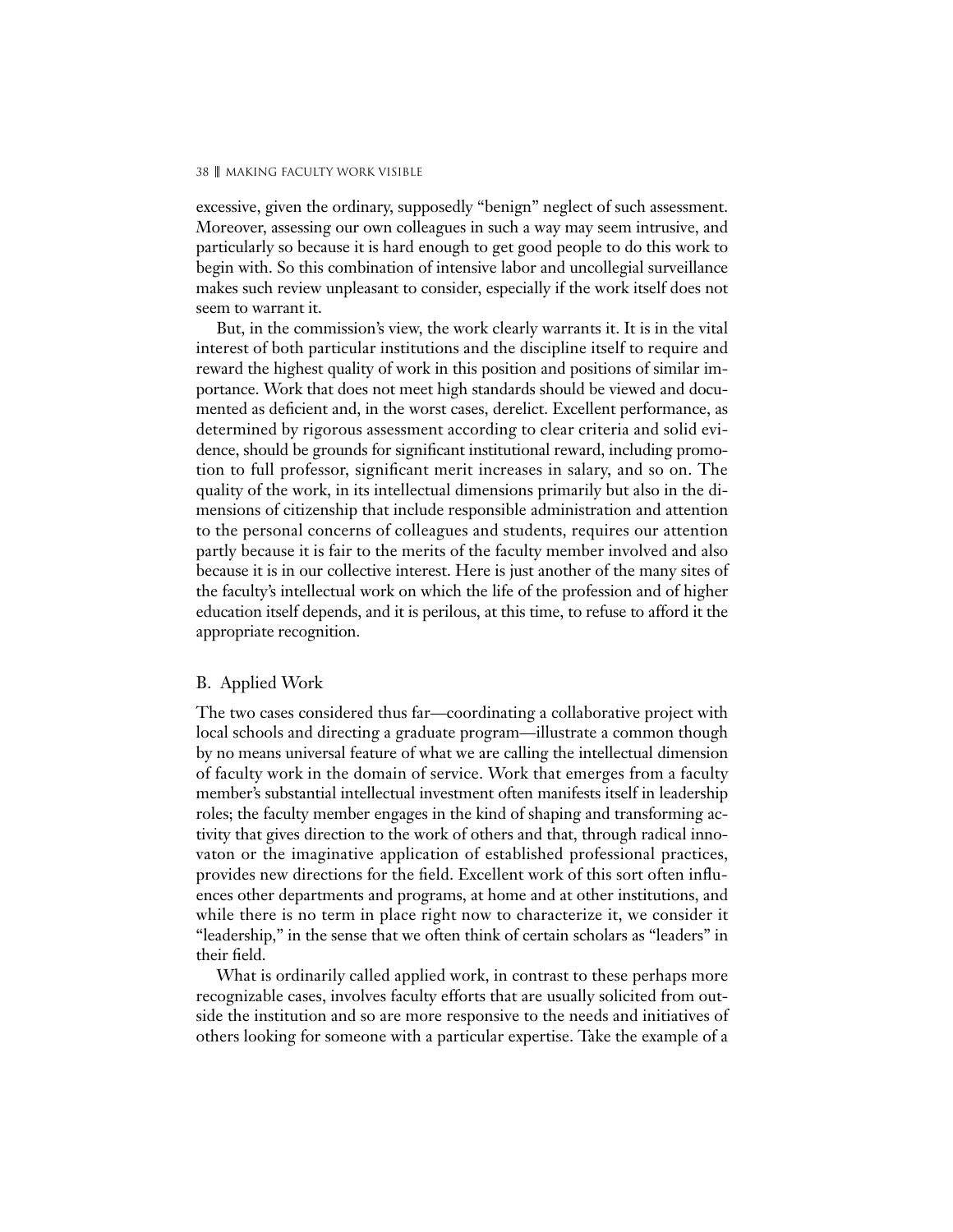faculty member in a rhetoric department who serves as a consultant on legislative testimony, offering workshops and individual guidance to those preparing to testify. This particular case, let us say, is pro bono, for the faculty member works primarily with representatives of community-based organizations (representing battered women's shelters, adult literacy programs, etc.) to familiarize them with the procedures of such testimony, to help draft position statements, and to take them through the process, the give-and-take, of such testimony.

How might a department and university most satisfactorily regard and assess such work? As noted frequently in this report, the weight given to the work would in part depend on the mission of the institution. It is conceivable, for example, that a college in a capital area, with established relations to federal or state legislatures and agencies, would attract some faculty members and students precisely because of those college-government connections. The value the institution is likely to assign to such work would differ from that assigned by a small, rural college having a different sense of its own mission and drawing faculty and students with different intellectual interests. We acknowledge the right of institutions to determine their priorities in this manner, though we remain concerned that these priorities be clearly articulated and that each faculty member have a clear sense of where his or her own work fits within this larger mission.

Whatever the weight or priority given a particular kind of work in relation to institutional mission, it is our view that the process by which that work is assessed should follow certain procedures and that the criteria by which it is judged should emerge from the best professional practice in the field. We emphasize that such work must be thoroughly scrutinized and assessed so that important work of high quality can be distinguished from routine work. With respect to the particular example under discussion, a strong case for the importance of the work involved and the quality of its execution might have these aspects:

- The faculty member's research and teaching interests center on political rhetoric and the unequal resources of various groups in society in finding a voice in policy discussions; thus the consulting work emerges from and enriches other kinds of intellectual work, and it can be seen as an essential aspect of the faculty member's continuing development.
- The consultations not only help the groups prepare testimony but also enable them to develop their own more forceful ways of continuing to represent their interests. In such a case, the quality of the work as teaching would, by commonly accepted standards, be considered higher, and so the work of consultation would be seen as more effective.
- The faculty member provides documentation so that others can determine the nature and quality of the work involved. This documentation could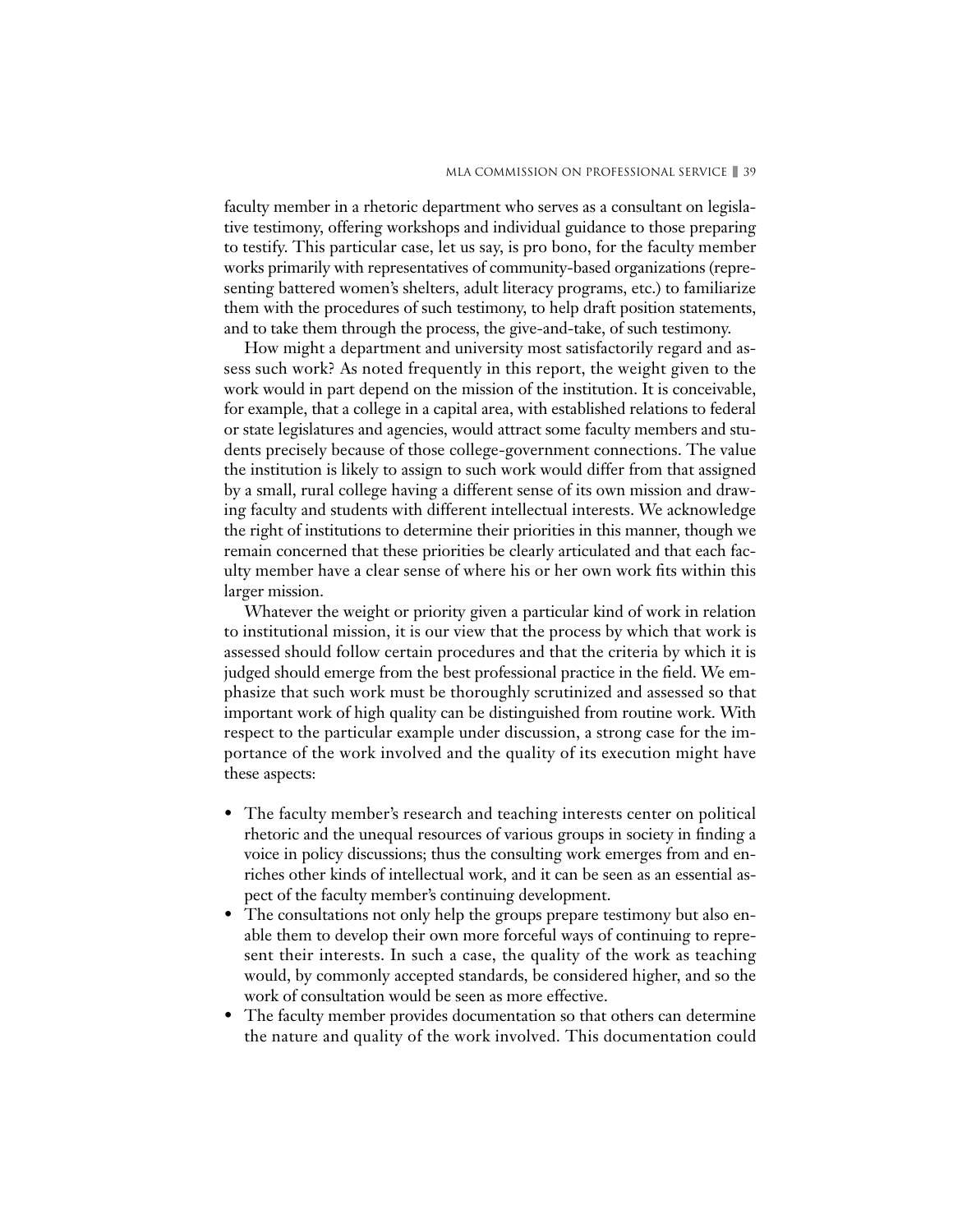take the form of actual testimony, letters from clients assessing the faculty member's help, and the faculty member's own description and analysis of his or her work.

In a relatively strong case like this, colleagues could find not just evidence of effective work but also clear indications that this work is a significant intellectual project for the faculty member and that it can in some way influence the standards for excellence governing other kinds of collaboration between faculty members and clients outside the academy.

In contrast, a weaker case would involve little or no direct connection between the consultation and the faculty member's intellectual work and growth in the domains of scholarship and teaching, would focus primarily on perfecting a particular piece of testimony without addressing the long-range needs of the client, and would provide no or only perfunctory documentation.

Again, the weight given to this work in part depends on where such an effort fits within the mission of the college or university, and we assume that advance negotiations among the administrators, chairs, and faculty members involved would clarify this matter (we return to this aspect in the next case study). The issue of most concern to the commission, however, has to do with the complex process of interpreting both the importance of the work (particularly the degree to which it entails intellectual work) and the quality of the work's execution.

# **IV. Holistic Evaluation, Faculty Mentoring, and Fitting the Model to the Institutional Mission**

The case studies provided so far illustrate how reconceiving the boundaries of faculty work revises our understanding of the merits or deficiencies of faculty activities in the areas of research, teaching, and service. In each example, the traditional standards for assessment are not discarded but, rather, reexamined through the specifications in our model. These samples illustrate how institutions and scholars can enable their agendas to converge in a reward system. They suggest how both intellectual work and academic and professional citizenship can be acknowledged in ways that are equitable for and accountable to all publics served.

Convergence between responsibilities and rewards is crucial in rendering faculty work visible and establishing criteria for judging its merit. Responsibilities and rewards are created at the intersection between institutional and scholarly or professional interests, and so they must be consciously figured into assessment procedures used to evaluate faculty work. We therefore turn to yet another hypothetical case to illustrate the interplay between the generic categories proposed by our model and the local constraints imposed by particular institutions.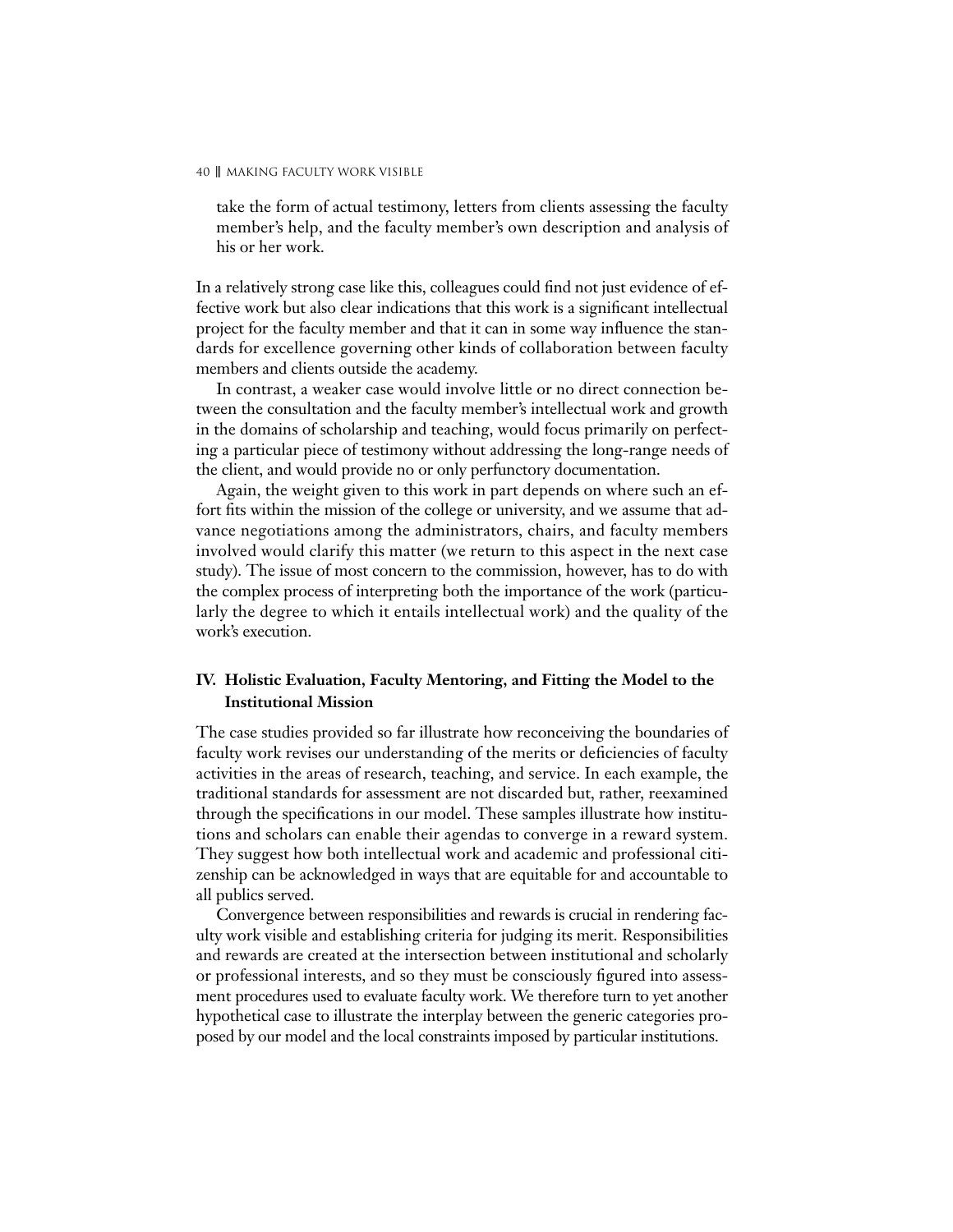Professor Espana's department has recommended her, with two abstentions, for a tenure position in a large PhD-granting institution. She is one of four candidates this year in the Spanish department, one of the largest in the country. She has published one chapter from a manuscript volume in a leading journal in behavorial sciences (ten percent acceptance rate), and she is warmly supported in a letter by the editor of that journal. She has also published six refereed articles, two in widely recognized journals that specialize in literary scholarship and four in other specialties: computer applications, discourse analysis, and pedagogy.

Although Espana has not published as much as several colleagues at her rank have, she has produced software now used in computer laboratory sessions attended once a week by all first-year students of Spanish. Espana's teaching evaluations are in the good to very good category, but they are not exceptional when compared with institutional averages. The peer reviews of her work are extremely positive, but peer reviews for other candidates are equally enthusiastic. The result is that her file does not seem to stack up against the files of several other candidates from the same department.

In the traditional conception of research, teaching, and service there is no quality standard for Espana's major achievement, the creation and implementation of course software. Standards drawn either strictly from the discipline or solely from the institution's teaching evaluation structure render invisible the crucial line between the two. To assess Espana's work and the extent to which it represents significant intellectual work or academic and professional citizenship, one would have to ask whether her software development (1) creates or applies knowledge gained through research, (2) connects knowledge gained across disciplines and makes it available to the public, (3) connects knowledge gained through research and knowledge obtained through teaching, or (4) serves institutional and societal needs.

## A. Institutional Specificity

To discuss the way our model can be useful in such a case, we must elaborate the case more fully, to take into account institutional specificity. Our hypothetical research institution has, in recent years, experienced an upsurge in enrollments in beginning Spanish, and Espana's work is clearly responsive to this development.

Faculty members in her department generally find such instruction onerous and do not share Espana's interest or training in language pedagogy. No one in the department is qualified to assess her expertise in current theory about using technology to teach foreign languages. In traditional practice, the institution would not have established the criteria for evaluating faculty work; published research would be the default standard for assessing intellectual work and faculty potential. Intellectual links between scholarship, teaching, and service, as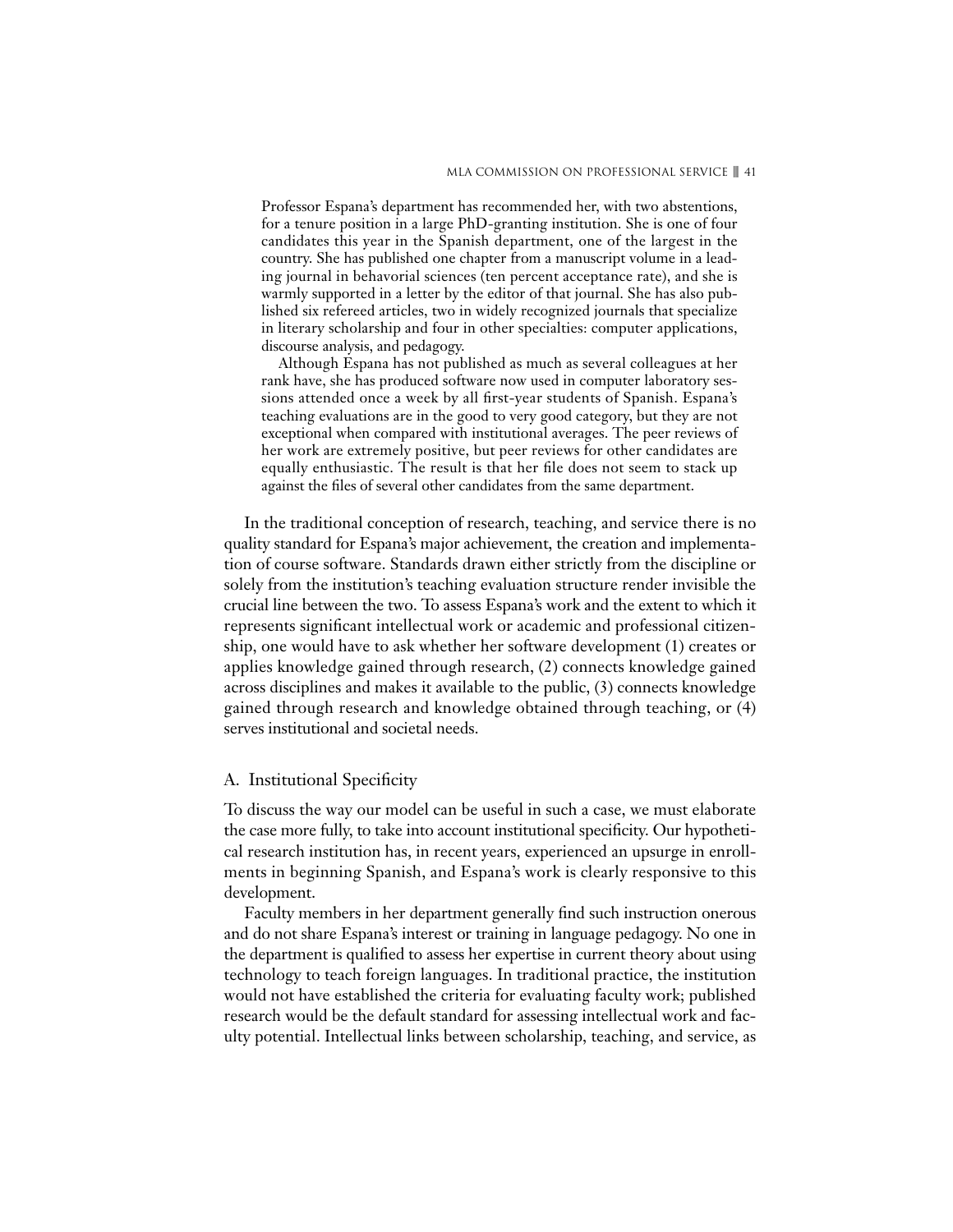illustrated in figure 2, are generally not explicitly addressed. Such timeconsuming contributions to the institution as software development are viewed as "outside the discipline"; hence, peers are not in a position to assess it and are suspicious about the faculty member's qualifications to engage in such work.

More in keeping with the reconceptualized view of faculty work suggested in this report, Espana's institution has explicitly stated its criteria for weighing the intellectual work and the academic and professional citizenship of its faculty. The college dean and the Spanish department chair, recognizing that increasing numbers of beginning students were straining the department's capacity to coordinate and staff first-year programs, established a faculty committee to address the problem. Significantly, everyone involved understood that Espana's position was created to facilitate effective deployment of departmental resources in teaching beginning students. Accordingly, during her first year, Espana presented her software project as a way to alleviate staffing problems. The department subsequently made a projection for determining how that project would serve the institution. Goals and assessment criteria were developed.

Ultimately, when the time comes to put Espana's promotion file together, the chair or a designated committee will want to document the candidate's expertise in pedagogy and current theory as revealed in her relevant publications in refereed journals. Her supervisory skills, one aspect of her professional service, as well as her teaching capacities will be cross-referenced with her theoretical expertise attested to in journal publications. Furthermore, the department sees these enterprises as mutually informing pieces of the intellectual and professional work necessary to ensure success in reconfiguring the beginning Spanish program.

While the procedures in the case presented here would apply at any rank, we have chosen a tenure situation to illustrate the balance between institutional and individual responsibility suggested by our model. All too frequently in the tenure process, new faculty members may not "know the rules" at their institution; few venues exist for assisting them in professional development. Our model asks institutions to put all their cards on the table and entails a number of institutional obligations to the faculty member. In the hypothetical university discussed here, tenured faculty members would mentor new faculty members to help them develop a total professional profile and especially to establish which groups, professional meetings, and "how-to" publications in professional journals constitute peer evaluation in institutional professional service. Further, a faculty committee would advise Espana on maintaining a portfolio with sample syllabi, tests, remedial procedures, and documentation of links between research, teaching, and applied work or outreach (e.g., workshops, symposia, conferences, editing). On the committee's recommendation, candidate Espana would submit reviews of software from journals in applied linguistics and have experts in adjunct fields (e.g., a professor in educational technology from the school of education on campus) comment on the intellectual nature of her program.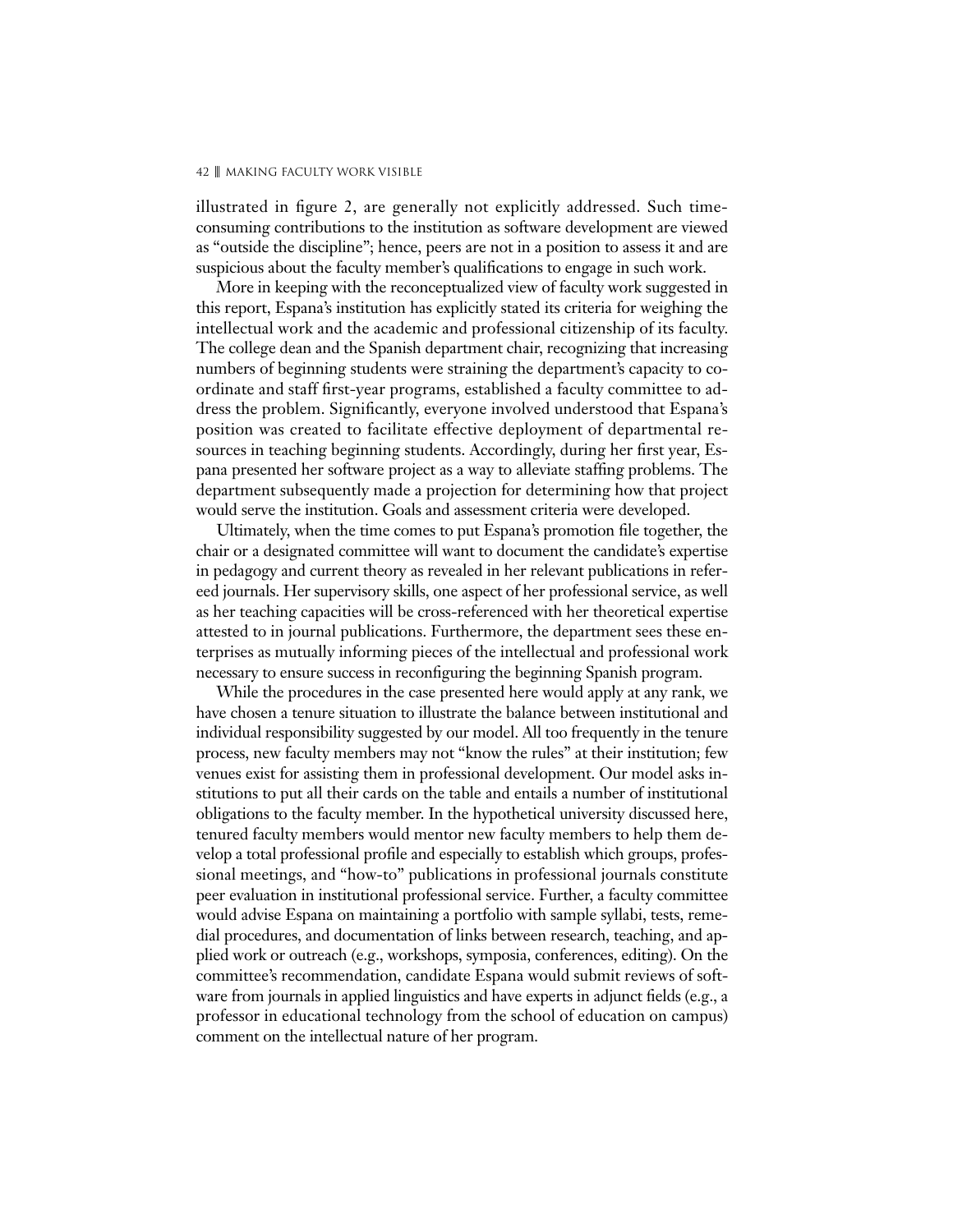Note that the role of the faculty mentor is not to judge the quality of this intellectual work but only to broaden the scope of a faculty member's perception of his or her work. A mentor has a difficult balance to maintain between an advocacy role and an informative one. This balance is all the more important because junior faculty members can easily confuse quantity with quality and the mentoring faculty member with a tenure advocate. Our main goal is to make junior faculty members aware of the broad range of values available in the various sites of faculty work. Without presuming the quality of the work accomplished, the mentor can help the junior faculty member to see the potential for serious intellectual work in sites not traditionally associated with intellectual work—for example, teaching, consulting, doing community projects—and to self-evaluate that work. How much of it is substantive new intellectual labor, and how much is academic and professional citizenship?

# B. Negotiating Evaluation Criteria to Suit Institutional Mission

The example above reveals the proactive role that faculty members and institutions must assume in order to assess endeavors of their colleagues. It also reveals that this role varies according to the institution. At a small liberal arts college, Espana's portfolio might be viewed as displaying a preoccupation with research that reduces her availability for institutional support work or course development. At a technological institution that values "cutting edge" software development, her software program might be viewed as an example of "drill and kill" or as mechanically flawed, despite its evident success among students. At her own institution, the increased instructional capacities brought about by the use of her new software might outweigh its lack of genuine originality. The fair outcome of Espana's review depends on the clarity of purpose of the institution. For example, this candidate might not get tenure at a major PhDgranting institution that might find her intellectual work of insufficiently high quality. A small liberal arts college or a comprehensive university might, however, grant her tenure because they particularly value someone like Espana who is engaged in intellectually exciting "technology transfer" and who understands how to make connections among various sites of professional service, research, and teaching.

In either case, Espana's potential for intellectual growth can be assessed positively or negatively on the basis of *all* the intellectual effort she has committed to an institution. Her portfolio and reviews will clarify whether her current project represents a direction the institution wants to develop and whether the institution considers Espana the most appropriate person to pursue that direction. The assessment of how her research has informed her professional service will enable her reviewers to decide whether that service falls under the rubric "intellectual work" or "academic citizenship" and to assess its quality.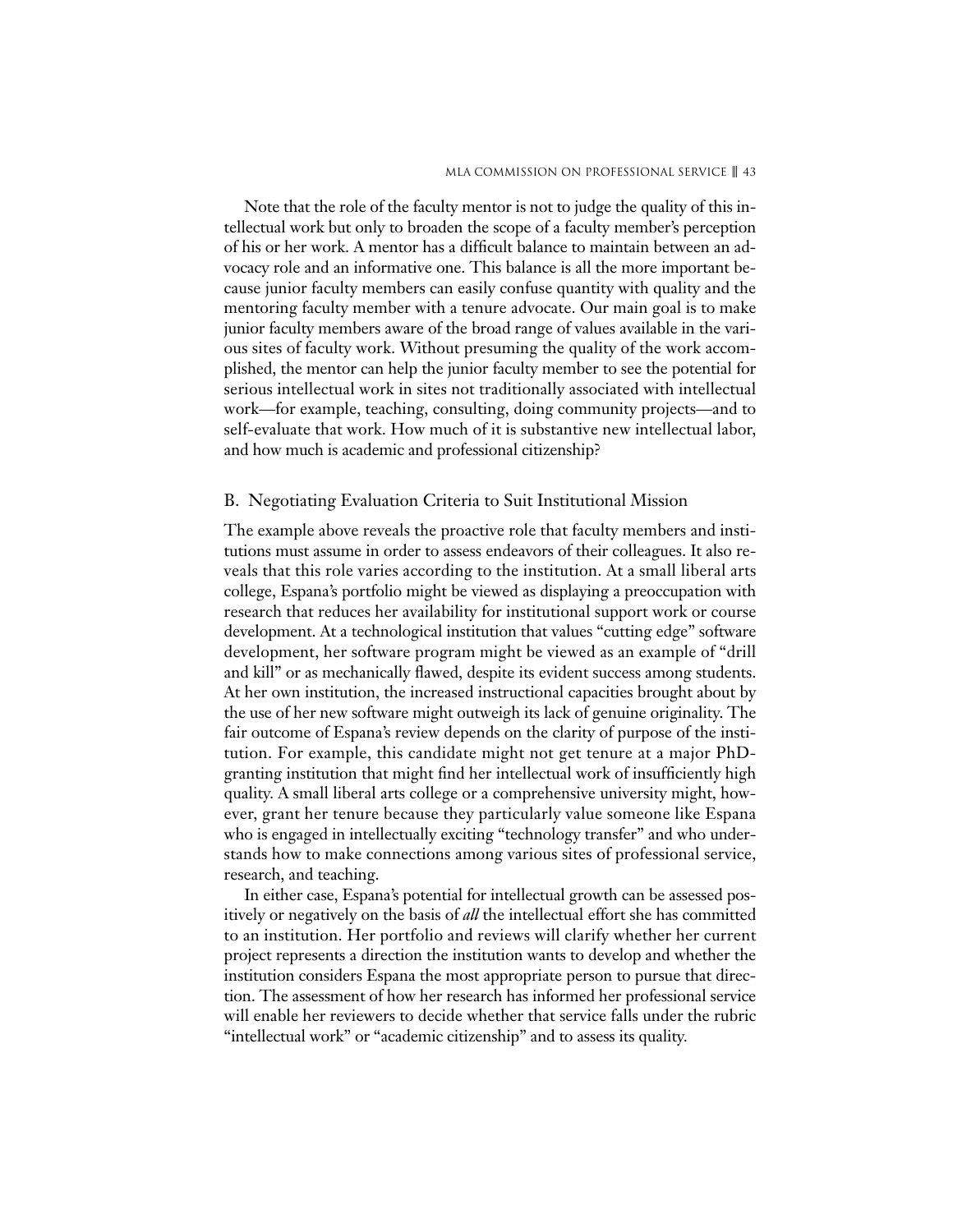#### 44 ||| making Faculty Work Visible

Whereas traditional practice has been to identify an institution's mission from its past appointments and tenure decisions, our model calls for defining this mission beforehand and then continually updating it, to account realistically for faculty members' changes in interest or intellectual development. The issue here is basic fairness and consistency throughout, involving both clear initial agreement and continual negotiations among faculty members, candidates, and administrators concerning how the individual case will be measured against the articulated standards of the institution. When standards appropriate to their institution have been articulated, fellow faculty members can decide about rewards on the basis of these standards.

What our model aims to make possible, then, is a more accurate perception of the range (across sites of teaching, scholarship, and service) of the work involved, the dimensions of both intellectual and citizenship work as they are evident in each of these sites, and the place of this work in the larger context of the faculty member's ongoing professional development. The model would also guide the assessment of this work, calling for thorough documentation and constant reference to a larger professional context—both the faculty member's other professional projects and the professional standards of particular disciplines. In diversifying the perception, interpretation, and evaluation of what has been achieved or not achieved, our model advances the larger effort of revealing more fully complex work and multiple responsibilities of the professoriat.

## SECTION 3. QUESTIONS, PROBLEMS, ELABORATIONS, REFINEMENTS

# **I. Institutional Missions and Faculty Work: The Importance of Collaboration and Negotiation**

In the previous section, all the case studies, but particularly the last of them, attempt to specify how a holistic conception of faculty responsibilities might be negotiated, documented, and evaluated. In the commission's view, a complete representation of faculty rights, roles, and responsibilities must include all contributions a faculty member makes to his or her academic institution and, through it, to society.

In other words, what academicians have to offer society is an *interrelated*, not an isolated, commitment to learning and education. In the profiles of individual faculty members, their roles and responsibilities emerge as a function of their being situated within a particular academic community, an institution that, through its mission, selects the set of goals its wishes to achieve vis-à-vis society. It must be understood that these missions (e.g., to provide a liberal arts education for students, to prepare them for major research efforts, or to train them for the professional world) represent the way colleges and universities agree to take on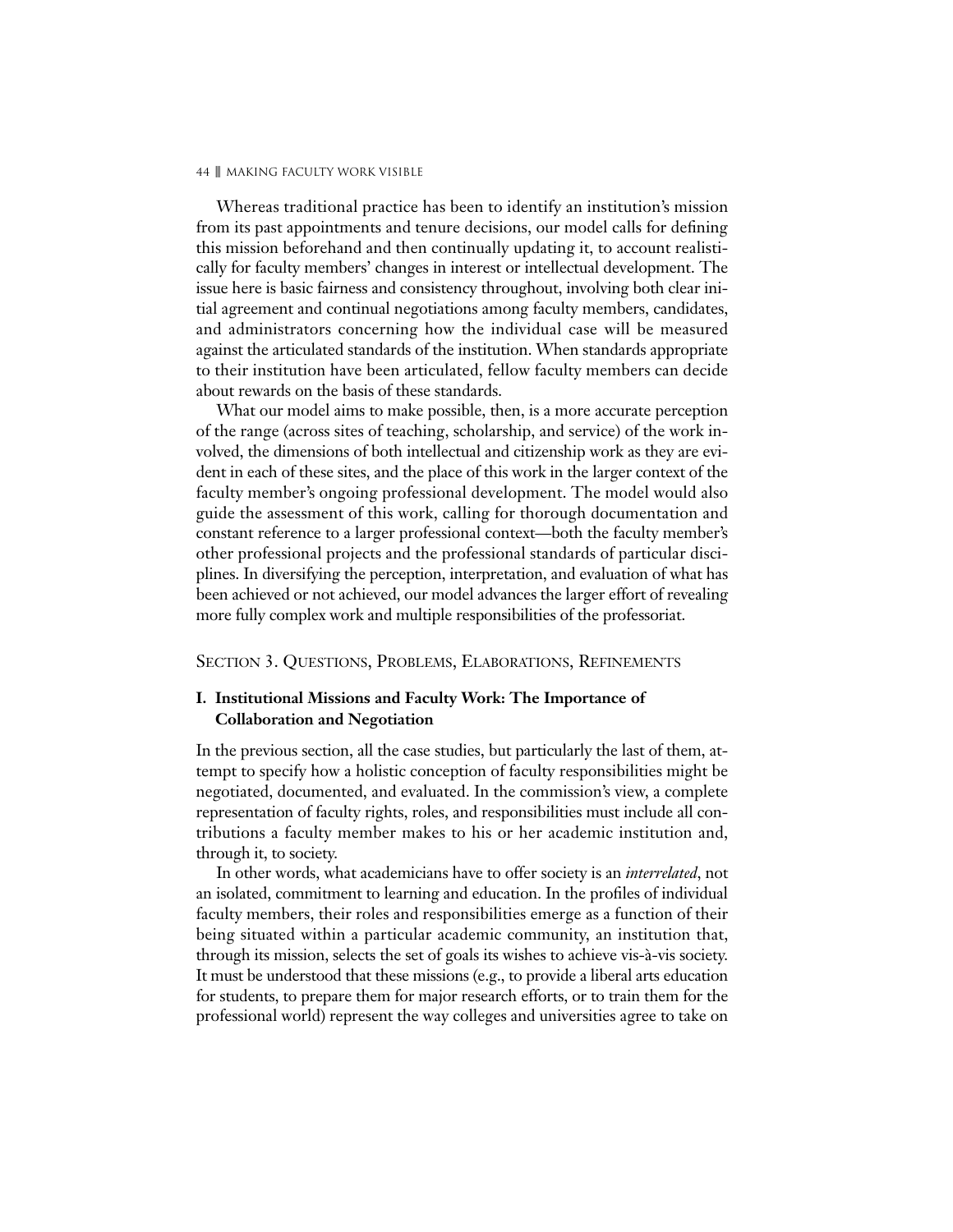certain responsibilities toward society for which they and the faculty members within them are properly held accountable by the institution's constituencies.

That is to say, faculty members and institutions agree to take on reciprocal and mutually beneficial rights and responsibilities. Faculty members do not lay claim to rights in a vacuum, nor are they held to abstract "cosmopolitan" standards in a vacuum. Instead, both rights and responsibilities arise from, are mutually agreed on, and are cooperatively articulated by the members of the institution on the basis of its public commitments. Among other duties, professional organizations see to it that such commitments are spelled out, entered into freely, informed by models of effective practice in the field, and adhered to fairly in the conduct of the academy.

We believe that the MLA should use its prestige and stature to influence institutions and faculty members to consider the work faculty members do as a cooperative responsibility. Our profession needs to improve access for all faculty members, particularly those early in their careers, to the benefits of well-stated guidelines within which they can fruitfully conduct their lives and fulfill their multiple roles at any given time and place. With increasing emphasis on professional education, productivity, and outcomes, the very nature of a liberal education and its appropriate demands on and challenges for faculty members must be addressed by those of us in these fields, or we will have it addressed for us by outsiders. The only way to accomplish this task, arguably the heart of the humanities enterprise, is to have faculty members and administrators engage in intelligent collaboration to decide what kind of academic work can prove beneficial for all—the individual faculty member, the institution, and society at large.

## **II. Other Values Suggested for Inclusion in the Model**

The commission recognizes that one appeal of the matrix model is the possibility for adding values or specifying them for particular disciplines or institutional settings. While not certain how to account for each of the following "values," the commission believes that it would be wise to incorporate them somehow into new conceptions of the faculty roles and reward system.

## A. Faculty Growth and Development over a Career

Institutions must recognize that what constitutes appropriate practice in the weight accorded to teaching, scholarship, and service will fluctuate over an individual faculty member's career. Faculty members who have participated thoughtfully in evaluation of other faculty members for promotion, tenure, or annual reward are acutely aware that time is a crucial variable in evaluating a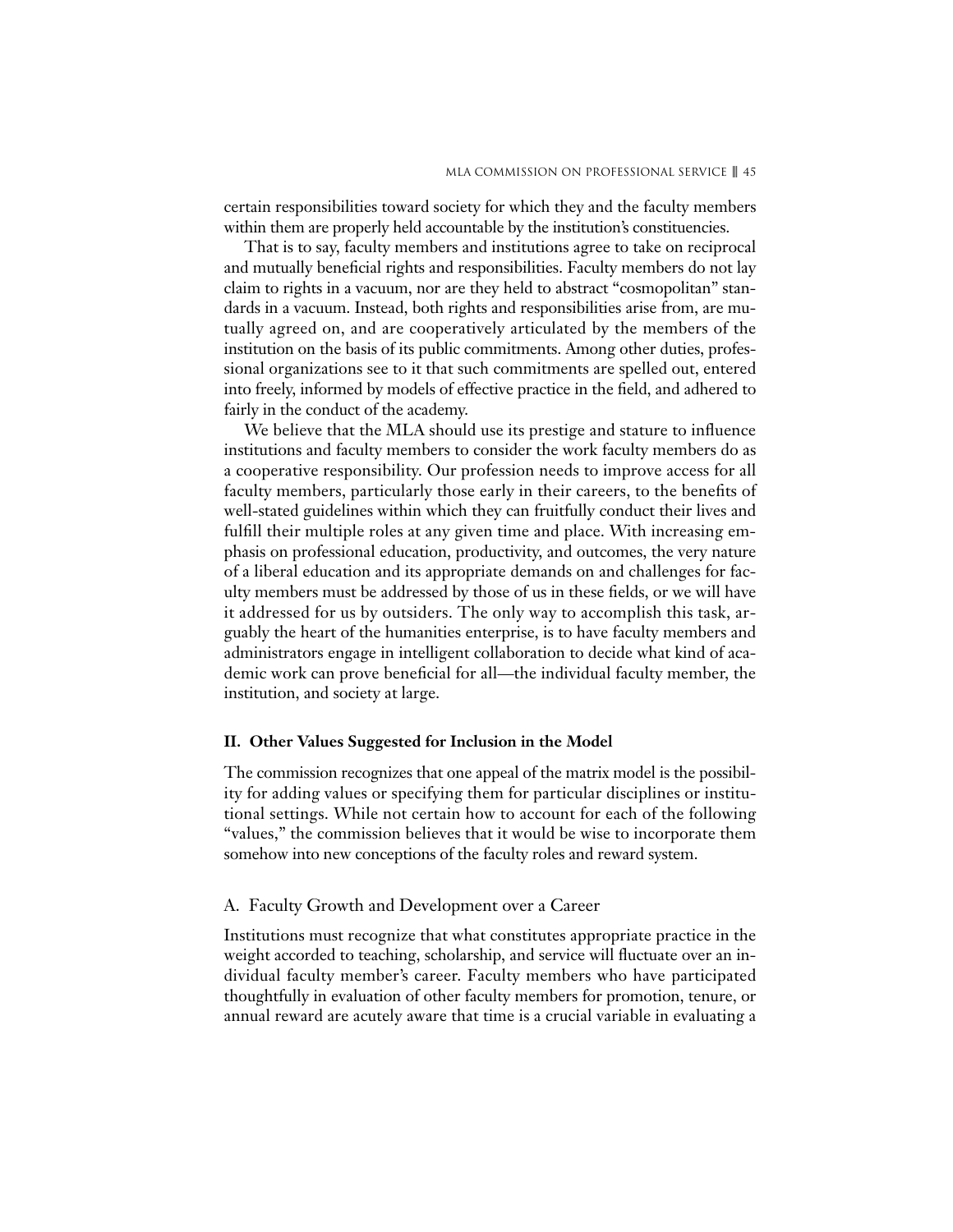person holistically. The holistic judgment of the person, as distinct from the description and judgment of his or her work, is most clear here. Assessors are not merely making judgments about what has been accomplished, in what categories and with what quality, but also projecting what this faculty member is capable of and can be expected to do in the future.

Once these time factors become salient, it is obvious that there is a tacit value operating, or rather a set of them, concerning the development and growth of a faculty member's work over time and, by extension, the development and growth of the faculty member. Judges of faculty work expect that faculty members will grow and mature over time—progress, take up new ideas and interests, and enrich and deepen their understandings and skills. This expectation ensures that learning is as fundamental a value in the academy as knowledge achieved or produced and that faculty members should be learners throughout their careers, as evidenced in the development of their work over time. Examining faculty work from this perspective, one judges an individual's present achievements against past accomplishments and projects the direction and potential of a person's future work.

One reason for making the issue of time and the value of faculty growth and development explicit is that the commission wants to underline the need for institutions to provide flexibility for individuals in balancing their efforts and roles differently at different stages in their careers. Institutions need to be sensitive to the dynamic of faculty members' own self-reflective growth and learning. In addition, if faculty development itself is taken as an independent value that affects the health and vitality of institutions, then it should be encouraged and rewarded just as intellectual work is, with travel, fellowships, assigned time, honorary awards, and nonmaterial incentives.

## B. Engagement and Interaction with Others

Teaching is, of course, a central function of faculty work. One dimension of value that everyone agrees is essential to quality in teaching is the teacher's personal, immediate engagement with students in interactions that inspire, facilitate, challenge, and in other ways enrich and enhance students' learning. The great teacher is often described as warm, caring, passionate, devoted to students, encouraging, demanding, and so on. Faculty members interpreting student evaluations of faculty teaching often emphasize the absence or presence of such personal attributes and effects on students. Most generally, these qualities may be thought of as the interpersonal skills by which faculty members actually accomplish their professional work and, more specifically, as the professional relationships through which they directly enhance the growth and achievement of others in higher learning and the uses of knowledge. Such relationships are relatively visible and valued in research teams, administrative leadership,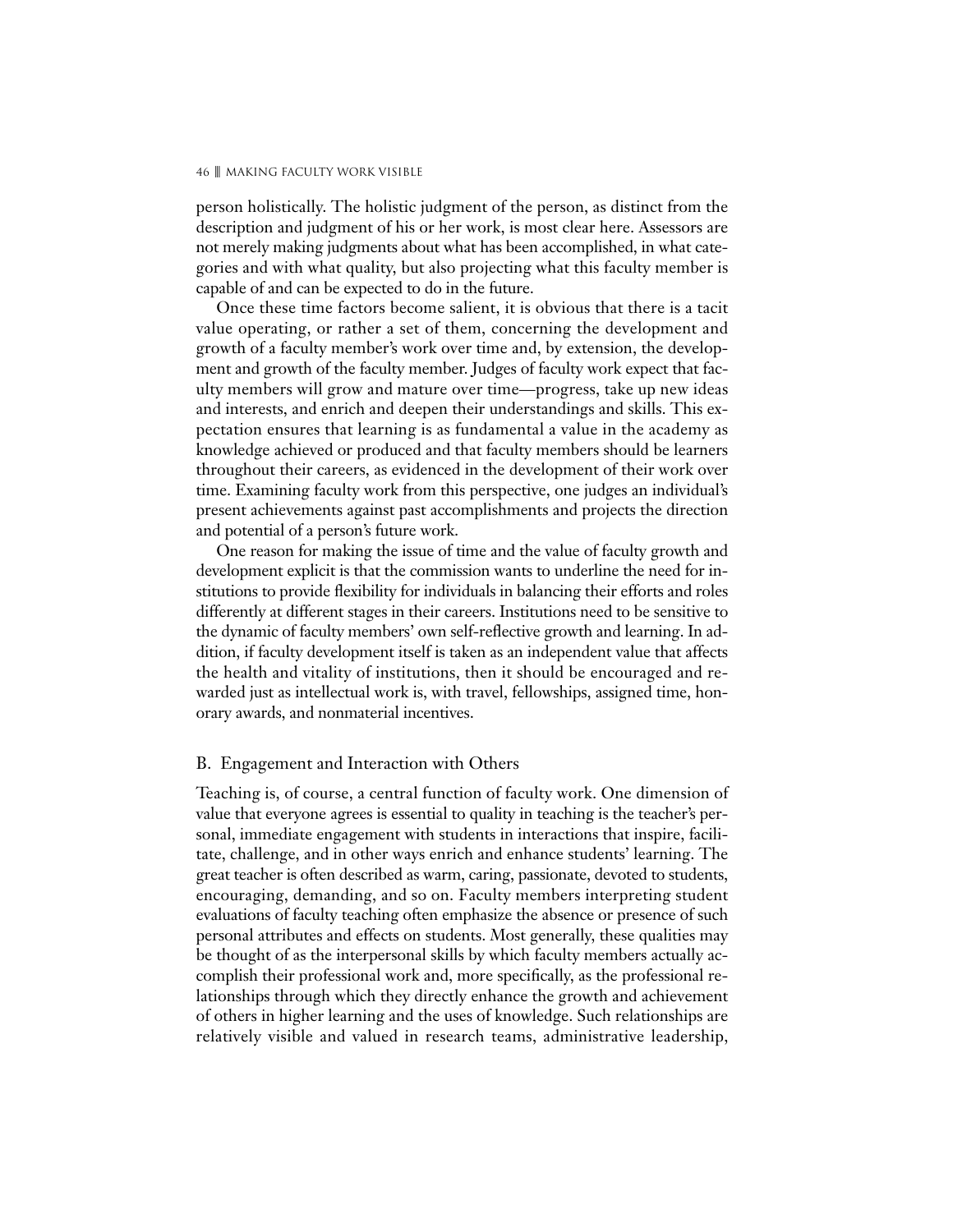school-college partnerships, committee work, advising, and external consultancies. Less obviously, faculty members advance the goals of the academy through their social-professional relationships and intellectual exchanges with peers, generating the stimulating and respectful environment called collegiality.

We think institutions should recognize the value of this ethical and interpersonal dimension and its role in evaluations, especially in holistic assessments of faculty members' effect on learners or, generally, on their academic environments and peers.

# C. Effort

A certain credit in the assessment and reward of faculty work should go to sheer, conscientious labor. Effort—not only time but also intensity, or quality of attention and commitment—has a bearing on judgments about productivity: how much has been accomplished relative to the faculty member's investment in an activity or goal? Generally, extraordinary effort should be rewarded in professional tasks even when there is no expectation or achievement of intellectual work, although the rewards will necessarily be different ones. Finally, assignments, agreements, estimates, plans, and accounts of relative effort (e.g., the balancing of loads and assignments) are relevant to fair judgment of what can be expected and rewarded.

# **III. Disciplinary Knowledge and Faculty Achievement**

Disciplines help to define the activities of faculty members as intellectual work by virtue of their connection with specific knowledge projects and learning enterprises. What disciplines offer is a way of understanding academic missions, and therefore a wide range of faculty work, as portable among institutions. But this function has been largely confined to research and scholarship. Understandably, in trying to acknowledge the potential for intellectual work in both teaching and service, professional organizations and policy advocates have tried to extend the model through analogy by defining intellectual work, or indeed professorial tasks of any kind, as necessarily discipline-based. The argument is that work suitable to be counted in the faculty roles and reward system can be recognized as professional only when it is an outgrowth of the faculty member's specialized training in an academic field.

We are uneasy with so narrow a conception of intellectual work, primarily because this constraint has the practical effect of eliminating much institutional service from consideration as intellectual work. We believe that a broader though carefully modulated concept is needed. Even with research and scholarship, one must qualify the disciplinary constraint by noting that faculty members' professional expertise is not fixed by their original training and disciplines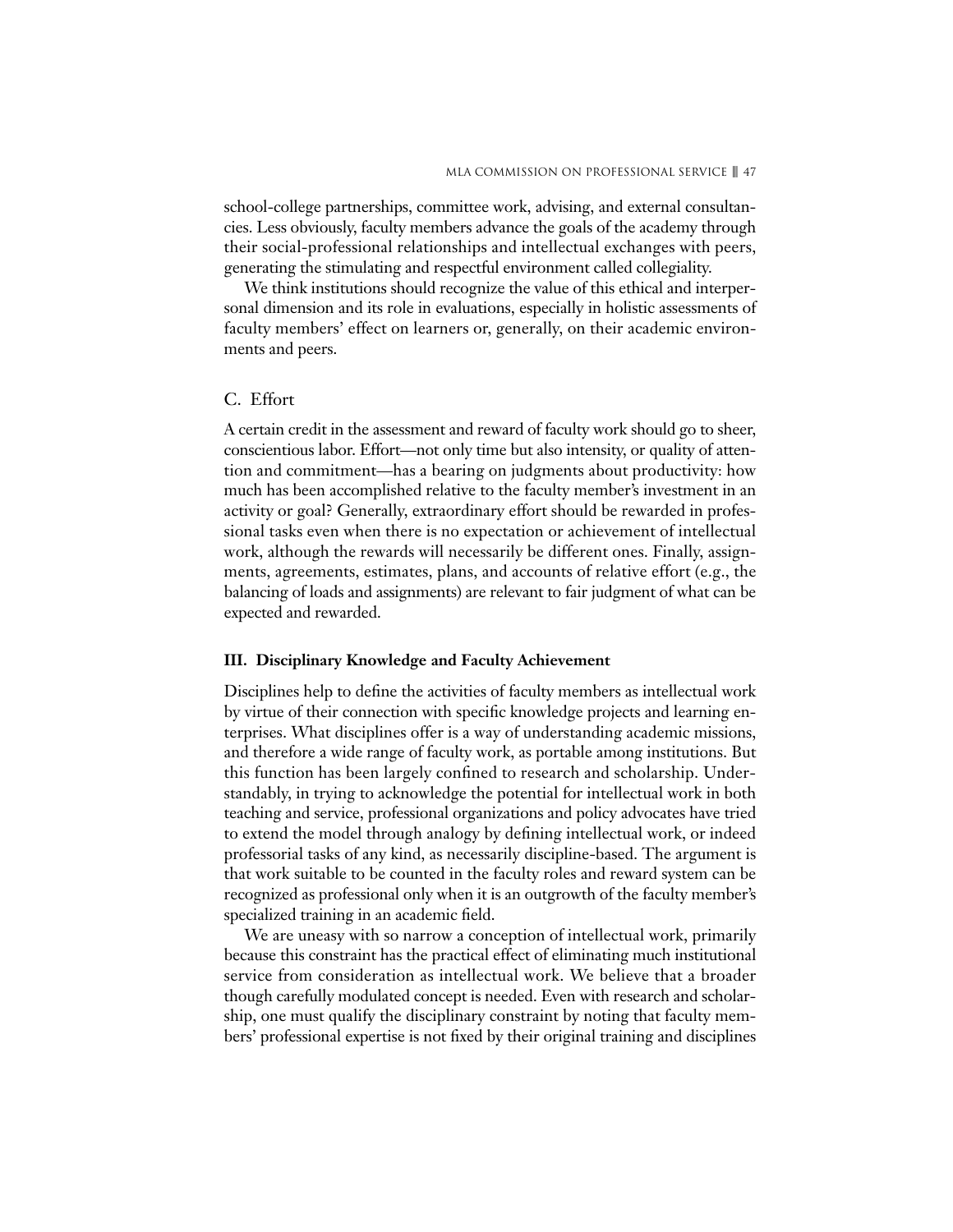but evolves through their professional growth, often in interdisciplinary or transdisciplinary transactions and projects. In addition, more and more knowledge projects are bursting the seams of single disciplines: in research, teaching, outreach, or institutional projects, faculty members may bring together multiple perspectives to study complex objects and events or to accomplish complex tasks. For the MLA fields, the claim of "disciplinarity" is becoming a significant intellectual problem as fields are internally reconfigured to incorporate, merge, or draw on other disciplines.

But teaching and service present other convincing reasons to enlarge the notion of intellectual work beyond the strict construction of "disciplinary knowledge." In teaching, important intellectual work occurs in curriculum design and pedagogical innovation concerning, for instance, relations between professional and liberal education; the roles, functions, content, and pedagogy of general education; or the varied learning needs of students (e.g., underprepared students, honors students, students of nontraditional age and purposes, ethnic and language minorities, disabled students, international students). Although often initiated by specialists and informed or driven by field-specific goals, for example in language education or cultural studies, such projects can develop and contribute to generalist, nondisciplinary knowledge enterprises that are increasingly important in reconceiving higher education.

Close examination of institutional and organizational service like working on a committee, chairing a department, or organizing a conference demonstrates that faculty members draw on at least two kinds of professional knowledge. The first is expert insider knowledge about such "disciplinary" matters as modes of inquiry, objects of study, teaching practices, and contexts of application, though we would not restrict the source of such knowledge to a single discipline. Less commonly recognized as professional knowledge is faculty-role expertise, which encompasses the generic skills and knowledge of faculty members, primarily acquired through experience and common to higher education contexts. Facultyrole expertise can range from basic knowledge of promotion and tenure rules and the duties of general advisors to the technical knowledge and political skills of administration. Faculty-role expertise, in institutional functions like governance or budgeting, is itself expanding and becoming increasingly professionalized like disciplinary knowledge.

The separation between the two kinds of professional faculty knowledge the specialist base in disciplines or interdisciplinary formations versus facultyrole expertise—is not as sharp as might be expected. In most faculty work, the two sources of knowledge and exercise of expertise are blended and help to define the work as academic. In our view, however, faculty-role expertise alone is only rarely sufficient to qualify work as intellectual or to justify the highest academic rewards.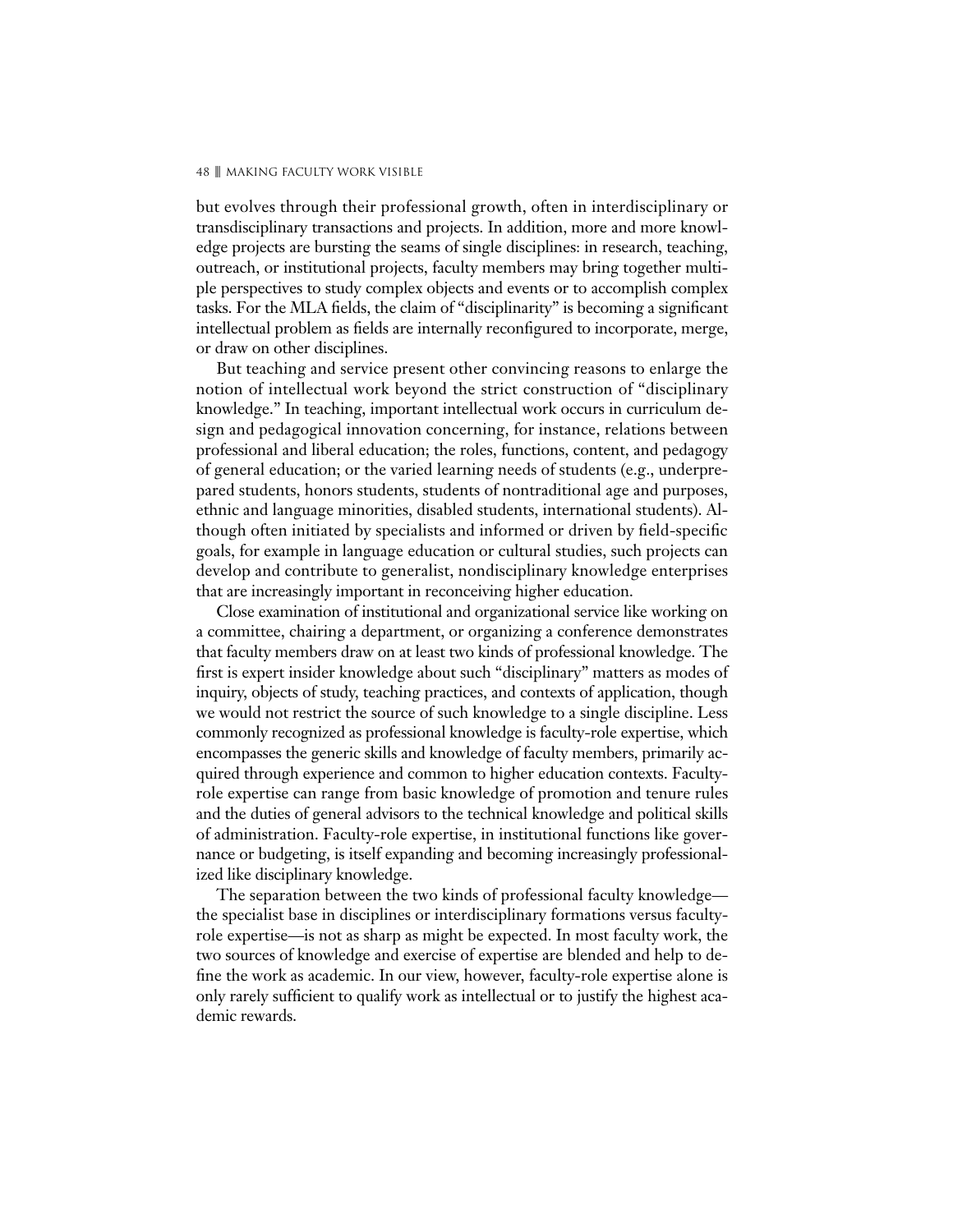### **IV. Nontraditional Sites of Teaching and New Technologies**

Teaching in the MLA fields often involves faculty members in teaching or consulting in settings outside the institutions in which they work. A substantial subset of such work involves teaching or supporting teaching in other sectors. Designating this work as teaching or service (outreach), or even in some cases as applied research, is often somewhat arbitrary, determined by local conventions. But the general rule is that it counts primarily as teaching when it is clearly sponsored by the faculty member's home institution as instruction (e.g., with course credit, listings in the catalog, credit toward instructional load). For example, like Professor LeBeau in our first case study, writing specialists work to connect the various settings for literacy practices and cultural instruction in writing and reading to one another and to higher education. Language specialists engage in similar activities. These activities may take faculty members as teachers, or in support of teaching, to a variety of settings: schools, prisons, nursing homes, workplaces, inner-city projects, legislative or legal contexts. Although these activities are primarily classified according to our scheme and most institutional practices as professional service (outreach), they should also count as teaching if they fit into a general pattern of intellectual or professional work on the teaching and learning of language or literature in nonuniversity settings.

Electronic media and new technologies for teaching are transforming pedagogy. (Professor Espana's efforts, described in our previous section, may be a case in point.) Part of the intellectual work of teaching now is the constant learning teachers must undertake to become conversant and skilled with these technologies and media and to put them to use for pedagogy. Using these evolving technologies requires teachers to develop substantive new technical, managerial, and intellectual skills and knowledge. In addition, they introduce significant conceptual, political, and ethical issues that need to be studied and connected to decision making and practices of teaching. Some teachers, as specialists, may become scholars in this area as well as pioneers in pedagogy, producers of new teaching materials, teachers of colleagues, disseminators of information and strategies on other campuses and at conventions, and communicators on electronic networks. In accord with institutional mission, the reward system should reflect these changing circumstances and new projects of the faculty.

# **V. Administration, Leadership, and the Managerial Component of Faculty Work**

One possible refinement of our model concerns the place of faculty leadership in higher education and the concomitant managerial skills required. As with the case of the director of graduate studies discussed above, it is important for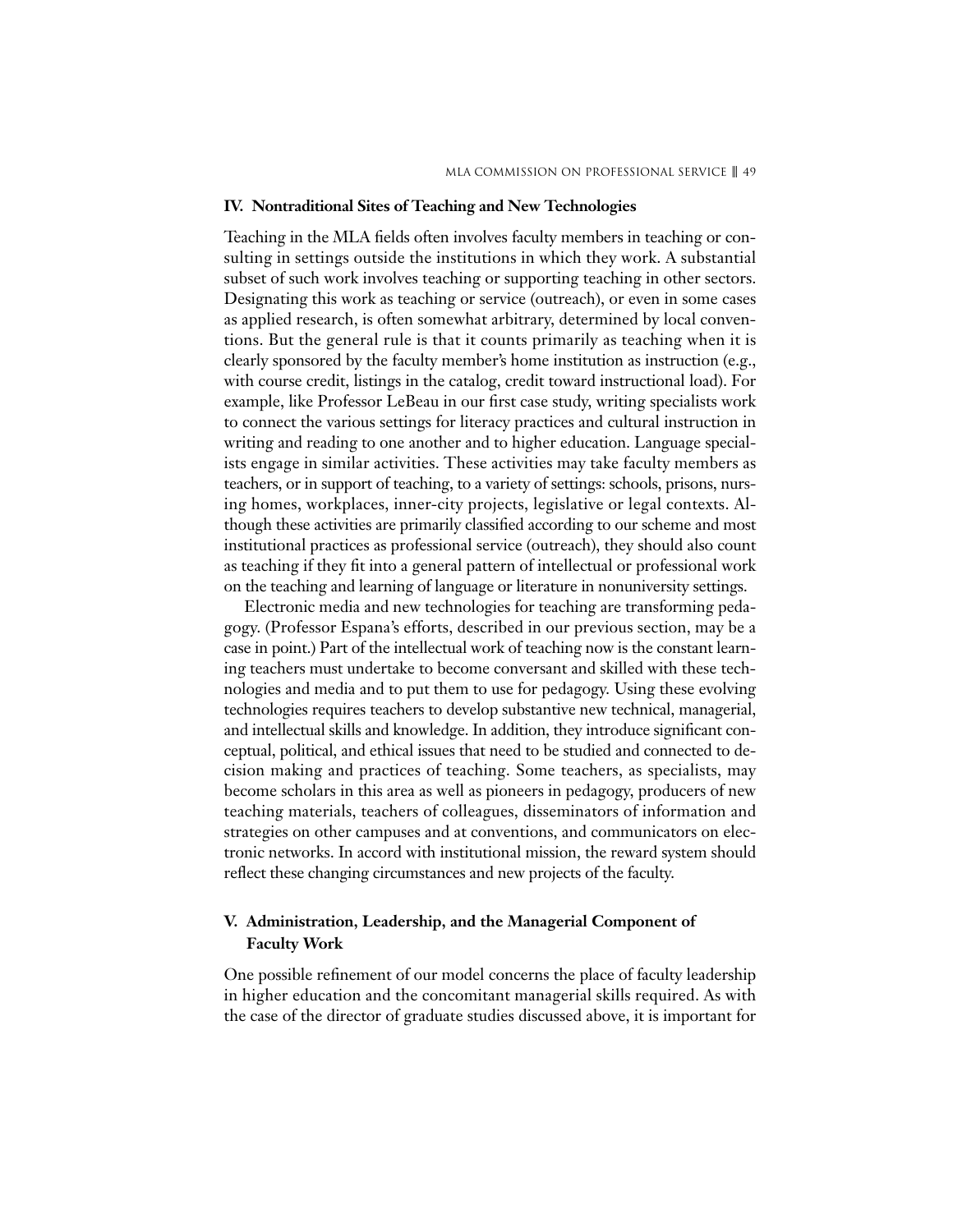institutions to understand administration and other forms of faculty leadership more accurately as blending many different forms of knowledge, skills, and intellectual work across the various sites.

Responsibilities that we might call technical or managerial are an unacknowledged component within all faculty roles, requiring a range of organizational and often highly technical skills. Undoubtedly, the managerial element in scholarship (e.g., grant management, some kinds of editing) and in teaching (e.g., classroom management, overseeing student internships) has long been underappreciated, just as the intellectual component in service and teaching has been ignored. This element of faculty work is expanding alarmingly, however, for a variety of reasons. Among the most important are increasing federal and state regulations, greater vulnerability to lawsuits connected to these regulations, increasing demands for assessment in teaching and learning, and drastically curtailed budgets for administration and support staff. Department chairs and program directors are asked to do more and more with less and less support. Although some of the tasks required have an academic side (e.g., assessment), many are almost purely managerial. We believe it is incumbent on the profession to observe and document this increasing burden and to build it realistically into both faculty preparation and the reward system.

*Administration*, in institutional faculty roles like department chair or program director, is generally identified with the technical or managerial role when it has a distinct set of responsibilities, usually in a specific administrative appointment made by full-time administrators. We define it here as taking leadership responsibility that entails making important decisions, developing and articulating policy, coordinating or directing the tasks and responsibilities of others, reporting to and working closely with institutional or organizational administrators, and maintaining communications and good relationships among individuals and groups. *Leadership*, insofar as it is different from administration, involves simply the same type of responsibilities, in part or in whole, in a position that is not so clearly defined by the institution or organization as administrative: for example, as a senate member or chair of a task force. Both administration and leadership can be exercised within a professional organization (disciplinary or general higher education organization) as well as within one's home institution.

Faculty administration is more than simply "managerial." The increased responsibility and scope of action it involves open the door to intellectual work in the form of visions, plans, and the development and application of ideas in action with significant consequences. It presents major intellectual challenges and opportunities, and it should be evaluated for accomplishment in these terms. Strategic thinking as an administrator, certainly as a faculty administrator leading a program or unit, is focused by the teaching, research, and service missions of the unit; it may, for example, involve developing a new curriculum or revis-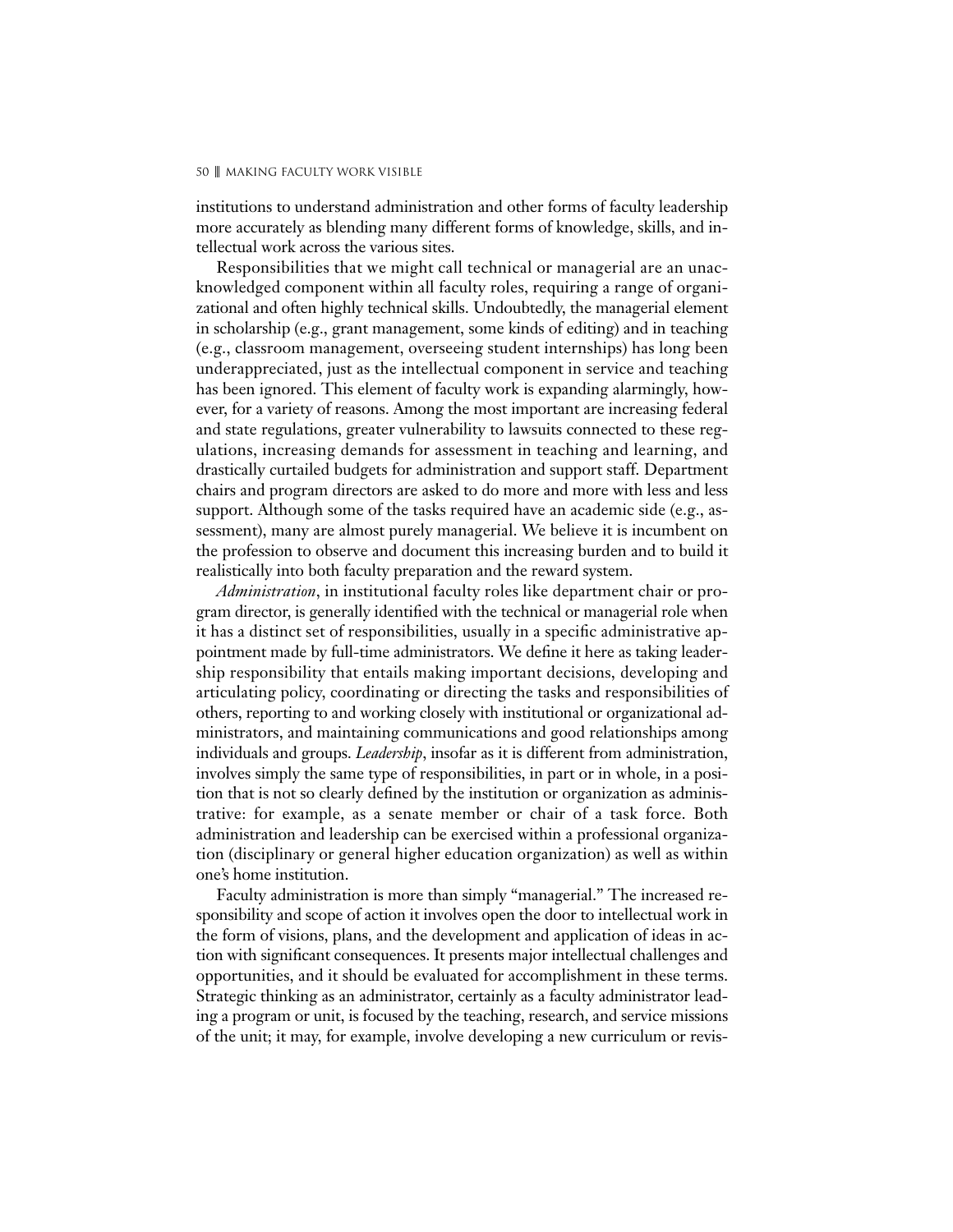ing one, developing a research center, fostering an intellectual community, and developing interdisciplinary projects and alliances. At its finest, when administration displays creativity and a strong intellectual dimension, the faculty leader's achievement merges all the faculty roles. It is important for the profession to analyze administrative performances, to recognize the scholarly and teaching as well as the service dimensions in them, and to make judgments about the quality of the intellectual work and other values that administrators pursue and demonstrate.

If higher education is to grow and nurture faculty leaders, the reward system (and their colleagues) must permit them to both lead and remain faculty members. Realistic responses to this problem may entail working out flexible patterns for faculty careers that involve moving in and out of heavier leadership responsibilities, including major administrative roles, while preserving faculty status.

# **VI. The Challenge of Assessing the Quality of Faculty Work in the Area of Service**

We are well aware that colleges and universities do not necessarily reward, or even feel obliged to encourage, everything that their faculty members consider important. Traditionally, supporting and improving the quality of work in sites ordinarily associated with scholarship and teaching have been seen as the primary obligations. If work in the area of professional service is to enter the arena of rigorous evaluation and real rewards, the basis for its entry will be, at least in some measure, as follows: not only that a college or university deems professional service to include significant dimensions of intellectual work but also that guaranteeing the quality of such work is sufficiently relevant to the institution's mission to require the application of rigorous standards in a thoroughgoing and time-consuming process of assessment.

In this regard, our case studies may be instructive for yet one final reason. In addition to calling attention to the criteria and methods for discriminating and evaluating this sort of intellectual and citizenship work, the cases raise questions about the desirability of treating such work in the same way that scholarship and teaching are ordinarily treated. These questions involve both institutions and individual faculty members.

First, colleges and universities and individual departments within them will have to care that such work is more than simply "good citizenship," that it constitutes important faculty work. They will also have to decide that assessing and enabling the quality of such work, in all its aspects and especially in its intellectual dimensions, fall within the institution's responsibilities to its own traditional purposes, its students, and society.

Second, we do not assume that everyone engaged in such work would welcome its "elevation" to the level of more traditional scholarship and teaching. If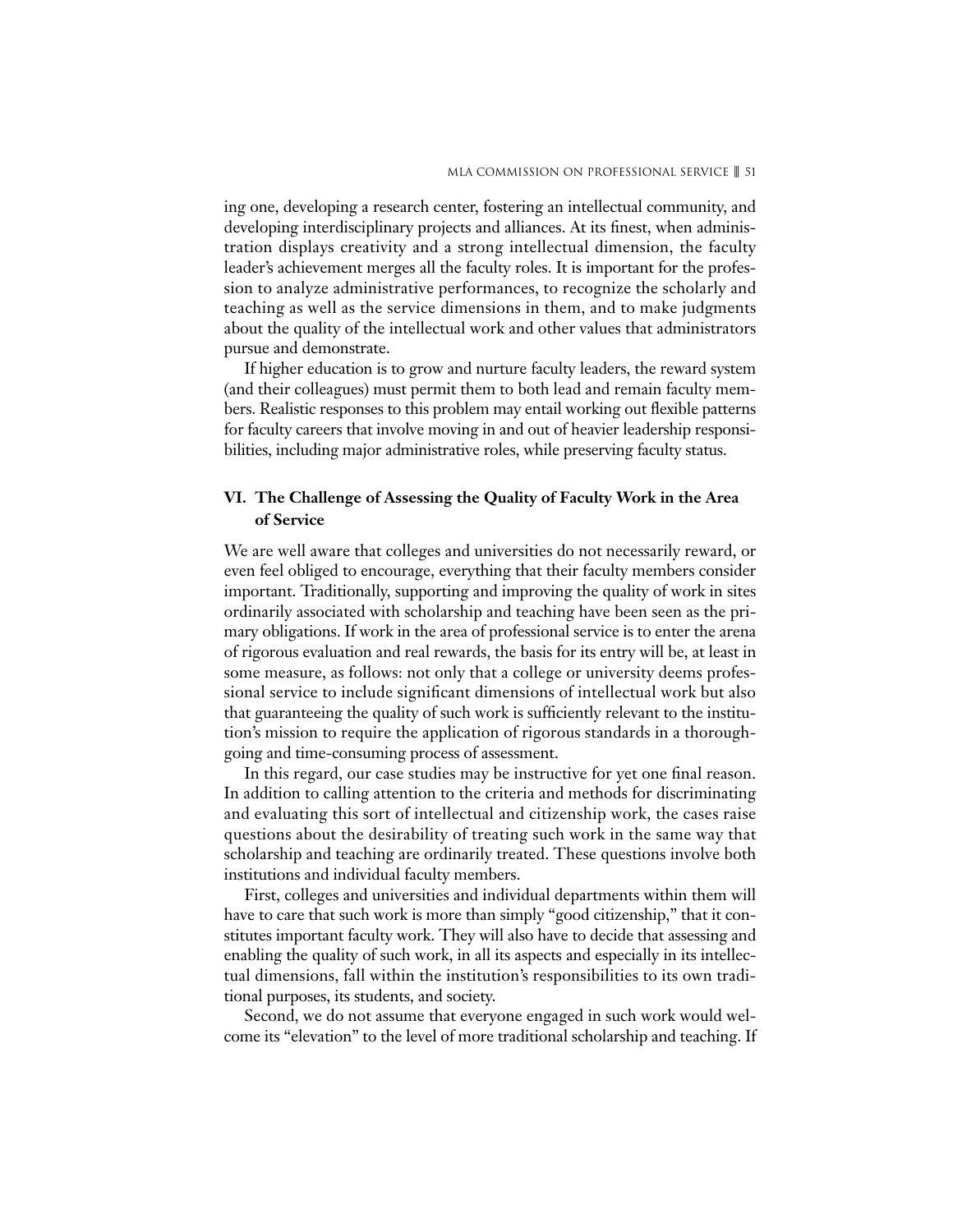it is to count more, it will be held more accountable. Simply doing it will no longer count, just as simply writing an article or simply teaching a course does not really count. Such work will have to be demonstrably excellent work, work that is marked as superior and that will expand the boundaries of knowledge and/or reshape pedagogical practice. Work like this, that at the present time might in itself earn modest regard and reward (if only because of the moral claim it makes on colleagues' gratitude) could, when assessed according to rigorous standards, *harm* one's claims on tenure or salary increase. There is no way of avoiding the possibility that, in raising the stakes, one increases the risk, a consequence that is in our judgment both inevitable and desirable if the full range of faculty work is to be recognized.

As we have suggested in our introduction, determining the quality of such work is now a subject of much discussion in learned societies and higher education associations. The prevailing view concerning assessment holds that documentation must be provided, norms established, and authorities identified to undertake the evaluations. Although we invoke these categories (documentation, criteria, referees) to make the evaluation of professional service parallel to the evaluation of traditional scholarship and teaching, we recognize that equivalency is far from being established. There is not at this time the same system of peer review in place for evaluating work in the area of professional service, nor is there a tradition of critical judgment informing our assessment of such efforts, nor is there, yet, a corps of established referees who possess the recognized authority to undertake such assessment. That is to say, a great deal of work remains to be done, first in establishing policies and procedures that can claim strong faculty, administration, and public support and then in integrating these policies and procedures with other practices currently in place. It is as a step toward achieving this comprehensive goal that we have proposed our model and explored some of its applications.

### **CONCLUSION**

Our intent throughout this report has been to suggest ways that we might rethink the contexts of faculty work. Although our charge was to focus on faculty service, we saw from the beginning that such a focus was impossible without considering the entire range of faculty activity. In reflecting on this activity, we discovered that we often misidentify what we value. Frequently, in fact, faculty work is invisible because it is not well understood. Our basic argument has been that the conventional categories used to characterize faculty work teaching, research, and service—often fail to represent adequately what faculty members do. Because faculty work takes its meaning now—and so becomes visible or invisible, respected or disdained, supported or neglected—from the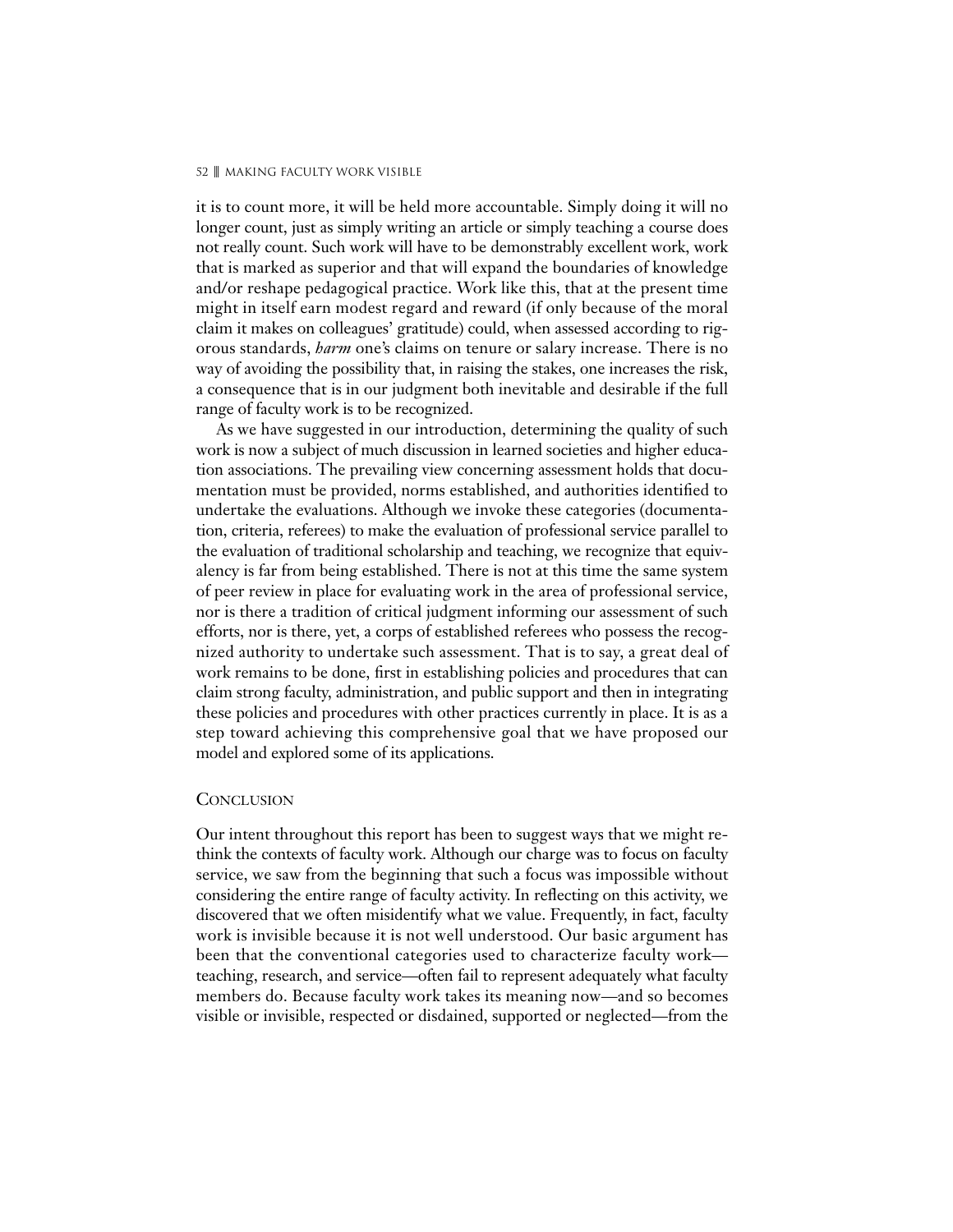status of the institutional sites where it happens, our report's purpose, in part, is to expand the range of sites that secure visibility, respect, and support.

The model we have proposed, therefore, emphasizes seeing and interpreting things in different and more complicated ways. Our case studies illustrate that understanding faculty work is a complex interpretive practice, and the model we propose for rethinking this process, while it does not abandon the traditional categories, seeks to clarify the nature and value of faculty work in new ways. In our view, faculty members serve higher education in a wide variety of institutional locations—the journal, the classroom, the faculty meeting room. Serious intellectual work of the kind and quality crucial to the mission of higher learning can find a public expression in activities as diverse as publishing an article or developing a curriculum or directing a graduate program or conducting a collaborative program with local school teachers. As a consequence, we strongly recommend that institutions and professional organizations recognize a wide range of possibilities for types of achievement and for the audience of intellectual work.

We believe that all institutions should analyze and reflect on the issues our report has raised. Reflective analysis and conversation are central to the study of language and literature, and our report is, among other things, a call for faculty members themselves to enter the conversation. Our report parallels the national discussion about faculty responsibilities, and it is not unrelated, of course, to the debate about the institution of tenure. Failure to engage in these dialogues will doubtless mean that others will define our roles for us and determine their worth. Part of the larger debate centers on the assessment of faculty work, and one of the obvious implications of the model we propose is that higher education will be called on to rethink the evaluation and rewarding of faculty activity.

If the interpretation of faculty work is, as we argue, more complex than the conventional, tripartite model assumes, the assessment and rewarding of that work are no less complex. Our report maintains that assessment and reward should be related directly to intellectual work and citizenship activities that are professionally significant, and the case studies suggest how faculty work that falls outside the conventional model can be documented, interpreted, and evaluated.

The means of assessing faculty work will tend to be what they have always been: peer review; written and oral testimony from administrative superiors, colleagues, students, and alumni; scores from standardized tests; portfolios; self-evaluations; data from citation indexes; public response; and the like. Similarly, the criteria for judging the value and excellence of faculty work in all three sites can be established. The model we propose, however, calls for the involvement of more constituencies (e.g., legislators, other policy makers,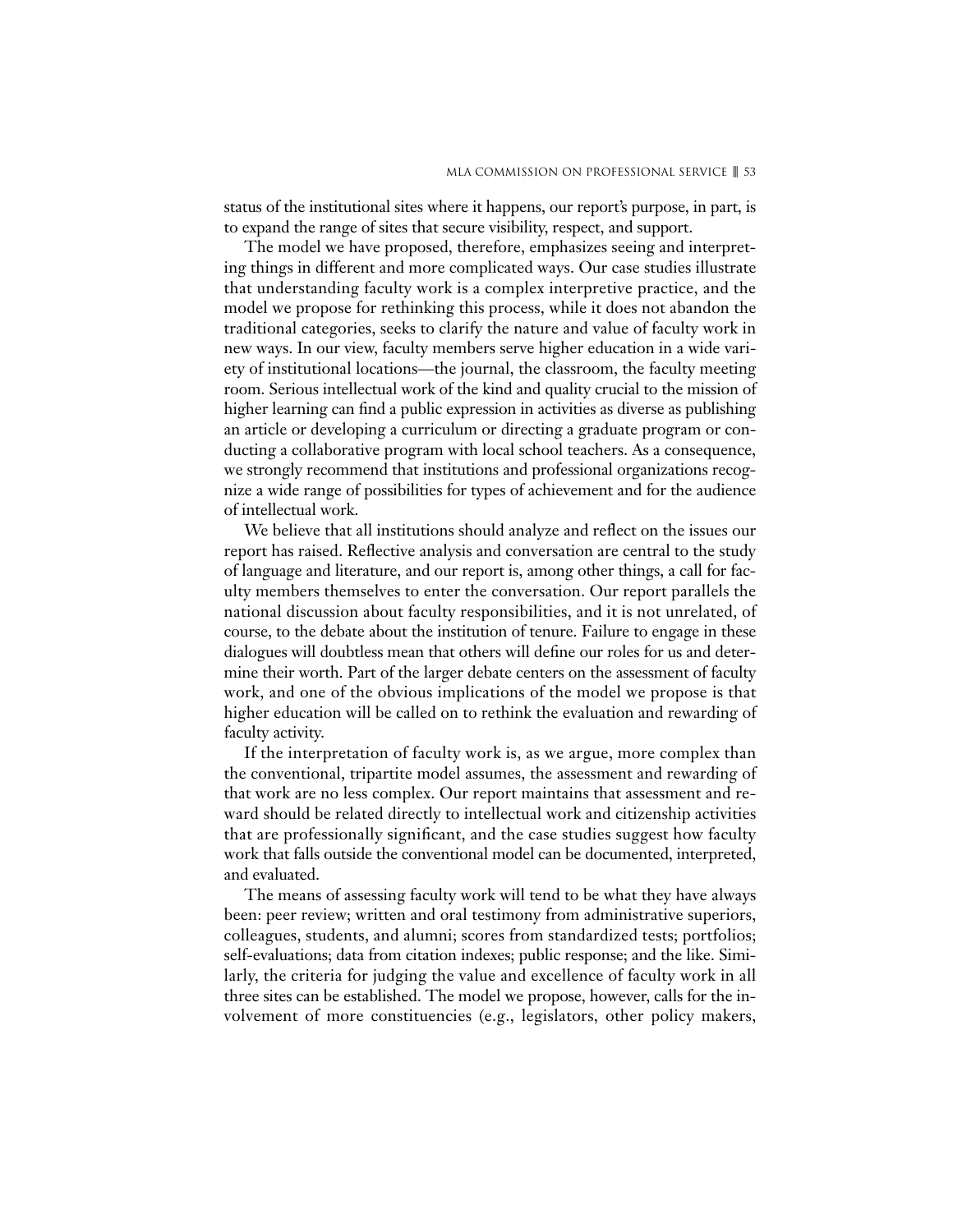trustees, students, employers, and higher education associations) than evaluation has required in the past. Furthermore, we believe that the entire assessment process should take account of the changing nature of higher education. Documenting, interpreting, and judging the quality of faculty work is, of course, time consuming and difficult. The application of the model can assist institutions in classifying activities, but the model will not generate anything automatically, which is why we stress that its schematic representation is a heuristic device, intended to promote different ways of thinking.

Models for reconceiving faculty work and for developing new contexts for assessment and reward must be, we think, dynamic, flexible, and negotiable. They will have to recognize different institutional missions and changing needs. They will have to see assessment and reward as a negotiated process, one that makes more explicit the dialogue among faculty members, chairs, deans, and experts in the field and that is broadened to include the interests of the constituencies noted above. As institutions develop their own means of assessment, they should consider the wide range of activities that require faculty members' professional expertise. These would include, in addition to activities more traditionally recognized, inter- and cross-disciplinary projects, teaching that occurs outside the traditional classroom, acquisition of the knowledge and skills required by new information technologies, practical action as a context for analyzing and evaluating intellectual work, and activities that require collective and collaborative knowledge and the dissemination of learning to communities not only inside but also outside the academy.

Institutions should recognize that intellectual work and citizenship activities change over the course of a faculty member's career and that faculty roles change over time—that faculty members are called on at different stages of their careers to perform different tasks. In this regard, the commission believes that faculty members must have the freedom to negotiate the balance among different kinds of faculty work commitments at any given time and to change this balance in their career development. In particular, we believe that faculty members, especially junior faculty members, have a continuing right to help formulate clear guidelines within which they can effectively pursue their intellectual projects and develop their professional careers.

In the final meeting of our commission we observed that a large part of our work had centered, without any conscious intent, on the metaphor of sight, suggesting no doubt our desire to see things in a new way—to revise. We also reminded ourselves that much of our discussion had focused on discussion itself, reflecting our desire to foster a profession-wide conversation about the issues raised in our report. We now offer this report to our colleagues in the fields encompassed by the MLA as part of the continuing dialogue about our work in language and literature and with the invitation to those colleagues to join us in rethinking what we do and how we value it.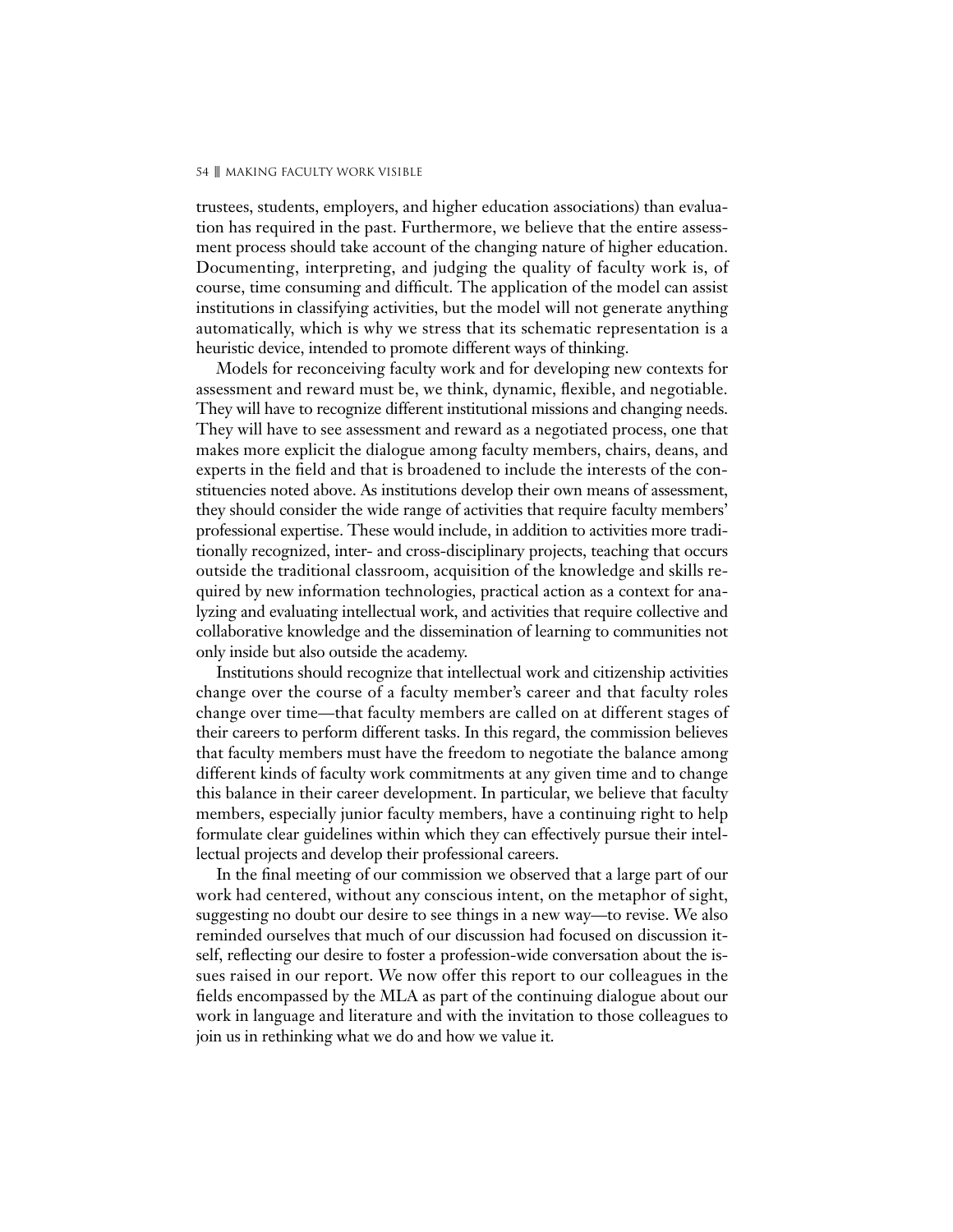#### **NOTES**

<sup>1</sup>The general model of faculty work proposed in this document adapts and extends concepts and terms first developed in Phelps.

2 *Research* and *scholarship* are sometimes used in disciplines of language and literature to distinguish between empirical studies (research) and textual and theoretical inquiry (scholarship), but this distinction is not maintained across disciplines. Institutional promotion and tenure documents generally treat the two as synonyms for disciplinary and professional inquiry in general, as well as for the production or performance of creative works. By combining the terms, we leave their interpretation open to either synonymous or contrastive usage. We do not, however, employ the Boyer-Rice redefinition of *scholarship*, which conceptualizes the term as roughly equivalent to our "intellectual work"—that is, the intellectual component of faculty work in all sites. In contrast to our decision to map this value against the traditional sites or missions of faculty work, Boyer, in *Scholarship Reconsidered*, attempts to disrupt these by introducing a new set of distinctions only partly equivalent to the old sites: the scholarship of discovery, integration, teaching, and application. Rice has elaborated these concepts.

3We use *professional service* inclusively, in contradistinction to the specialized use of it to mean "applied work" or "outreach," as in Elman and Smock, Lynton, and Lynton and Elman.

### Works Cited and Consulted

- "ADE Statement of Good Practice: Teaching, Evaluation, and Scholarship." *ADE Bulletin* 113 (1996): 53–55.
- ADFL. "Policy Statements on the Administration of Foreign Language Departments." *ADFL Bulletin* 25.3 (1994): 119–23.
- American Historical Association Ad Hoc Committee on Redefining Scholarly Work. *Redefining Historical Scholarship*. Washington: AHA, 1993.
- American Sociological Association Task Force. "Recognizing and Rewarding the Professional and Scholarly Work of Sociologists." Draft report. Amer. Sociological Assn., Washington. 1994.
- Association of American Geographers Special Committee on Faculty Roles and Rewards. *Reconsidering Faculty Roles and Rewards in Geography*. Washington: AAG, 1994.
- Booth, Wayne C. "The Idea of a University—as Seen by a Rhetorician." *The Vocation of a Teacher*. Chicago: U of Chicago P, 1988. 309–34.
- Boyer, Ernest L. *Scholarship Reconsidered: Priorities of the Professoriate*. Princeton: Carnegie Foundation for the Advancement of Teaching, 1990.
- Braskamp, Larry A., and John C. Ory. *Assessing Faculty Work: Enhancing Individual and Institutional Performance*. San Francisco: Jossey-Bass, 1994.
- Diamond, Robert M., and Bronwyn E. Adam, eds. *The Disciplines Speak: Rewarding the Scholarly, Professional, and Creative Work of Faculty*. Washington: Amer. Assn. for Higher Education, 1995.
	- ———, eds. *Recognizing Faculty Work: Reward Systems for the Year 2000*. New Directions for Higher Education 81. San Francisco: Jossey-Bass, 1993.
- Edgerton, Russell, Patricia Hutchings, and Kathleen Quinlan. *The Teaching Portfolio: Capturing the Scholarship in Teaching*. Washington: Amer. Assn. for Higher Education, 1991.
- Elling, Barbara. "Review and Evaluation of Faculty at the State University of New York, Stony Brook." *ADFL Bulletin* 16.1 (1984): 18–22.